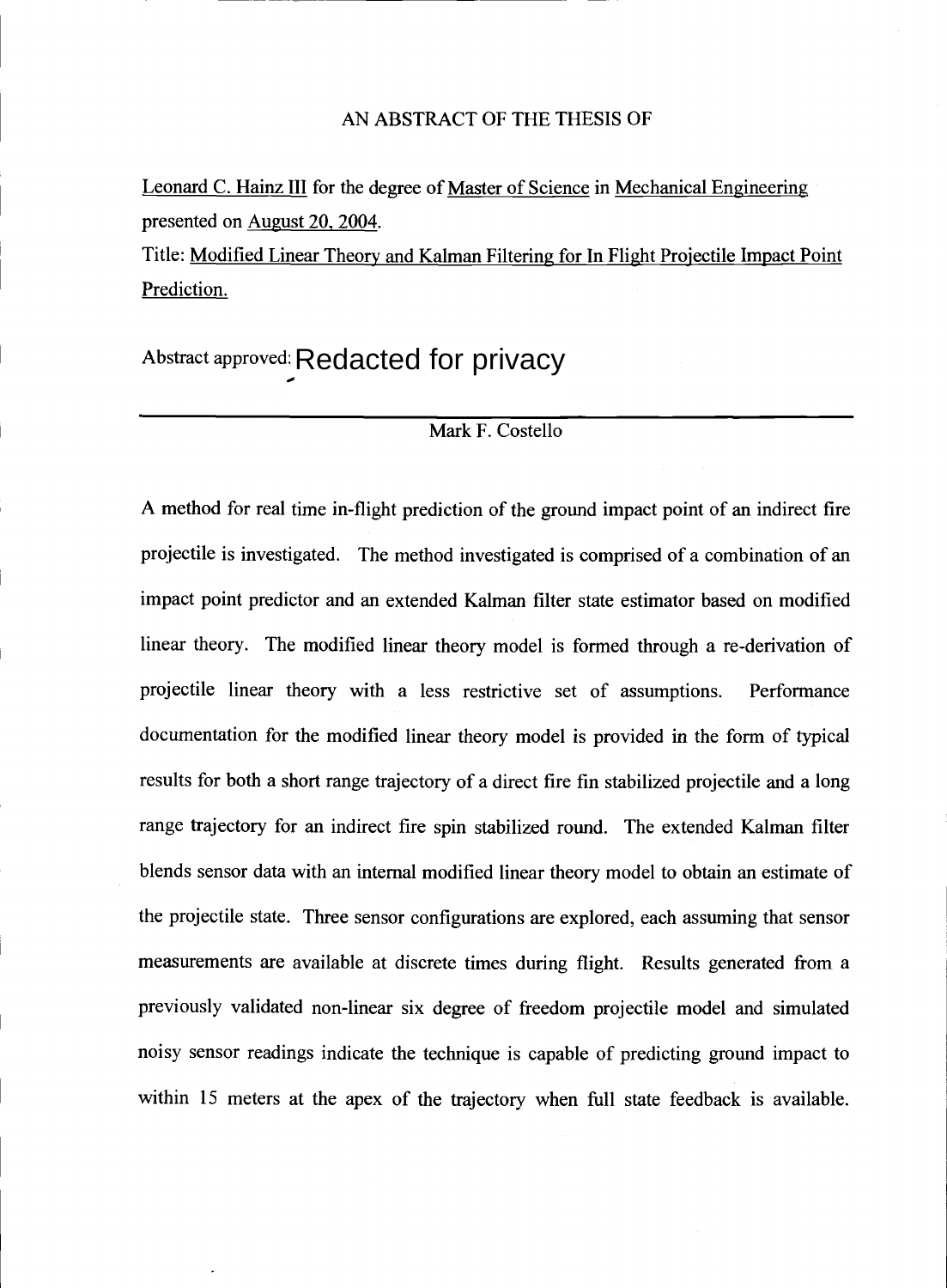## Modified Linear Theory and Kalman Filtering for In Flight Projectile Impact Point

Prediction

by Leonard C. Hainz III

### A THESIS

submitted to

Oregon State University

in partial fulfillment of the requirements for the degree of

Master of Science

Presented August 20, 2004 Commencement June 2005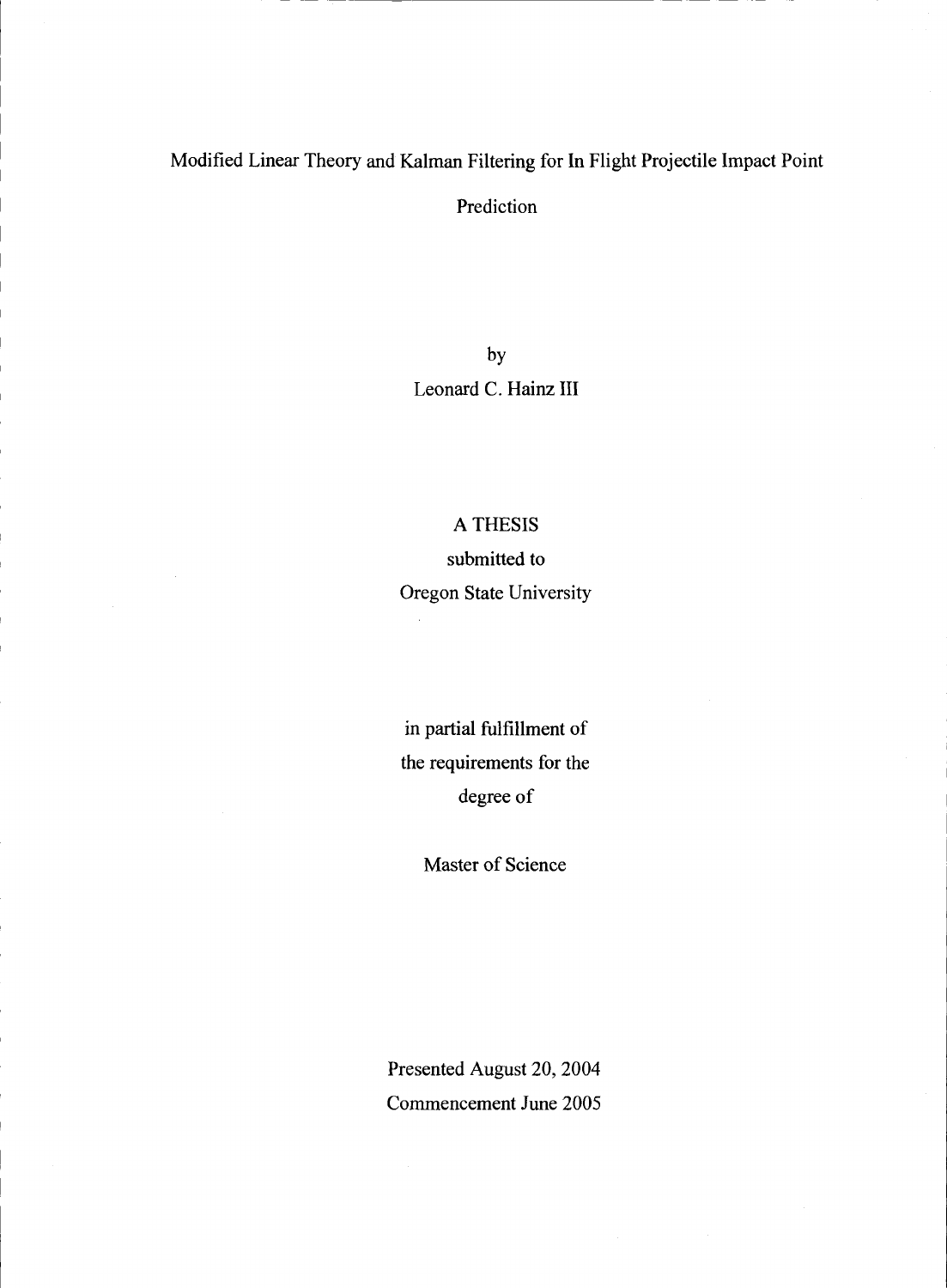Master of Science thesis of Leonard C. Hainz III presented on August 20, 2004.

APPROVED:

# Redacted for privacy

Major Professor, representing Mechanical Engineering

Redacted for privacy

Head of the Department of Mcchanical Engineering Redacted for privacy

Dean of the Graduate School

I understand that my thesis will become part of the permanent collection of Oregon State University libraries. My signature below authorizes release of my thesis to any reader upon request.

# Redacted for privacy

Leonard C. Hainz III, Author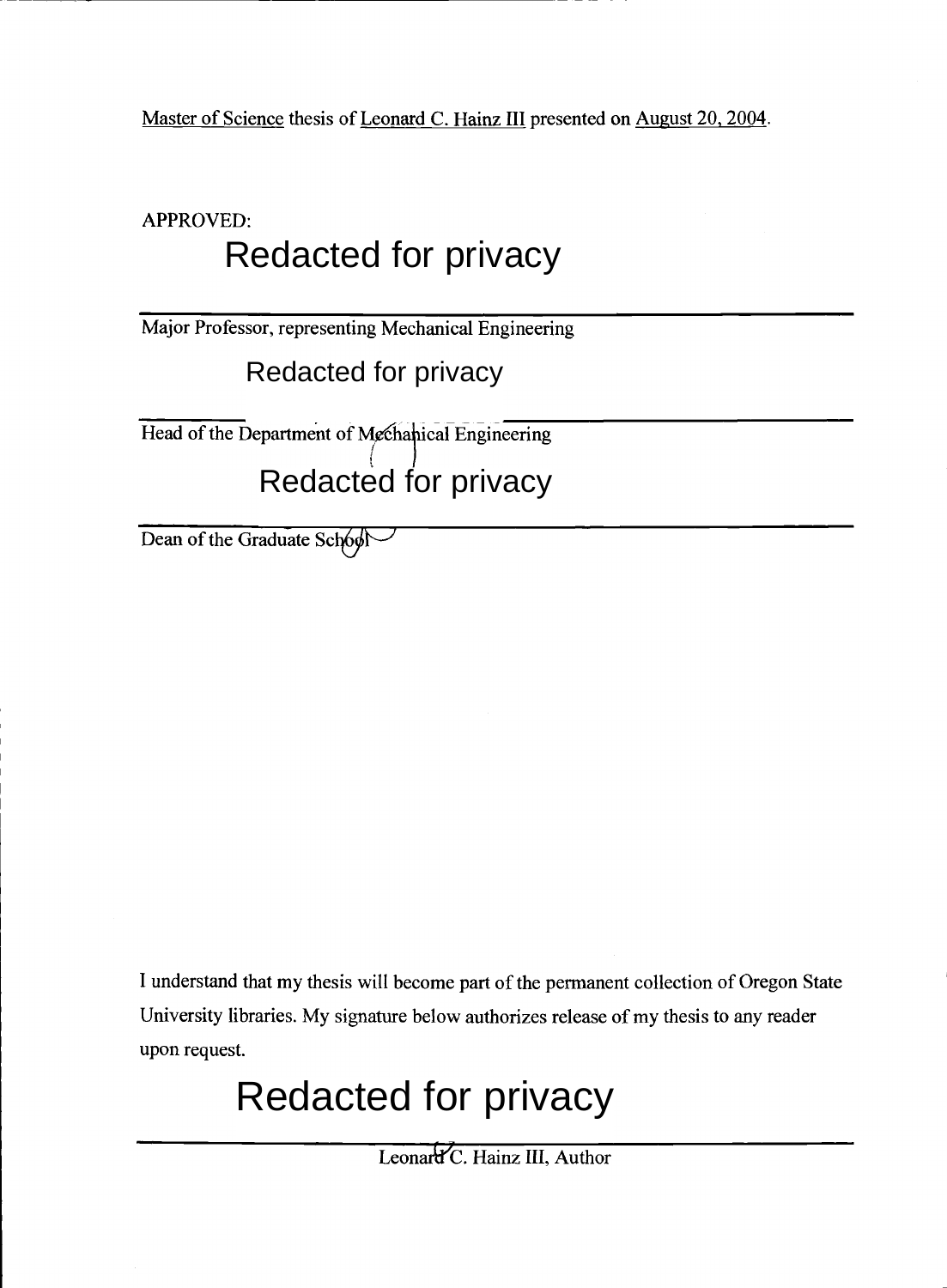# TABLE OF CONTENTS

|                                             | 1              |  |
|---------------------------------------------|----------------|--|
| MODIFIED PROJECTILE LINEAR THEORY FOR RAPID |                |  |
|                                             | $\overline{2}$ |  |
|                                             | 3              |  |
|                                             | 3              |  |
|                                             | 6              |  |
|                                             | 8              |  |
| MODIFIED PROJECTILE LINEAR THORY            | 12             |  |
| ANALYTICAL CLOSED FORM SOLUTION             | 16             |  |
|                                             | 21             |  |
|                                             | 32             |  |
|                                             | 33             |  |
|                                             | 36             |  |
|                                             | 37             |  |
|                                             | 37             |  |
|                                             | 40             |  |
| NONLINEAR PROJECTILE DYNAMIC MODEL          | 42             |  |
|                                             | 47             |  |
|                                             | 51             |  |
|                                             | 53             |  |

Page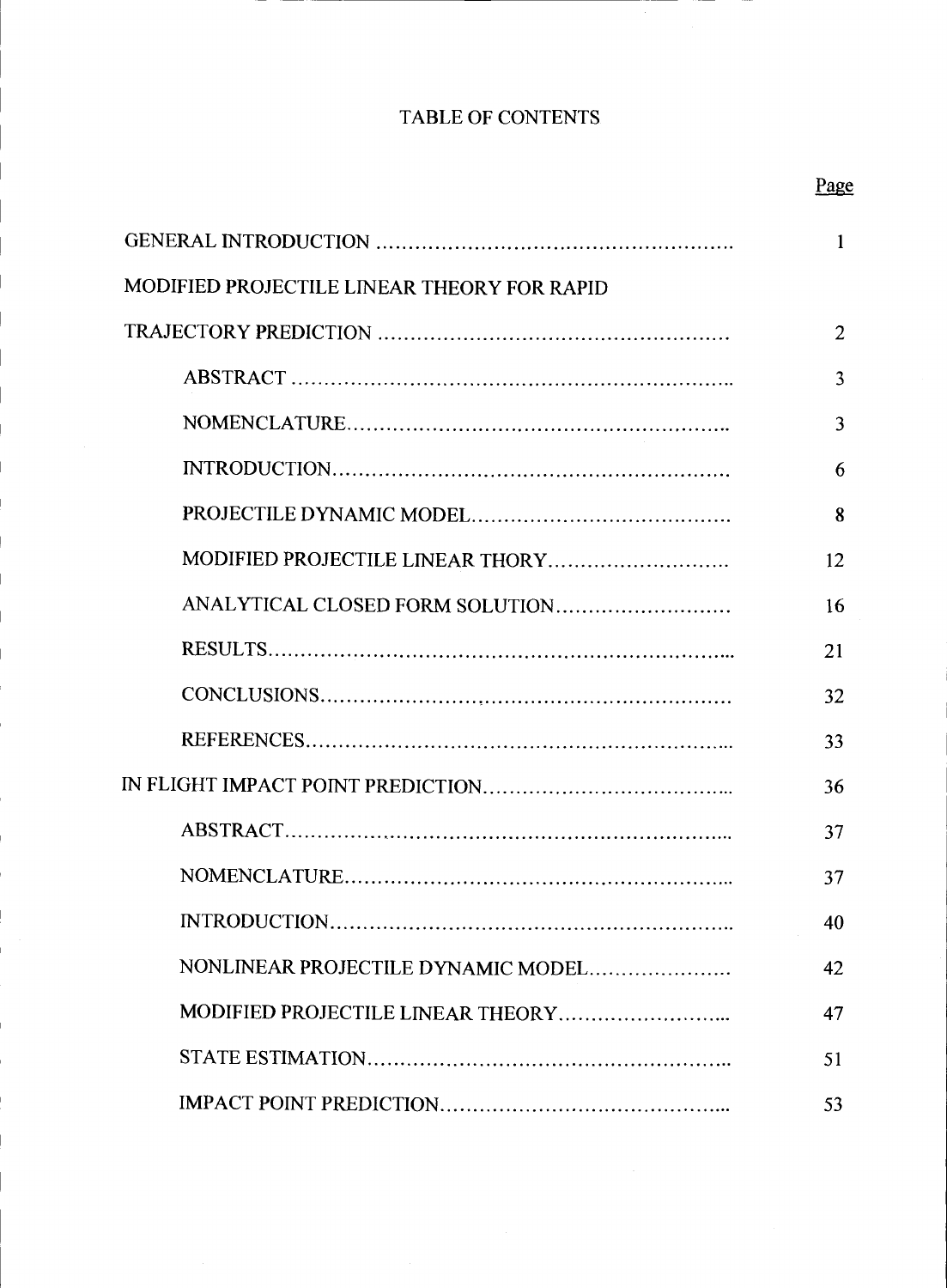# TABLE OF CONTENTS (Continued)

| 54 |
|----|
| 67 |
| 68 |
|    |
|    |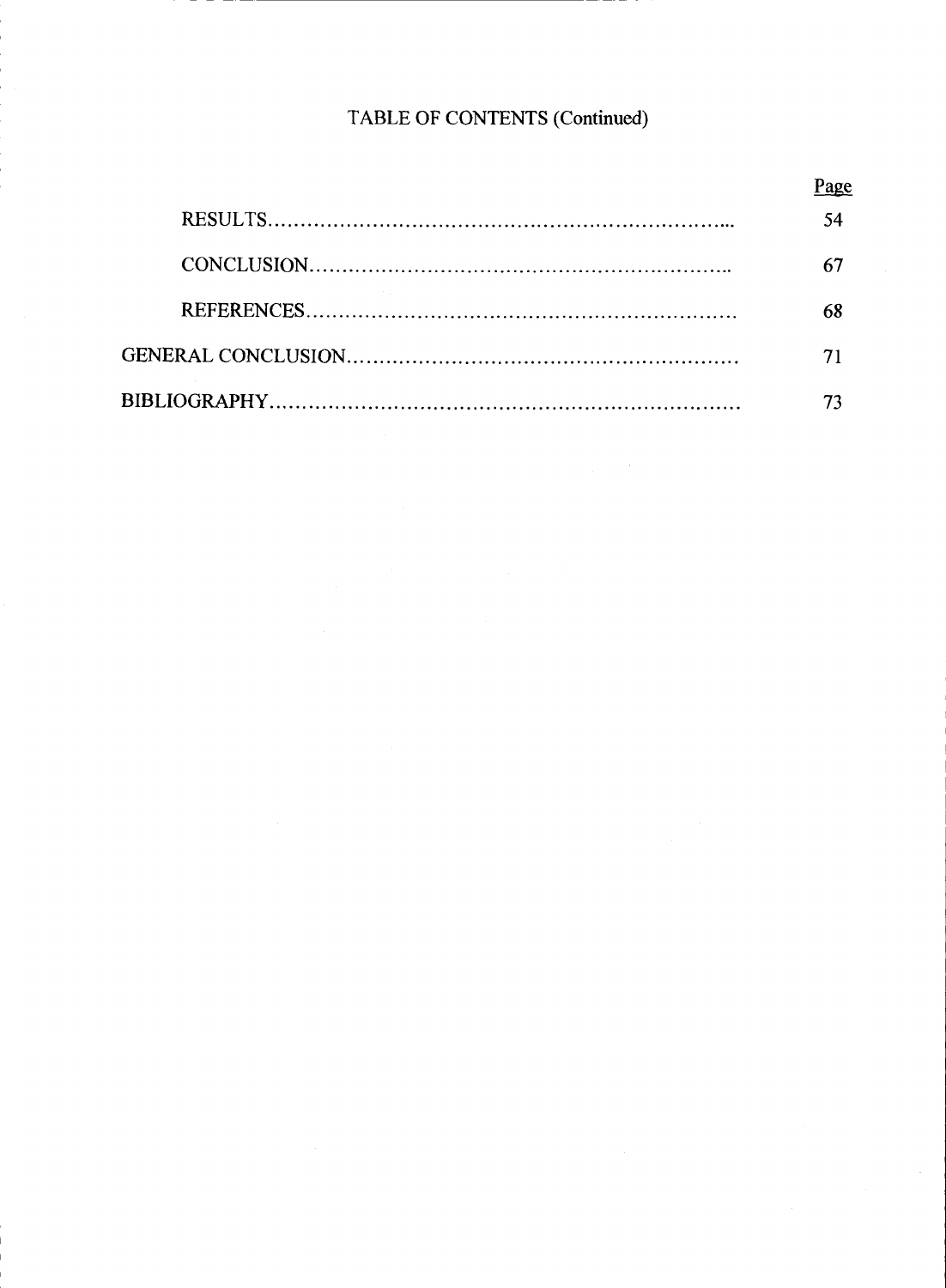## LIST OF FIGURES

| Figure |                                                                              | Page |
|--------|------------------------------------------------------------------------------|------|
| 1.1    |                                                                              | 8    |
| 1.2    |                                                                              | 9    |
| 1.3    | Altitude versus range for low launch angle trajectory                        | 22   |
| 1.4    | Cross range versus range for low launch angle trajectory                     | 23   |
| 1.5    | Velocity versus range for low launch angle trajectory                        | 24   |
| 1.6    | Angle of attack versus range for low launch angle trajectory                 | 25   |
| 1.7    | Range versus time for high launch angle trajectory                           | 26   |
| 1.8    | Altitude versus range for high launch angle trajectory                       | 27   |
| 1.9    | Cross range versus range for high launch angle trajectory                    | 28   |
| 1.10   | Pitch angle versus range for high launch angle trajectory                    | 28   |
| 1.11   | Yaw angle versus range for high launch angle trajectory                      | 29   |
| 1.12   | Velocity versus range for high launch angle trajectory                       | 29   |
| 1.13   | Roll rate versus range for high launch angle trajectory                      | 30   |
| 1.14   | Angle of attack versus range for high launch angle trajectory                | 30   |
| 1.15   | Yaw angle versus range for high launch angle with a large step size          | 31   |
| 1.16   | Angle of attack versus range for a high launch angle with a large step size. | 32   |
| 2.1    |                                                                              | 42   |
| 2.2    |                                                                              | 43   |
| 2.3    |                                                                              | 44   |
| 2.4    |                                                                              | 57   |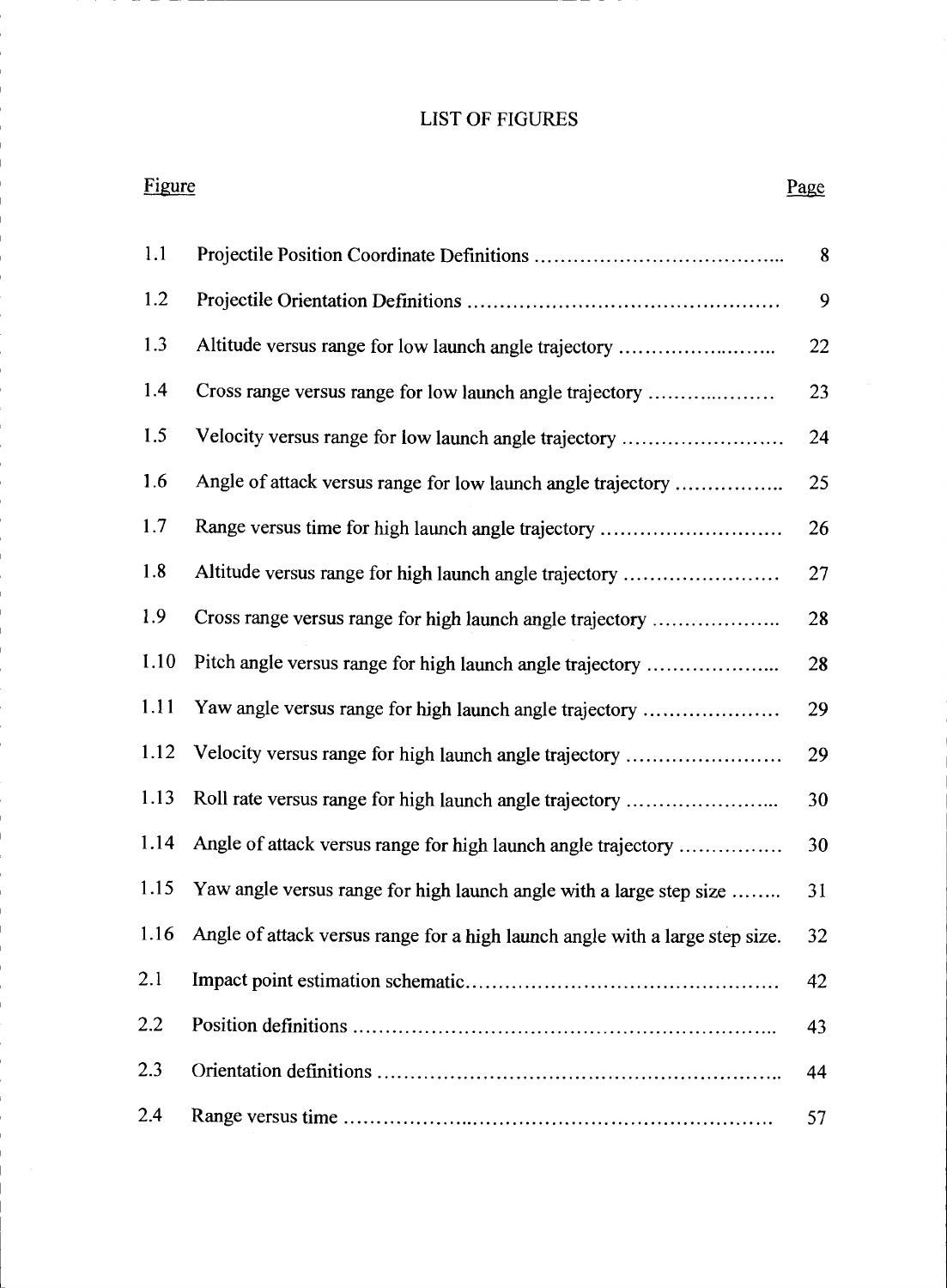# LIST OF FIGURES (Continued)

| Figure |                                                                      | Page |
|--------|----------------------------------------------------------------------|------|
| 2.5    |                                                                      | 58   |
| 2.6    |                                                                      | 58   |
| 2.7    |                                                                      | 59   |
| 2.8    |                                                                      | 59   |
| 2.9    |                                                                      | 60   |
| 2.10   |                                                                      | 60   |
| 2.11   |                                                                      | 61   |
| 2.12   |                                                                      | 61   |
| 2.13   |                                                                      | 62   |
| 2.14   |                                                                      | 62   |
| 2.15   |                                                                      | 63   |
| 2.16   |                                                                      | 64   |
| 2.17   | Ground impact point predicted by 12 state filter and 6 DOF estimator | 65   |
| 2.18   | Impact point error versus time for 9 measurement filter              | 66   |
| 2.19   | Impact point error versus time for 8 measurement filter              | 67   |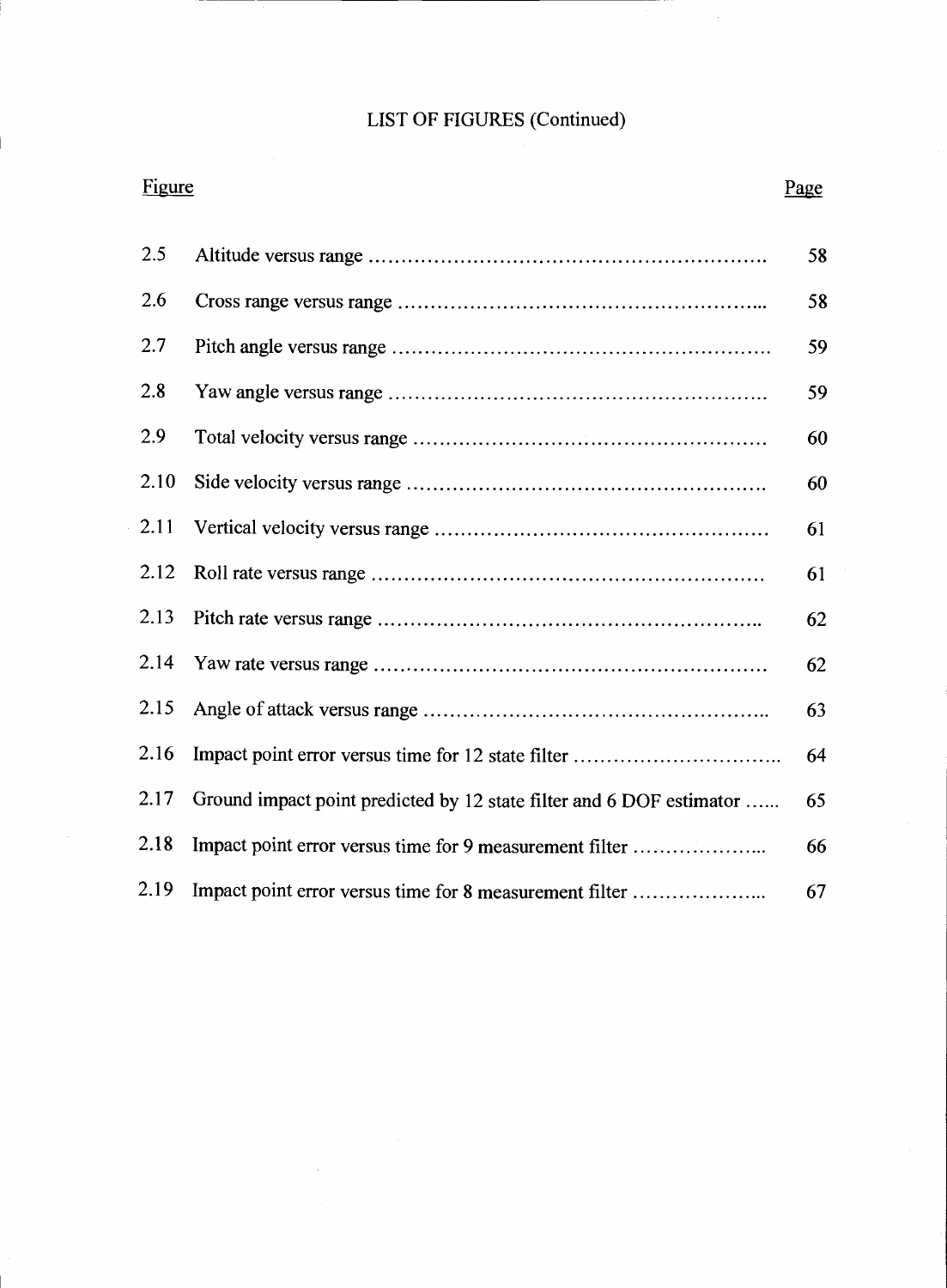#### GENERAL INTRODUCTION

Many powerful smart weapon control techniques rely on accurate observation of the full projectile state. The use of on-board sensors for projectile state observation is plagued by the noise inherent in physical sensors while the use of on-board state propagators is plagued by inaccuracies inherent in simple dynamic models. The two papers comprising this thesis outline a complete impact point estimation algorithm. The first paper proposes a modified projectile linear theory model that significantly improves accuracy of state propagation while still maintaining the low computation overhead required for real time implementation of a smart weapon control law. The second paper considers the combination of an extended Kalman filter based on modified linear theory and a propagator for impact point estimation.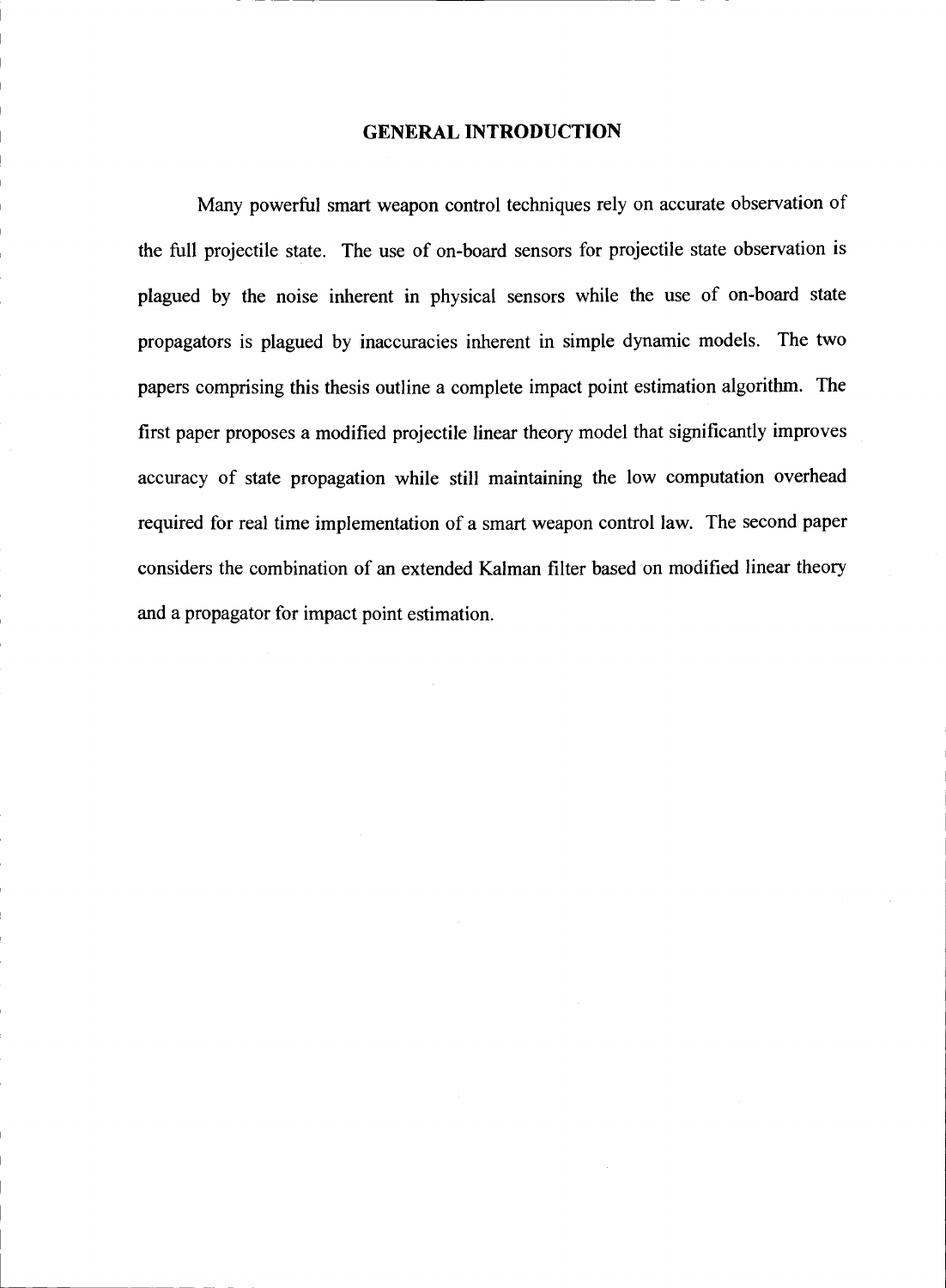# MODIFIED PROJECTILE LINEAR THEORY FOR RAPID TRAJECTORY PREDICTION

Leonard C. Hainz III and Mark Costello

AIAA Journal of Guidance, Control, and Dynamics

1801 Alexander Bell Drive, Suite 500

Reston, VA 20191-4344

Submitted, In review as of 9/2004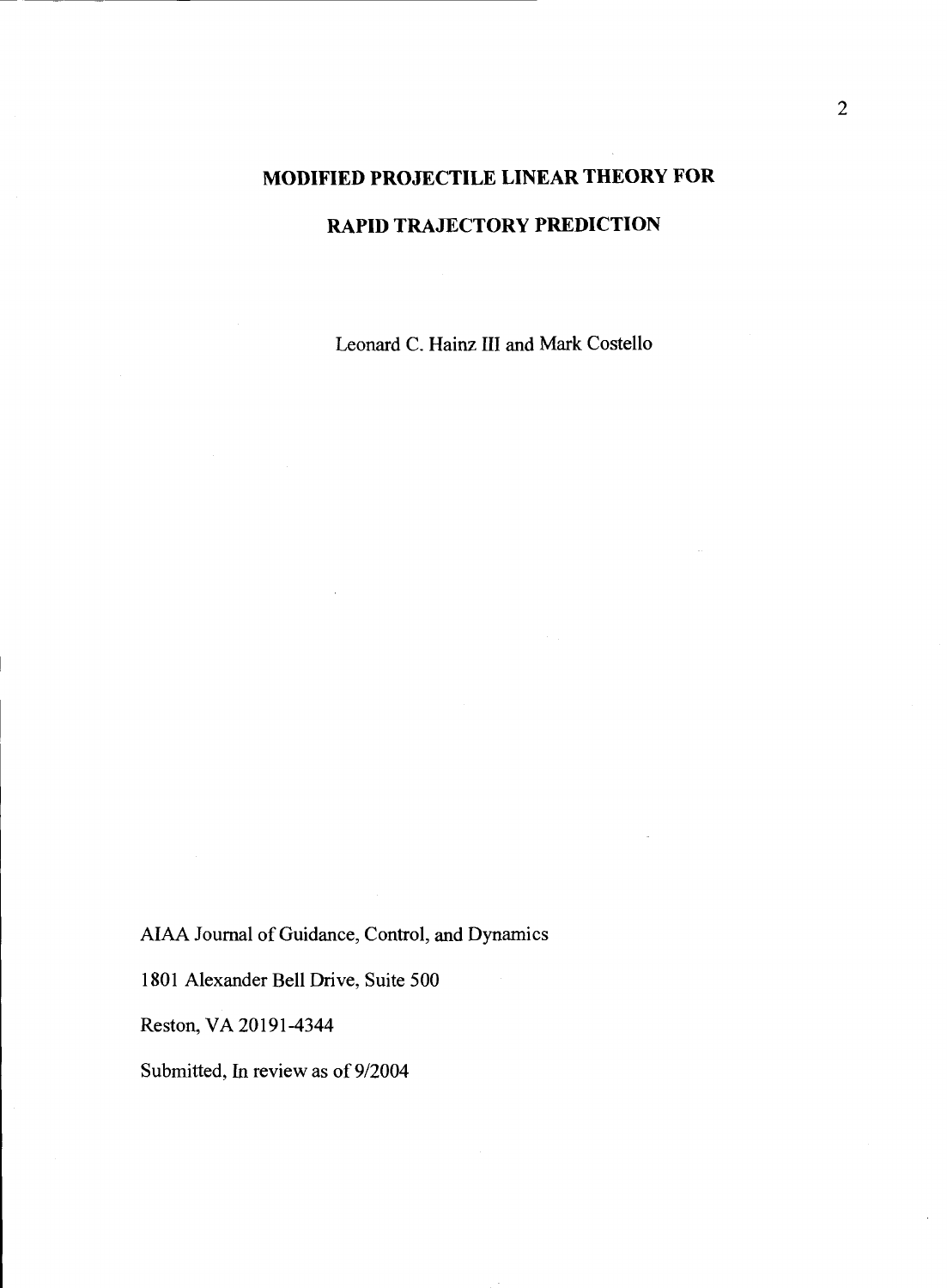#### ABSTRACT

In some smart weapons estimation of the impact point of the shell at each computation cycle of the control law is an integral part of the control strategy. Since the impact point predictor is part of the imbedded computing system onboard the projectile, practical considerations dictate that the impact point predictor yield rapid yet reasonably accurate estimates. The two most common methods for rapid trajectory prediction are numerical integration of the point mass dynamic equations and evaluation of the closed form solution of the rigid body projectile dynamic equations produced by standard projectile linear theory. These methods are shown to exhibit poor impact point prediction for long range shots with high gun elevations characteristic of smart indirect fire munitions. Through modifications of projectile linear theory, a rapid projectile impact point predictor is proposed that eliminates the accuracy problems of the other methods while preserving low computational requirements. Typical results are provided for a short range trajectory of a direct fire fin stabilized projectile and a long range trajectory for an indirect fire spin stabilized round to substantiate these claims.

#### NOMENCLATURE

A, B, C, E epicyclic matrix coefficients  $a_v, b_v$  velocity solution coefficients  $C_{DD}$  roll moment aerodynamic coefficient due to fin cant  $C_{LP}$  roll damping aerodynamic coefficient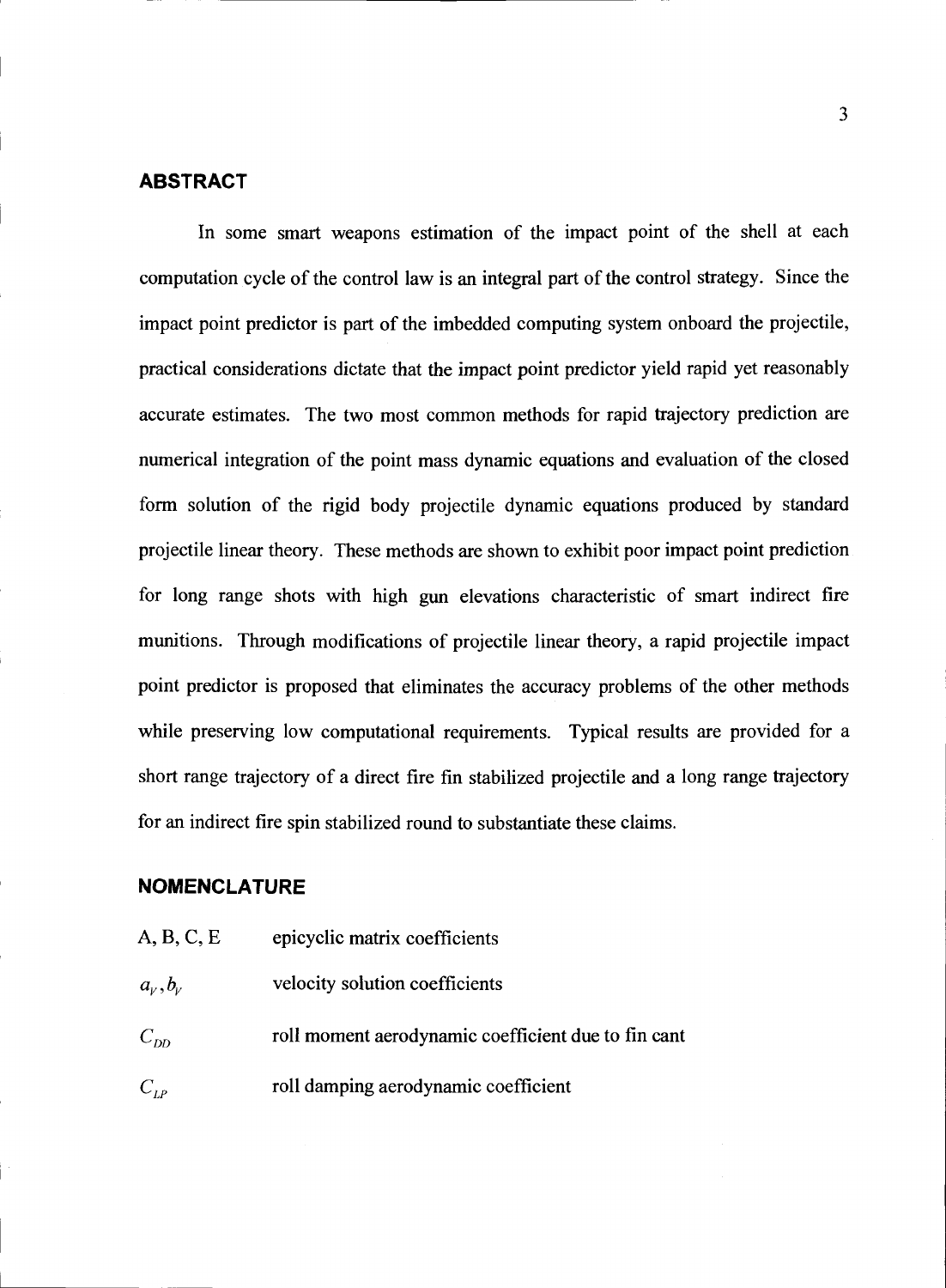| $C_{MQ}$                                                                                                                 | pitch damping aerodynamic coefficient                           |
|--------------------------------------------------------------------------------------------------------------------------|-----------------------------------------------------------------|
| $C_{\textit{NA}}$                                                                                                        | normal force aerodynamic coefficient                            |
| $C_{NPA}$                                                                                                                | Magnus force aerodynamic coefficient                            |
| $C_{_{NR}}$                                                                                                              | yaw damping aerodynamic coefficient                             |
| $C_{X0}$                                                                                                                 | zero yaw axial force aerodynamic coefficient                    |
| $C_{X2}$                                                                                                                 | yaw angle squared axial force aerodynamic coefficient           |
| $C_{Y0}$                                                                                                                 | trim side force aerodynamic coefficient                         |
| $C_{YB1}$                                                                                                                | normal force aerodynamic coefficient along $j_n$ axis           |
| $C_{z0}$                                                                                                                 | trim vertical force aerodynamic coefficient                     |
| $C_{Z41}$                                                                                                                | normal force aerodynamic coefficient along $k_{nr}$ axis        |
| D                                                                                                                        | projectile reference diameter                                   |
| $F_v, F_w, F_q, F_r$                                                                                                     | epicyclic equations forcing coefficients                        |
| g                                                                                                                        | gravity                                                         |
| I                                                                                                                        | projectile inertia matrix                                       |
| $I_{xx}, I_{yy}, I_{zz}$                                                                                                 | diagonal components of the inertia matrix                       |
| $I_{XY}, I_{YZ}, I_{XZ}$                                                                                                 | off-diagonal components of the inertia matrix                   |
| $\widetilde{L}, \widetilde{M}, \widetilde{N}$                                                                            | external moments on projectile, expressed in the no-roll frame  |
| $\widetilde{L}_A, \widetilde{M}_A, \widetilde{N}_A$                                                                      | moment due to aerodynamic force, expressed in the no-roll frame |
| $\widetilde{L}_{\scriptscriptstyle M}$ , $\widetilde{M}_{\scriptscriptstyle M}$ , $\widetilde{N}_{\scriptscriptstyle M}$ | moment due to Magnus force, expressed in the no-roll frame      |

4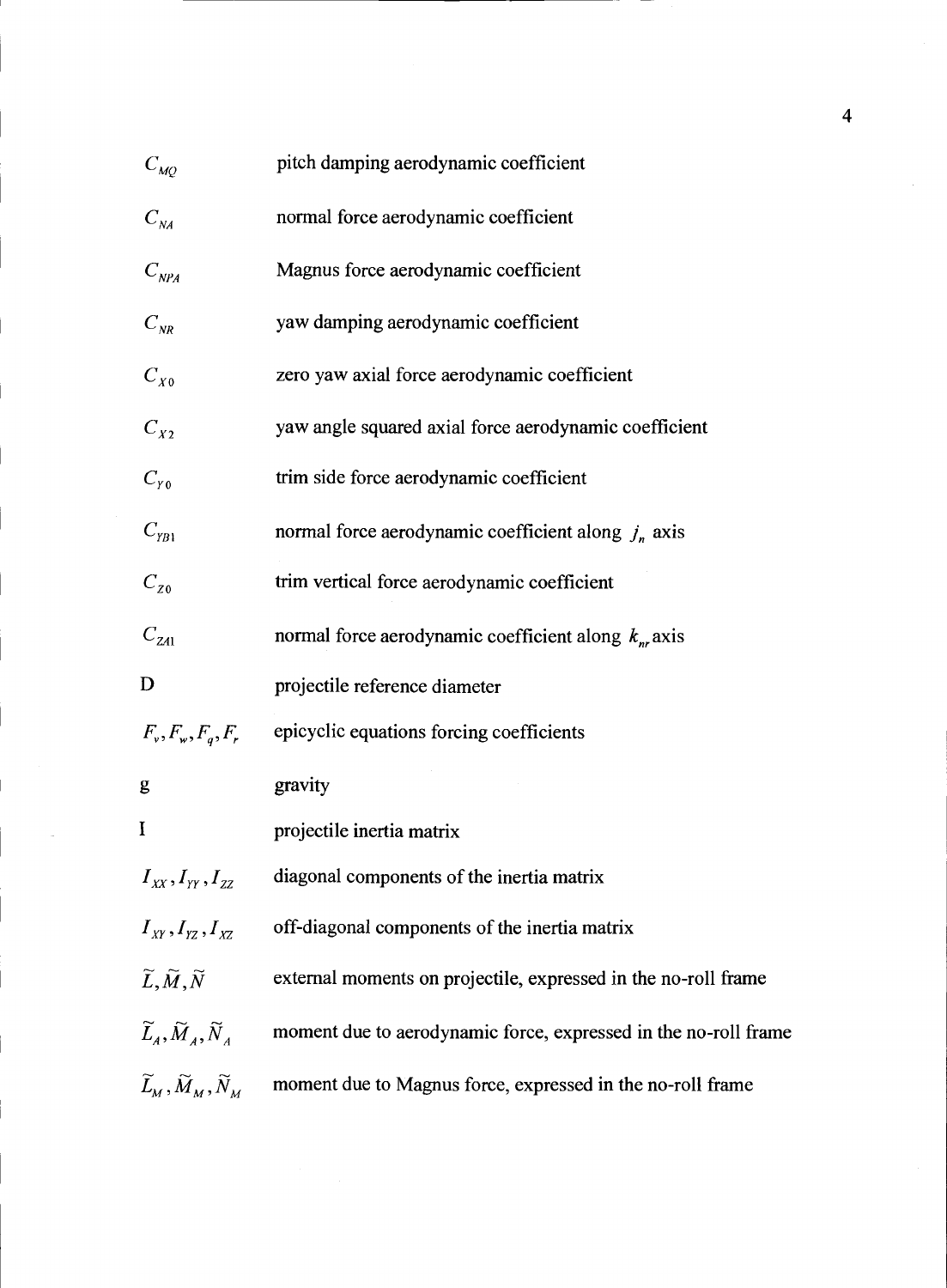| $\widetilde{L}_{\scriptscriptstyle U\!\mathcal{A}}, \widetilde{M}_{\scriptscriptstyle U\!\mathcal{A}}, \widetilde{N}_{\scriptscriptstyle U\!\mathcal{A}}$ | unsteady aerodynamic moment, expressed in the no-roll frame                  |
|-----------------------------------------------------------------------------------------------------------------------------------------------------------|------------------------------------------------------------------------------|
| ${\bf m}$                                                                                                                                                 | mass of projectile                                                           |
| $\widetilde{p}$                                                                                                                                           | projectile roll rate, expressed in no-roll frame                             |
| $\widetilde{q},\widetilde{r}$                                                                                                                             | projectile pitch and yaw rates, expressed in the no-roll frame               |
| $R_{\oplus CA}$                                                                                                                                           | vector from the projectile center of mass to the center of pressure          |
| $R_{\oplus CM}$                                                                                                                                           | vector from the projectile center of mass to the Magnus center of pressure   |
| $R_{MCM}$                                                                                                                                                 | distance from center of mass to Magnus center of pressure along station line |
| $R_{MCP}$                                                                                                                                                 | distance from center of mass to center of pressure along station line        |
| S                                                                                                                                                         | dimensionless arc length                                                     |
| t                                                                                                                                                         | time                                                                         |
| $T_{\mathrm{NRI}}$                                                                                                                                        | transformation matrix from no-roll frame to inertial frame                   |
| $\widetilde{u}, \widetilde{v}, \widetilde{w}$                                                                                                             | projectile velocity components, expressed in no-roll frame                   |
| $\widetilde{u}_A, \widetilde{v}_A, \widetilde{w}_A$                                                                                                       | projectile aerodynamic velocity components, expressed in the no-roll frame   |
| $\widetilde{u}_w, \widetilde{v}_w, \widetilde{w}_w$                                                                                                       | wind velocity, expressed in the no-roll frame                                |
| $\bar{\rm V}$                                                                                                                                             | Total velocity                                                               |
| $V_{A}$                                                                                                                                                   | Total aerodynamic velocity                                                   |
| x, y, z                                                                                                                                                   | projectile position in inertial space                                        |
| $\widetilde{X},\widetilde{Y},\widetilde{Z}$                                                                                                               | external forces on projectile expressed in the no-roll frame                 |
| $\widetilde{X}_A, \widetilde{Y}_A, \widetilde{Z}_A$                                                                                                       | aerodynamic force acting on the projectile expressed in the no-roll frame    |
| $\widetilde{X}_M, \widetilde{Y}_M, \widetilde{Z}_M$                                                                                                       | Magnus force acting on the projectile expressed in the no-roll frame         |

 $\overline{\mathbf{5}}$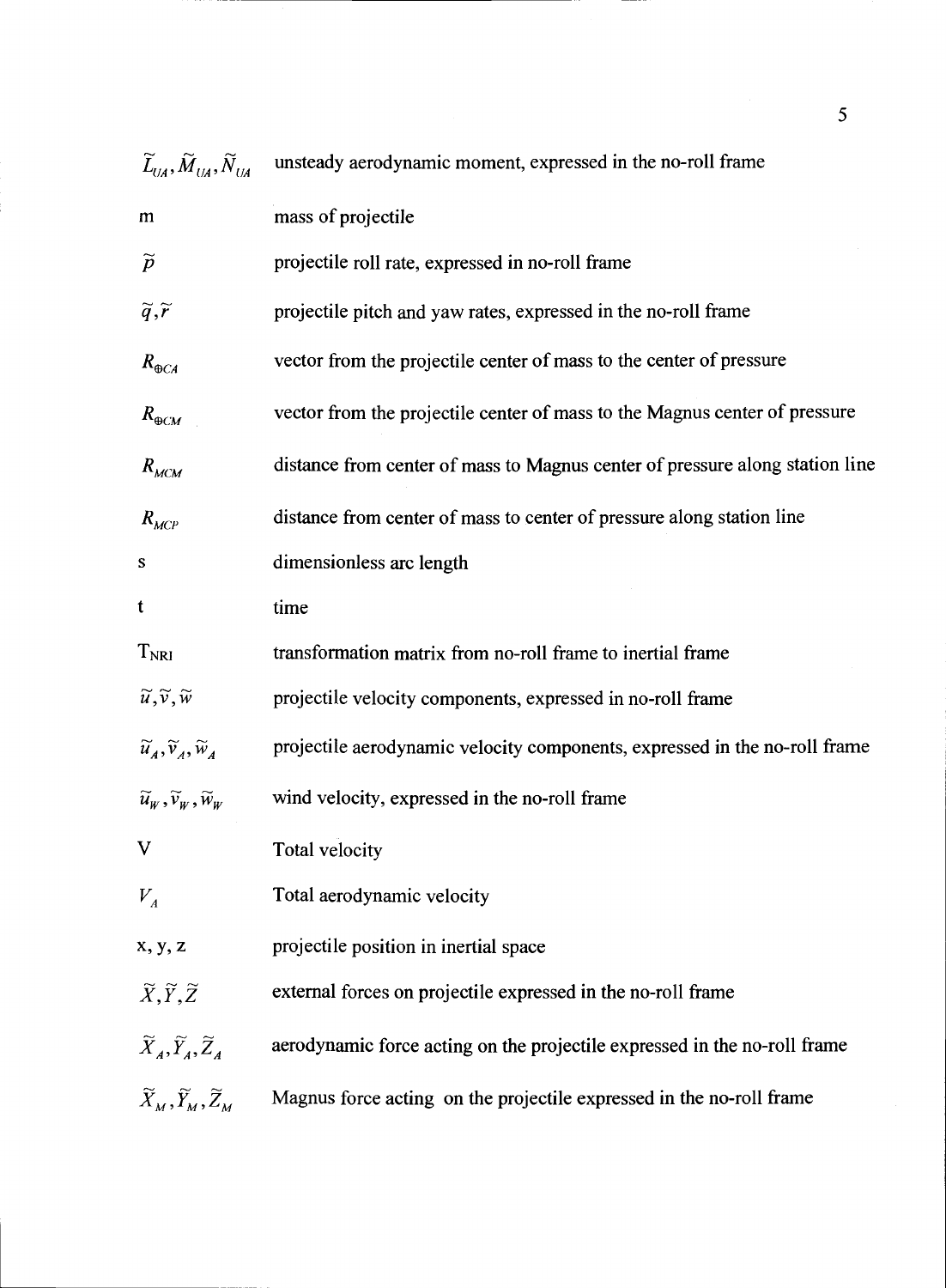| $\widetilde{X}_u, \widetilde{Y}_u, \widetilde{Z}_u$ | weight force acting on the projectile expressed in the no-roll frame |
|-----------------------------------------------------|----------------------------------------------------------------------|
| $\alpha, \beta$                                     | Aerodynamic angles of attack                                         |
| $\phi$                                              | projectile roll angle                                                |
| $\theta, \psi$                                      | projectile pitch and yaw angles                                      |
| $\rho$                                              | atmospheric density                                                  |
| $\Phi_F, \Phi_S$                                    | epicyclic Eigen value imaginary components                           |
| $\sigma_F, \sigma_S$                                | epicyclic Eigen value real components                                |

#### INTRODUCTION

Over 80 years ago, pioneering English ballisticians Fowler, Gallop, Lock, and Richmond constructed the first rigid 6 degree of freedom projectile exterior ballistics model [1]. Their model contained a reasonably complete aerodynamic force and moment expansion for a spinning shell and included aerodynamic damping along with Magnus force and moment. Guided by an extensive set of yaw card firings, these researchers also created the first approximate analytic solution of the 6 degree of freedom projectile equations of motion by introducing a set of simplifications based on the relative size of different dynamic quantities of a stable projectile and based on clever linearization by artificially separating the dynamic equations into uncoupled groups. The resulting theory is commonly called projectile linear theory. Refinements and improvements to projectile linear theory were made by Kent [2], Neilson and Synge [3], and Kelly and McShane [4, 5]. Projectile linear theory has proved an invaluable tool in understanding basic dynamic characteristics of projectiles in atmospheric flight, for establishing stability criteria for fin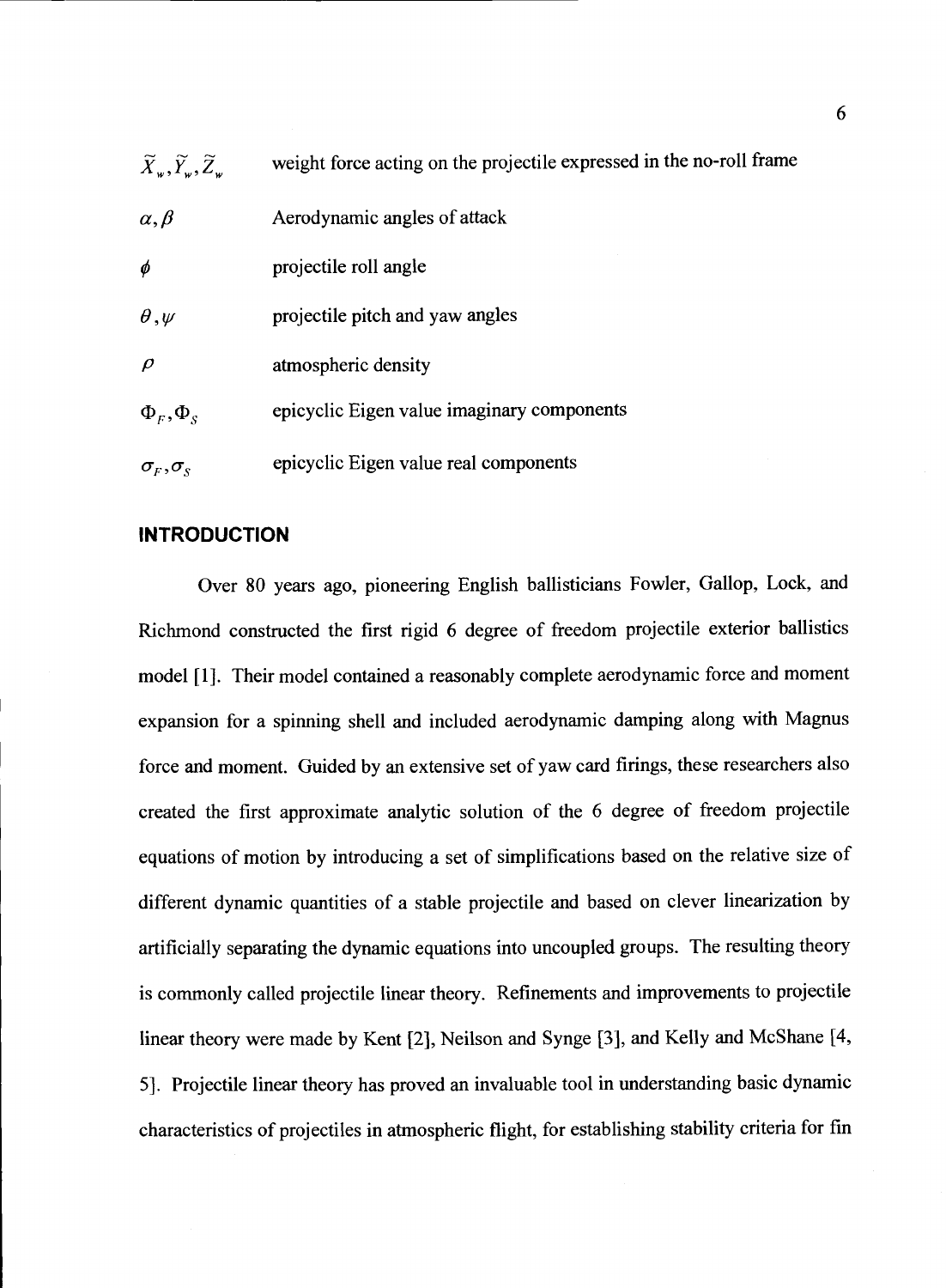and spin stabilized projectiles, and for extracting projectile aerodynamic loads from spark range data. Various authors have extended projectile linear theory to accommodate asymmetric mass properties [6], fluid payloads [7, 8], moving internal parts [9, 10, 11], ascending flight [12], lateral force impulses [13, 14], and dual-spin projectiles [15, 16].

For the design of some smart weapon flight control systems, prediction of the impact point during flight is an integral part of the control law [17]. While projectile linear theory provides qualitatively correct trajectories, impact point prediction errors are relatively large, particularly for high launch angles and long range trajectories. The work reported here documents several modifications to standard projectile linear theory that significantly improve accuracy of impact point prediction while still maintaining low computation overhead required for real time implementation of a smart weapon control law.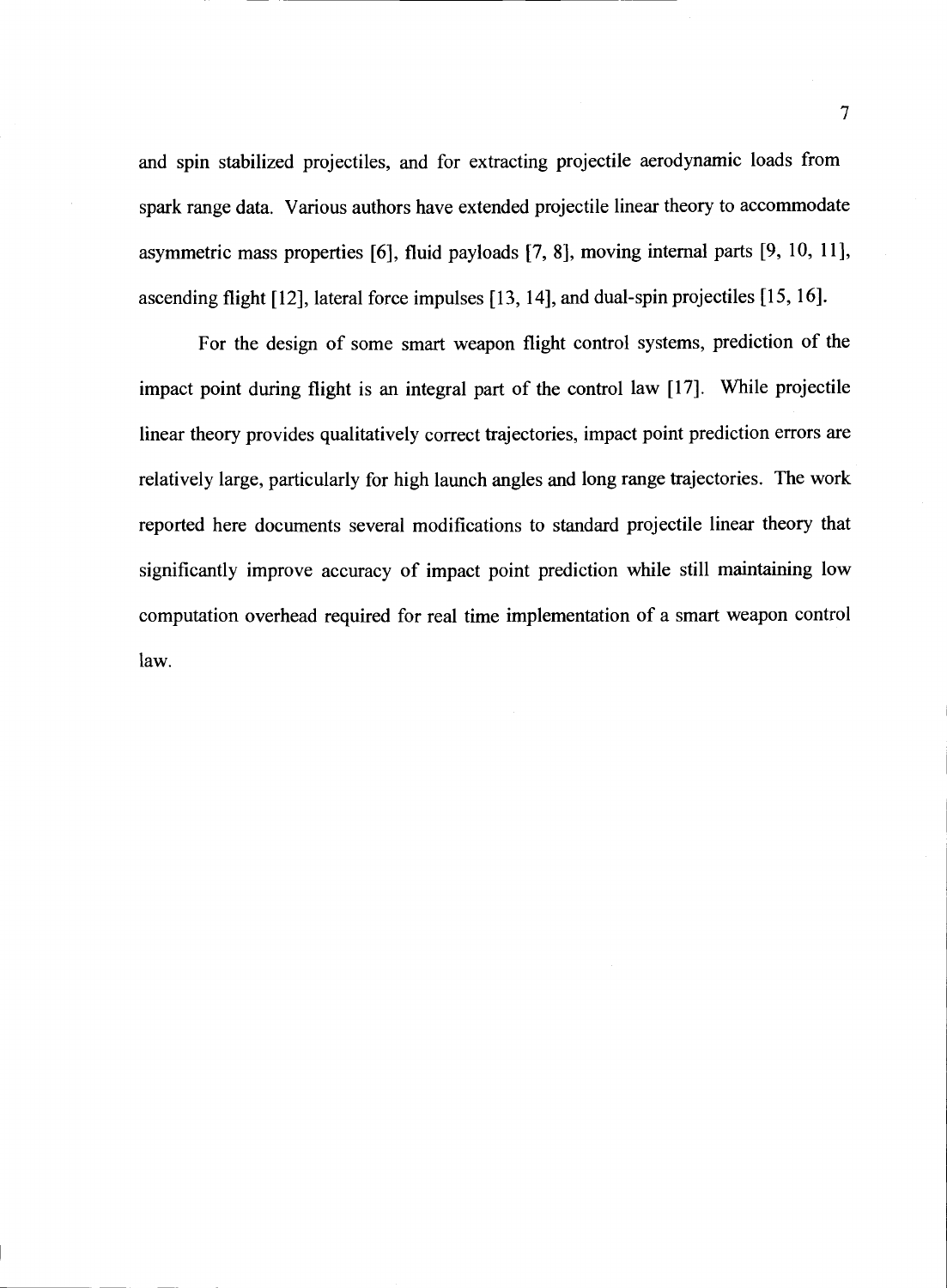## PROJECTILE DYNAMIC MODEL



Figure 1.1: Projectile Position Coordinate Definitions

A six-degree of freedom rigid projectile model is employed to predict the dynamics of a projectile in flight. The six degrees of freedom are comprised of the three translational components describing the position of the projectile's center of mass, and the three Euler angles describing the orientation of the projectile with respect to a fixed inertial axis. Figures 1.1 and 1.2 provide a visualization of the degrees of freedom. The equations of motion for the six-degree of freedom model, derived in the no-roll frame, are shown in equations (1-4).

$$
\begin{Bmatrix} \dot{x} \\ \dot{y} \\ \dot{z} \end{Bmatrix} = \begin{bmatrix} c_{\theta}c_{\psi} & -s_{\psi} & s_{\theta}c_{\psi} \\ c_{\theta}s_{\psi} & c_{\psi} & s_{\theta}s_{\psi} \\ -s_{\theta} & 0 & c_{\theta} \end{bmatrix} \begin{Bmatrix} \tilde{u} \\ \tilde{v} \\ \tilde{w} \end{Bmatrix}
$$
 (1)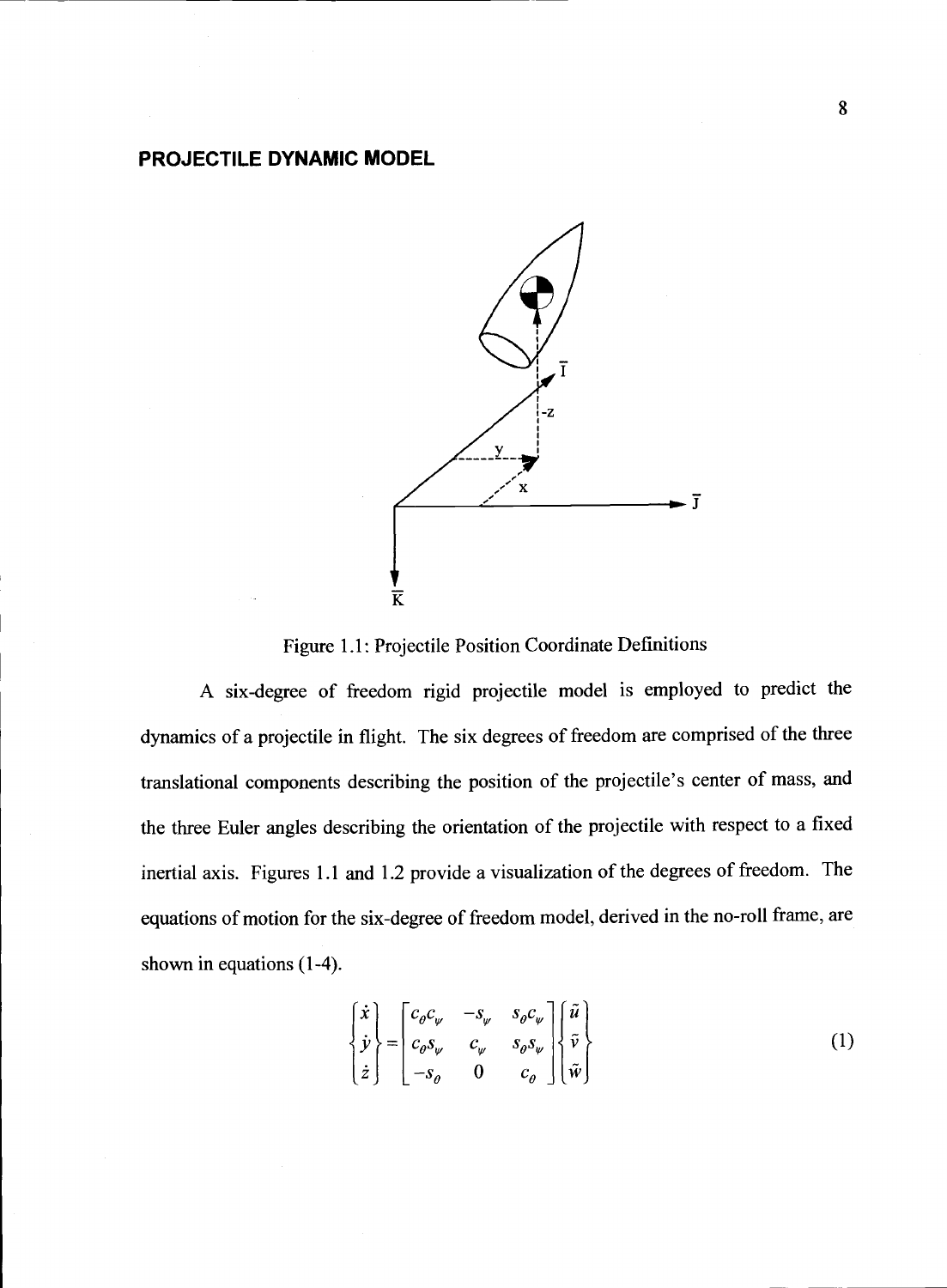$$
\begin{Bmatrix} \dot{\phi} \\ \dot{\theta} \\ \dot{\psi} \end{Bmatrix} = \begin{bmatrix} 1 & 0 & t_{\theta} \\ 0 & 1 & 0 \\ 0 & 0 & 1/c_{\theta} \end{bmatrix} \begin{Bmatrix} \widetilde{p} \\ \widetilde{q} \\ \widetilde{r} \end{Bmatrix}
$$
 (2)

$$
\begin{Bmatrix} \dot{\tilde{u}} \\ \dot{\tilde{v}} \\ \dot{\tilde{w}} \end{Bmatrix} = \begin{Bmatrix} \tilde{X}/m \\ \tilde{Y}/m \\ \tilde{Z}/m \end{Bmatrix} + \begin{Bmatrix} \tilde{r}\tilde{v} - \tilde{q}\tilde{w} \\ -t_{\theta}\tilde{r}\tilde{w} - \tilde{r}\tilde{u} \\ \tilde{q}\tilde{u} + t_{\theta}\tilde{r}\tilde{v} \end{Bmatrix}
$$
(3)

$$
\begin{Bmatrix} \dot{\tilde{p}} \\ \dot{\tilde{q}} \\ \dot{\tilde{r}} \end{Bmatrix} = [I]^{-1} \begin{Bmatrix} \tilde{L} \\ \tilde{M} \\ \tilde{N} \end{Bmatrix} + \begin{bmatrix} 0 & -\tilde{r} & \tilde{q} \\ \tilde{r} & 0 & \tilde{r}t_{\theta} \\ -\tilde{q} & -\tilde{r}t_{\theta} & 0 \end{bmatrix} [I] \begin{Bmatrix} \tilde{p} \\ \tilde{q} \\ \tilde{r} \end{Bmatrix}
$$
 (4)



9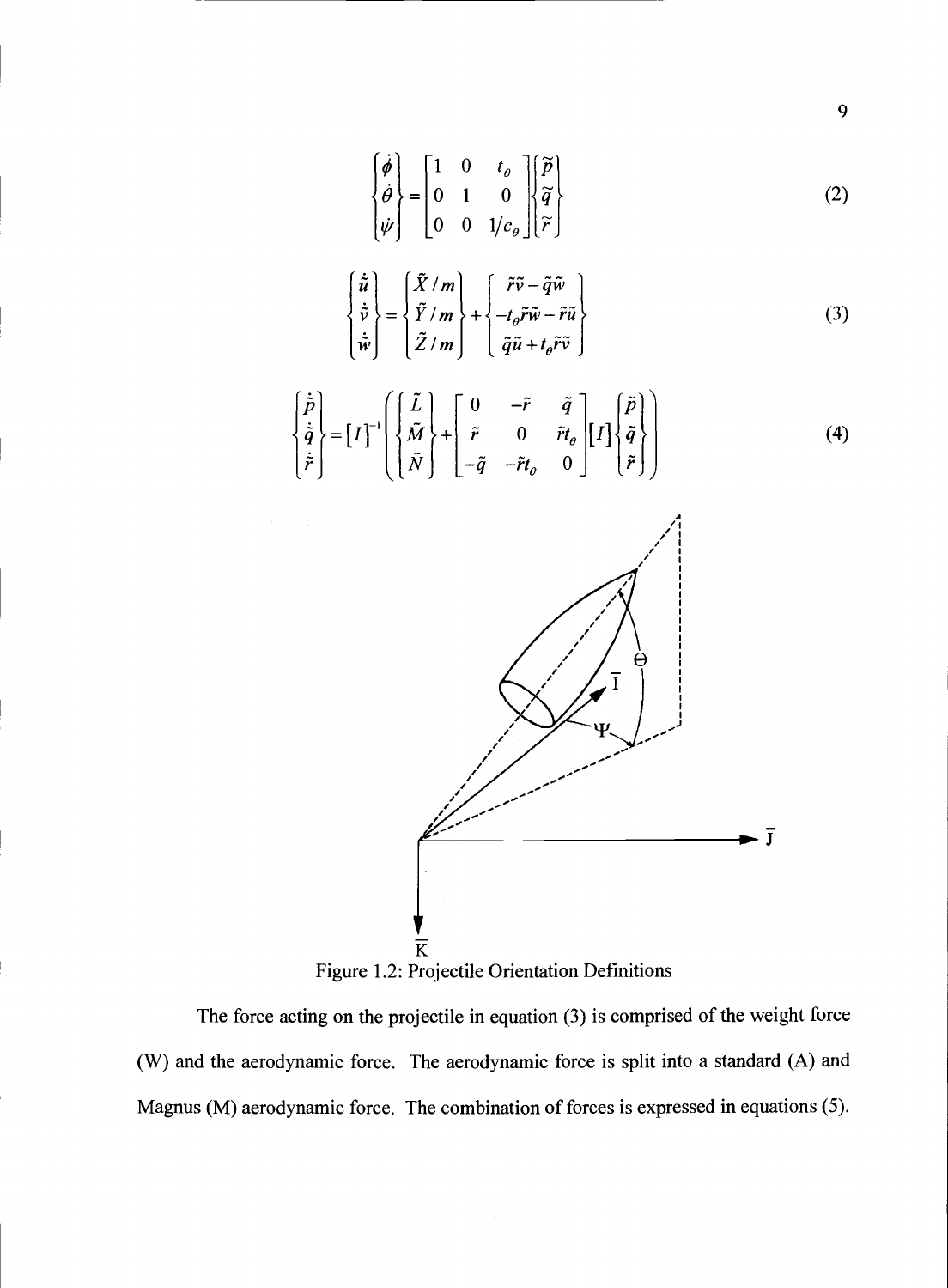$$
\begin{Bmatrix} \widetilde{X} \\ \widetilde{Y} \\ \widetilde{Z} \end{Bmatrix} = \begin{Bmatrix} \widetilde{X}_{w} \\ \widetilde{Y}_{w} \\ \widetilde{Z}_{w} \end{Bmatrix} + \begin{Bmatrix} \widetilde{X}_{A} \\ \widetilde{Y}_{A} \\ \widetilde{Z}_{A} \end{Bmatrix} + \begin{Bmatrix} \widetilde{X}_{M} \\ \widetilde{Y}_{M} \\ \widetilde{Z}_{M} \end{Bmatrix}
$$
\n(5)

Equation (6) provides the expression for the weight force in the no-roll coordinate system.

$$
\begin{Bmatrix} \tilde{X}_\nu \\ \tilde{Y}_\nu \\ \tilde{Z}_\nu \end{Bmatrix} = mg \begin{Bmatrix} -s_\theta \\ 0 \\ c_\theta \end{Bmatrix}
$$
 (6)

Equation (7) provides the expression for the aerodynamic force in the no-roll coordinate system. This force acts upon the projectile at the aerodynamic center of pressure.

$$
\begin{Bmatrix} \tilde{X}_A \\ \tilde{Y}_A \\ \tilde{Z}_A \end{Bmatrix} = -\frac{\pi}{8} \rho V_A^2 D^2 \begin{Bmatrix} C_{X0} + C_{X2} \alpha^2 + C_{X2} \beta^2 \\ C_{Y0} + C_{YB1} \beta \\ C_{Z0} + C_{ZA1} \alpha \end{Bmatrix}
$$
 (7)

Equation (8) provides the expression for the Magnus force in the no-roll coordinate system. The Magnus force acts upon the projectile at the Magnus force center of pressure.

$$
\begin{Bmatrix} \tilde{X}_M \\ \tilde{Y}_M \\ \tilde{Z}_M \end{Bmatrix} = \frac{\pi}{8} \rho V_A^2 D^2 \begin{Bmatrix} 0 \\ \frac{\tilde{p}DC_{NPA}\alpha}{2V_A} \\ -\frac{\tilde{p}DC_{NPA}\beta}{2V_A} \end{Bmatrix}
$$
 (8)

Equations (7-8) are based on Mach number dependent coefficients, the aerodynamic angles of attack given in equations (9-10), and the total aerodynamic velocity given in equation (11).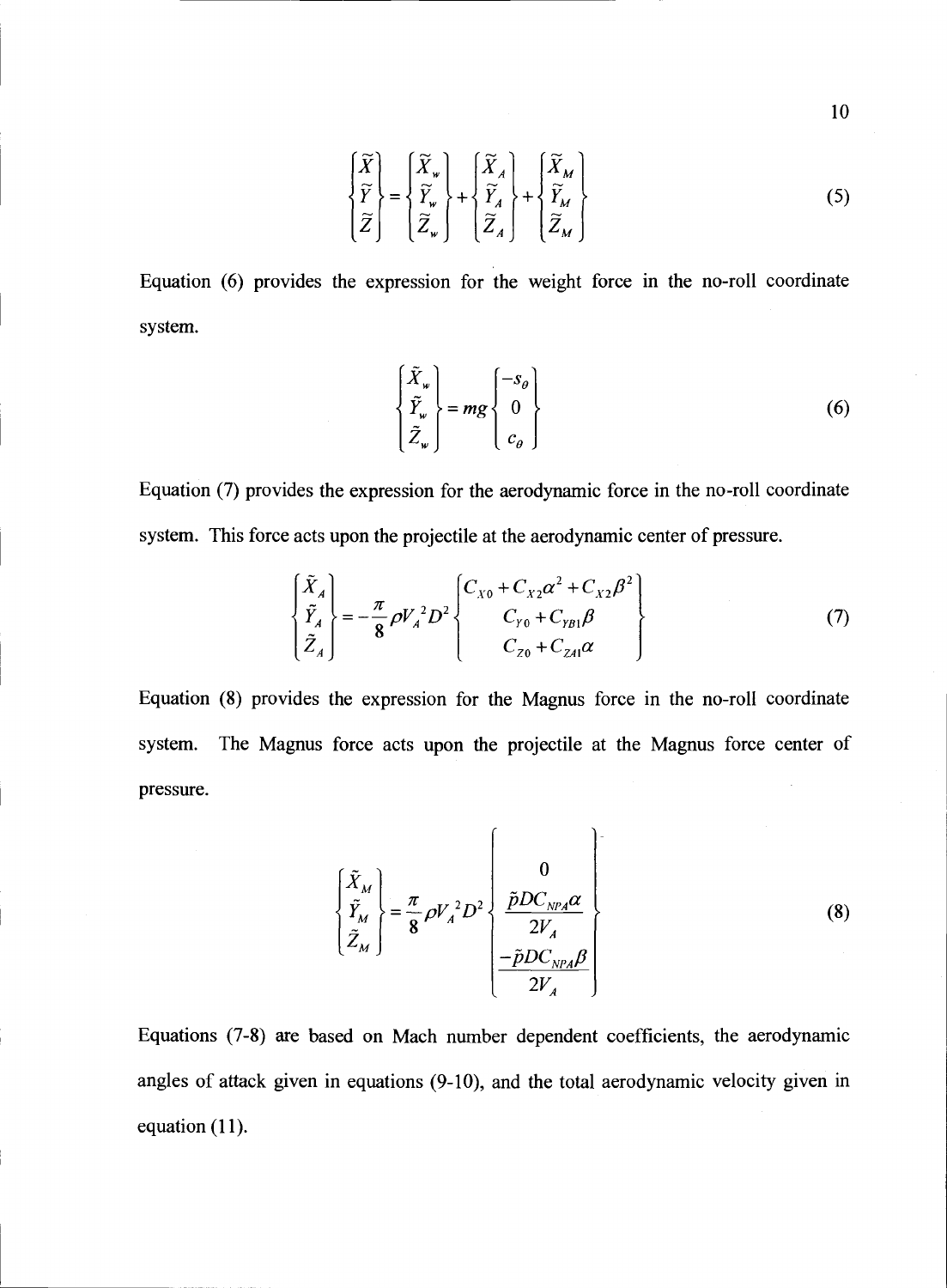11

$$
\alpha = \tan^{-1}(\widetilde{w}_A/\widetilde{u}_A) \tag{9}
$$

$$
\beta = \tan^{-1}(\widetilde{v}_A/\widetilde{u}_A) \tag{10}
$$

$$
V_A = \sqrt{\widetilde{u}_A^2 + \widetilde{v}_A^2 + \widetilde{w}_A^2}
$$
 (11)

The moment acting on the projectile in equation (4) is comprised of the moment due to the standard aerodynamic force (A), the moment due to the Magnus aerodynamic force (M), and the unsteady aerodynamic moment (UA) as shown in equation (12).

$$
\begin{Bmatrix} \widetilde{L} \\ \widetilde{M} \\ \widetilde{N} \end{Bmatrix} = \begin{Bmatrix} \widetilde{L}_A \\ \widetilde{M}_A \\ \widetilde{N}_A \end{Bmatrix} + \begin{Bmatrix} \widetilde{L}_M \\ \widetilde{M}_M \\ \widetilde{N}_M \end{Bmatrix} + \begin{Bmatrix} \widetilde{L}_{UA} \\ \widetilde{M}_{UA} \\ \widetilde{N}_{UA} \end{Bmatrix}
$$
\n(12)

The moment due to the aerodynamic force is expressed in equation (13).

$$
\begin{Bmatrix} \tilde{L}_A \\ \tilde{M}_A \\ \tilde{N}_A \end{Bmatrix} = \begin{bmatrix} 0 & -R_{\oplus CAZ} & R_{\oplus CAY} \\ R_{\oplus CAZ} & 0 & -R_{\oplus CAX} \\ -R_{\oplus CAY} & R_{\oplus CAX} & 0 \end{bmatrix} \begin{Bmatrix} \tilde{X}_A \\ \tilde{Y}_A \\ \tilde{Z}_A \end{Bmatrix}
$$
(13)

The moment due to the Magnus force is expressed in equation (14).

$$
\begin{Bmatrix} \tilde{L}_M \\ \tilde{M}_M \\ \tilde{N}_M \end{Bmatrix} = \begin{bmatrix} 0 & -R_{\oplus CMZ} & R_{\oplus CMY} \\ R_{\oplus CMZ} & 0 & -R_{\oplus CMX} \\ -R_{\oplus CMY} & R_{\oplus CMX} & 0 \end{bmatrix} \begin{Bmatrix} \tilde{X}_M \\ \tilde{Y}_M \\ \tilde{Z}_M \end{Bmatrix}
$$
(14)

The unsteady aerodynamic moments acting on the projectile are expressed in equation (15).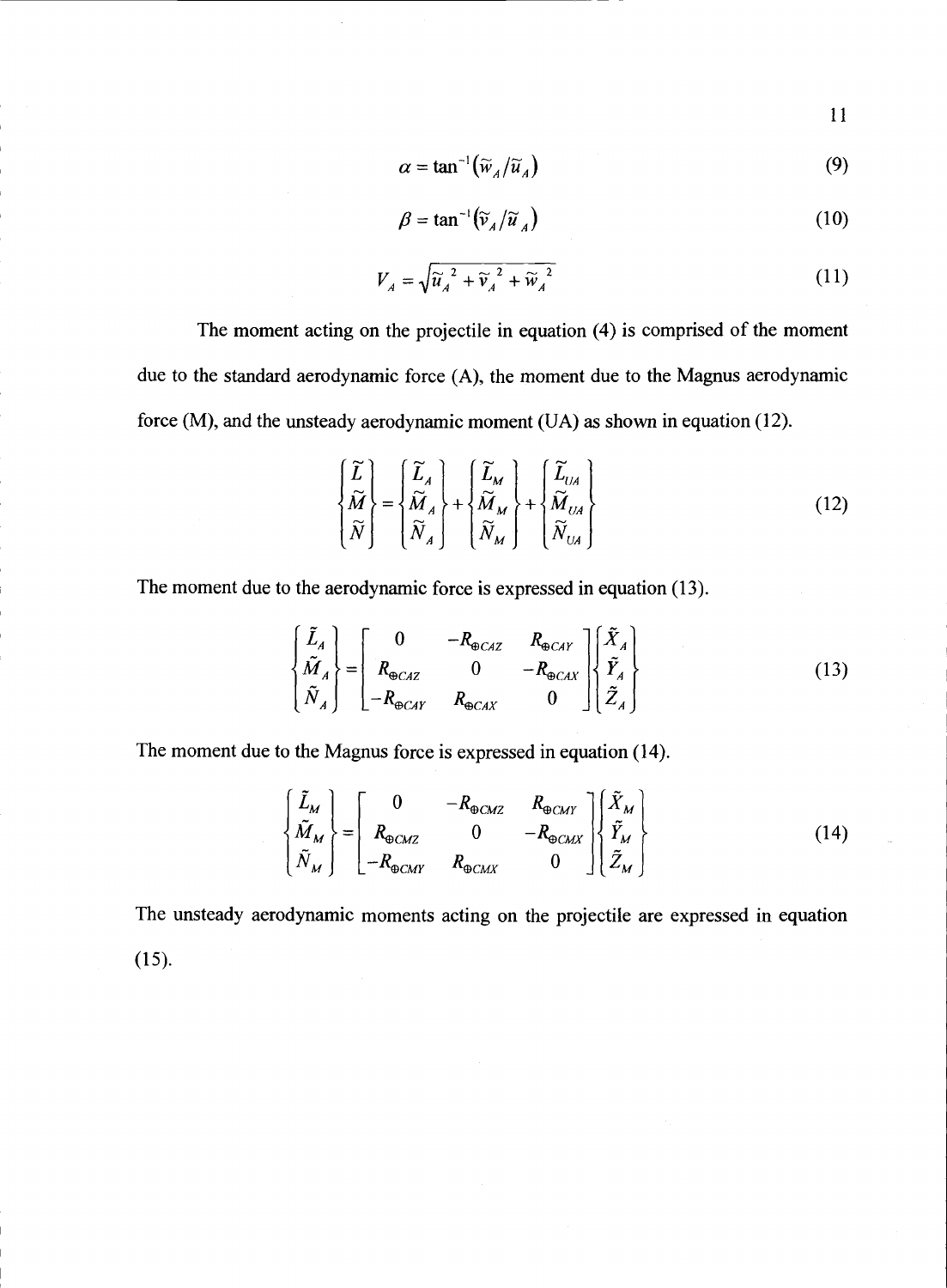$$
\begin{Bmatrix} \tilde{L}_{UA} \\ \tilde{M}_{UA} \\ \tilde{N}_{UA} \end{Bmatrix} = \frac{\pi}{8} \rho V_A^2 D^3 \begin{Bmatrix} C_{DD} + \frac{\tilde{p}DC_{LP}}{2V_A} \\ \frac{\tilde{q}DC_{MQ}}{2V_A} \\ \frac{\tilde{r}DC_{NR}}{2V_A} \end{Bmatrix}
$$
 (15)

The coefficients used in this model are projectile specific functions of the Mach number of the projectile. The dynamic equations of motion expressed in equations (1-15) are highly nonlinear. Due to this fact, numerical integration is commonly used to obtain solutions to this initial value problem.

#### MODIFIED PROJECTILE LINEAR THEORY

Mathematically, the projectile dynamic model discussed above consists of 12 highly nonlinear ordinary differential equations. These equations are not amenable to a closed form solution. Simplifications to the dynamic equations have been identified over time, which yield an analytically solvable set of quasi-linear differential equations that enable rapid trajectory construction. Projectile linear theory provides reasonably accurate trajectory prediction for flat fire short trajectories. For high quadrant elevation shots or long distance trajectories, qualitatively correct trajectories are generated. However, in these cases significantly impact point prediction errors are noticed with conventional projectile linear theory. In order to improve trajectory prediction, the solution procedure is altered and the typical assumption of small Euler pitch angle is relaxed. To develop the projectile linear theory equations, the following set of simplifications are employed: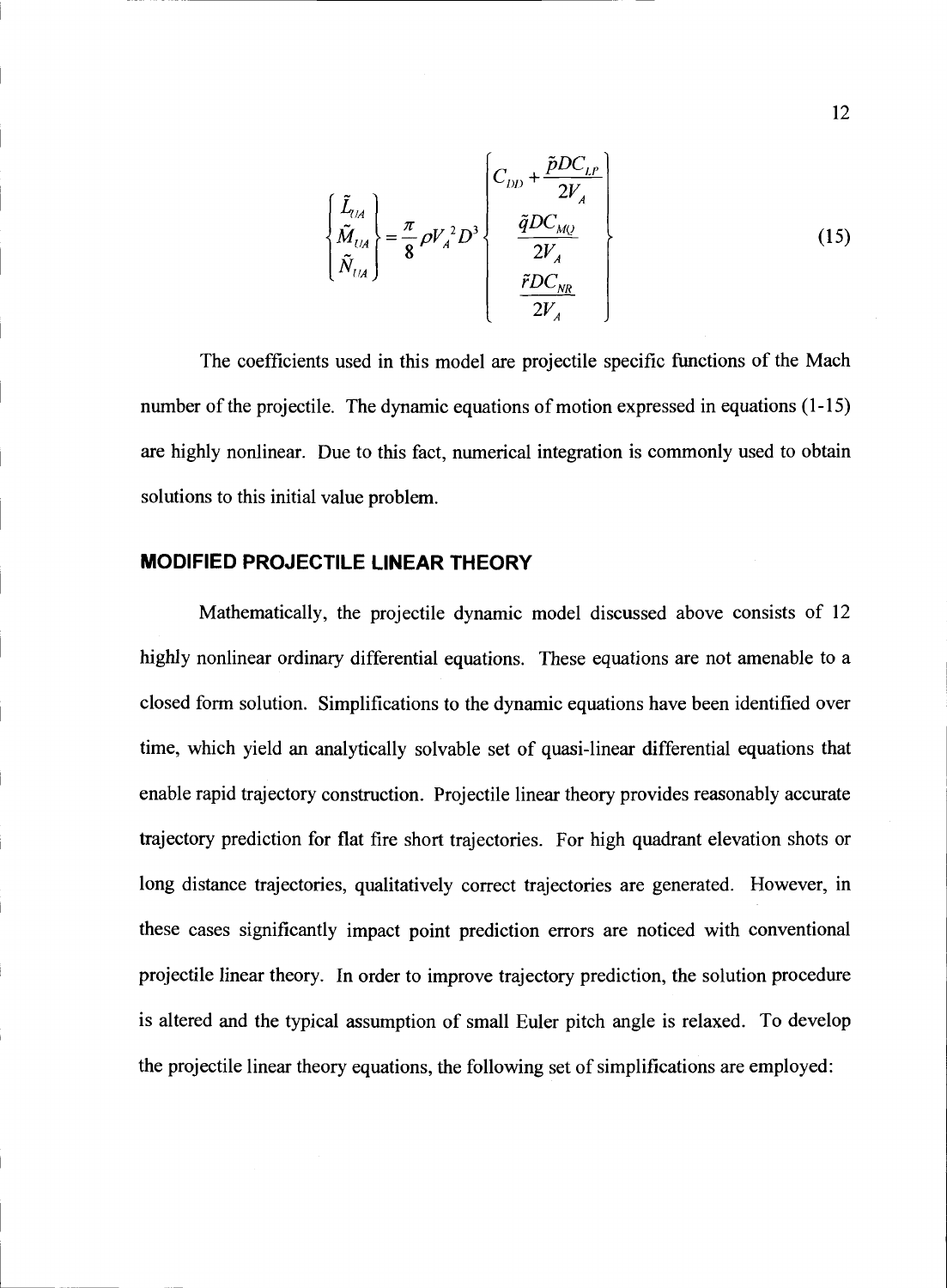(1) The station line velocity ( $\tilde{u}$ ), roll rate ( $\tilde{p}$ ), and roll angle ( $\phi$ ) are large in relation to the side velocities ( $\tilde{v}$  and  $\tilde{w}$ ), yaw angle ( $\psi$ ), pitch and yaw rates ( $\tilde{q}$  and  $\tilde{r}$ ), and wind velocity components  $(\tilde{u}_{w},\tilde{v}_{w},\tilde{w}_{w})$ . Products of small values and derivatives of small values are treated as negligible.

(2) The yaw angle  $(\psi)$  is small, allowing the simplifications expressed in equation (16) to hold.

$$
\sin(\psi) \approx \psi \qquad \qquad \cos(\psi) \approx 1 \qquad \qquad (16)
$$

(3) The aerodynamic angles of attack are also small in magnitude, allowing the angles of attack to be expressed by equations (17-18) instead of equations (9-10).

$$
\alpha \approx \widetilde{w}/V \tag{17}
$$

$$
\beta \approx \widetilde{\nu}/V \tag{18}
$$

(4) The Magnus force components are small in comparison with the weight and aerodynamic force components so they are treated as negligible in the modified linear theory force computations. The Magnus force does create a non-negligible moment, so it is maintained in the moment computations.

(5) The projectile is geometrically symmetrical about the station line. This allows the inertia matrix to be simplified as shown in equations (19-20).

$$
I_{XY} = I_{YZ} = I_{XZ} = 0
$$
 (19)

$$
I_{YY} = I_{ZZ} \tag{20}
$$

(6) The projectile is aerodynamically symmetric. This allows the aerodynamic coefficients to be simplified as expressed in equations (21-23). This also allows for a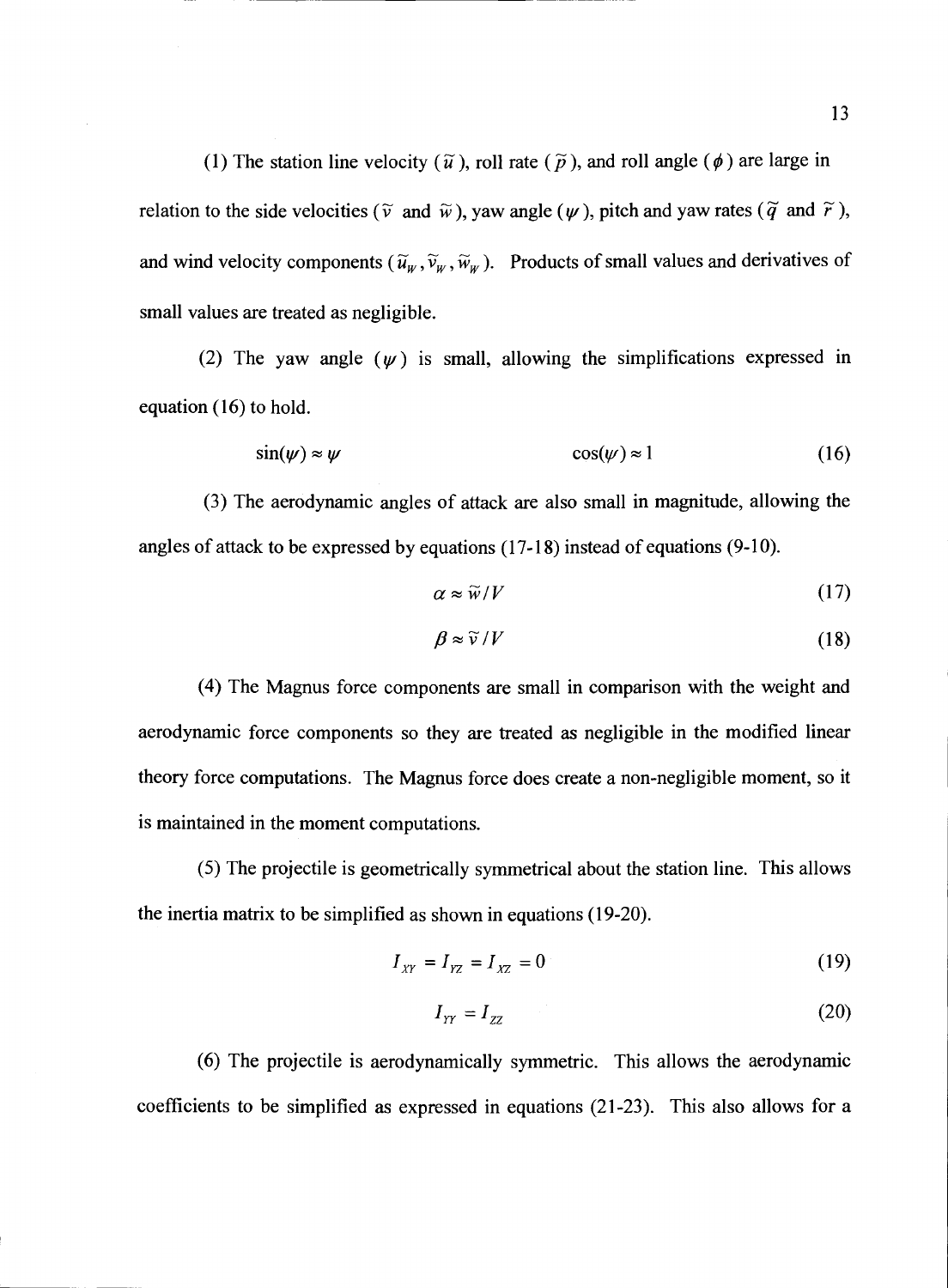simplification in the expressions of the distances from the center of mass to both the standard aerodynamic and Magnus centers of pressure as expressed in equation (24.)

$$
C_{MQ} = C_{NR} \tag{21}
$$

$$
C_{\gamma_0} = C_{z_0} = 0 \tag{22}
$$

$$
C_{\gamma_{B1}} = C_{\gamma_{B1}} = C_{\gamma_A} \tag{23}
$$

$$
R_{\oplus CAY} = R_{MCP}
$$
  
\n
$$
R_{\oplus CAY} = R_{\oplus CAZ} = 0
$$
  
\n
$$
R_{\oplus CMY} = R_{\oplus CMZ} = 0
$$
  
\n
$$
R_{\oplus CMY} = R_{\oplus CAZ} = 0
$$
\n(24)

(7) The wind velocity component  $(\tilde{u}_w)$  parallel to the projectile station line is negligible in comparison to the projectile total velocity.

(8) A change of variables is introduced in which the station line velocity  $(\tilde{u})$  is replaced by the projectile total velocity (V). Equation (25) expresses the projectile total velocity, and the application of assumption (1). Equation (26) expresses the time derivative of the total velocity, and the application of assumption (1).

$$
V = \sqrt{\widetilde{u}^2 + \widetilde{v}^2 + \widetilde{w}^2} \approx \widetilde{u}
$$
 (25)

$$
\dot{V} = \left(\tilde{u}\dot{\tilde{u}} + \tilde{v}\dot{\tilde{v}} + \tilde{w}\dot{\tilde{w}}\right)/V \approx \dot{\tilde{u}}\tag{26}
$$

(9) Another change of variables is performed to convert the independent variable from time,  $t$ , to dimensionless arc-length,  $s$ . The arc-length, defined in equation (28), is dimensionless and expresses the projectiles downrange travel in calibers.

$$
s = \frac{1}{D} \int_{0}^{L} V d\tau
$$
 (27)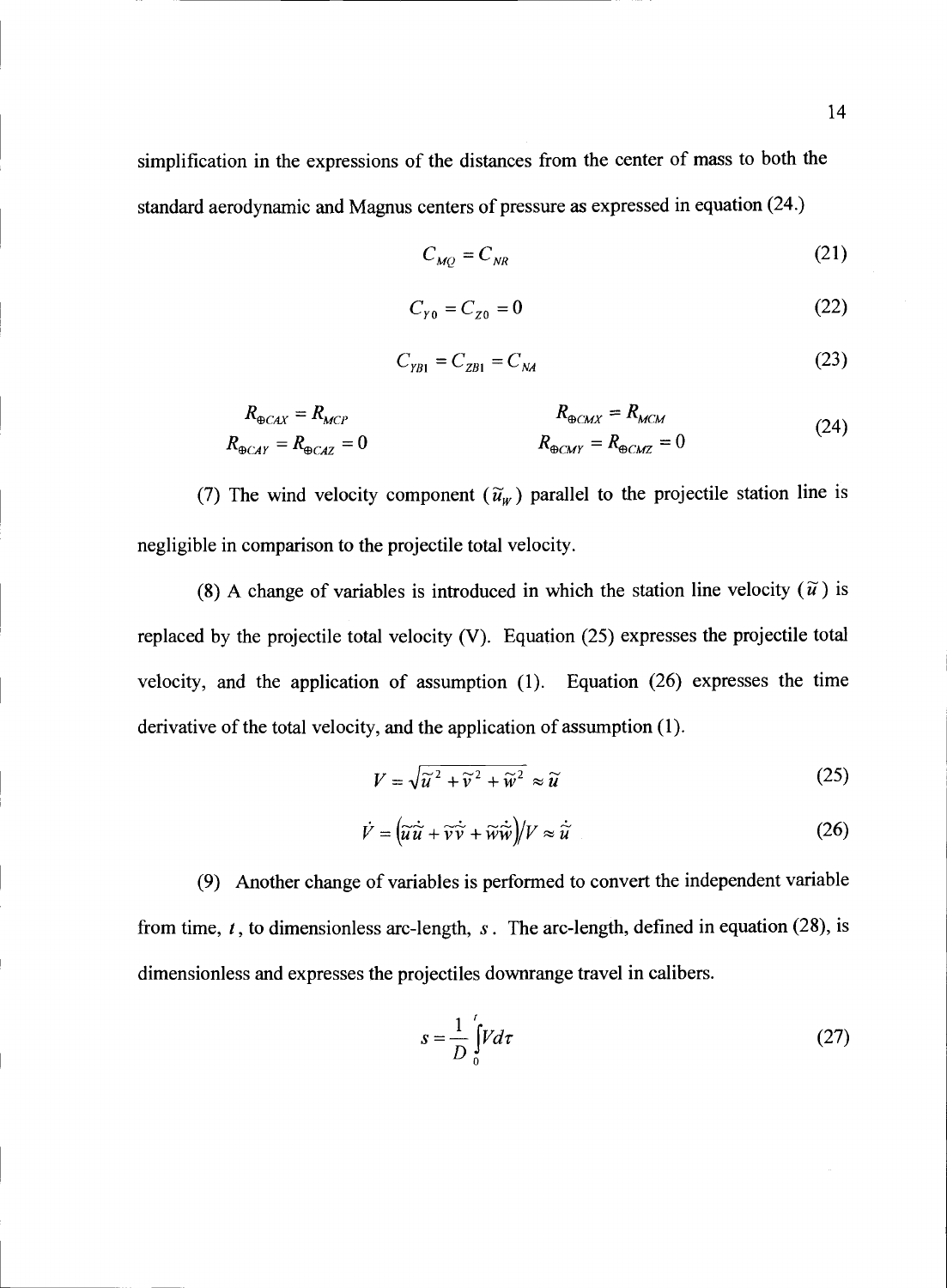Equations (29-30) express the relationships between time derivatives and arc-length derivatives in terms of an example variable,  $\zeta$ . In these equations, prime terms are used to denote arc-length derivatives and dotted terms denote time derivatives.

$$
\dot{\zeta} = (V/D)\zeta' \tag{28}
$$

$$
\ddot{\zeta} = (V/D)^2 (\zeta'' + \zeta'V'/V) \tag{29}
$$

Applying the previous assumptions and transformations to the no-roll frame six degree of freedom equations yields equations (30-41).

$$
x' = c_{\theta} D \tag{30}
$$

$$
y' = c_{\theta} D \psi + \frac{D}{V} \tilde{v}
$$
 (31)

$$
z' = -Ds_{\theta} + \frac{Dc_{\theta}}{V} \tilde{w}
$$
 (32)

$$
\phi' = \frac{D}{V}\widetilde{p}
$$
\n(33)

$$
\theta' = -\frac{D}{V}\widetilde{q}
$$
 (34)

$$
\psi' = \frac{D}{V c_{\theta}} \tilde{r}
$$
 (35)

$$
V' = -\frac{\pi \rho D^3}{8m} C_{X0} V - \frac{Dg}{V} s_{\theta}
$$
 (36)

$$
\tilde{v}' = -\frac{\pi \rho D^3}{8m} C_{\scriptscriptstyle N\!A} (\tilde{v} - \tilde{v}_{\scriptscriptstyle W}) - D\tilde{r}
$$
\n(37)

$$
\tilde{w}' = -\frac{\pi \rho D^3}{8m} C_{NA} (\tilde{w} - \tilde{w}_w) + D\tilde{q} + \frac{Dgc_\theta}{V}
$$
\n(38)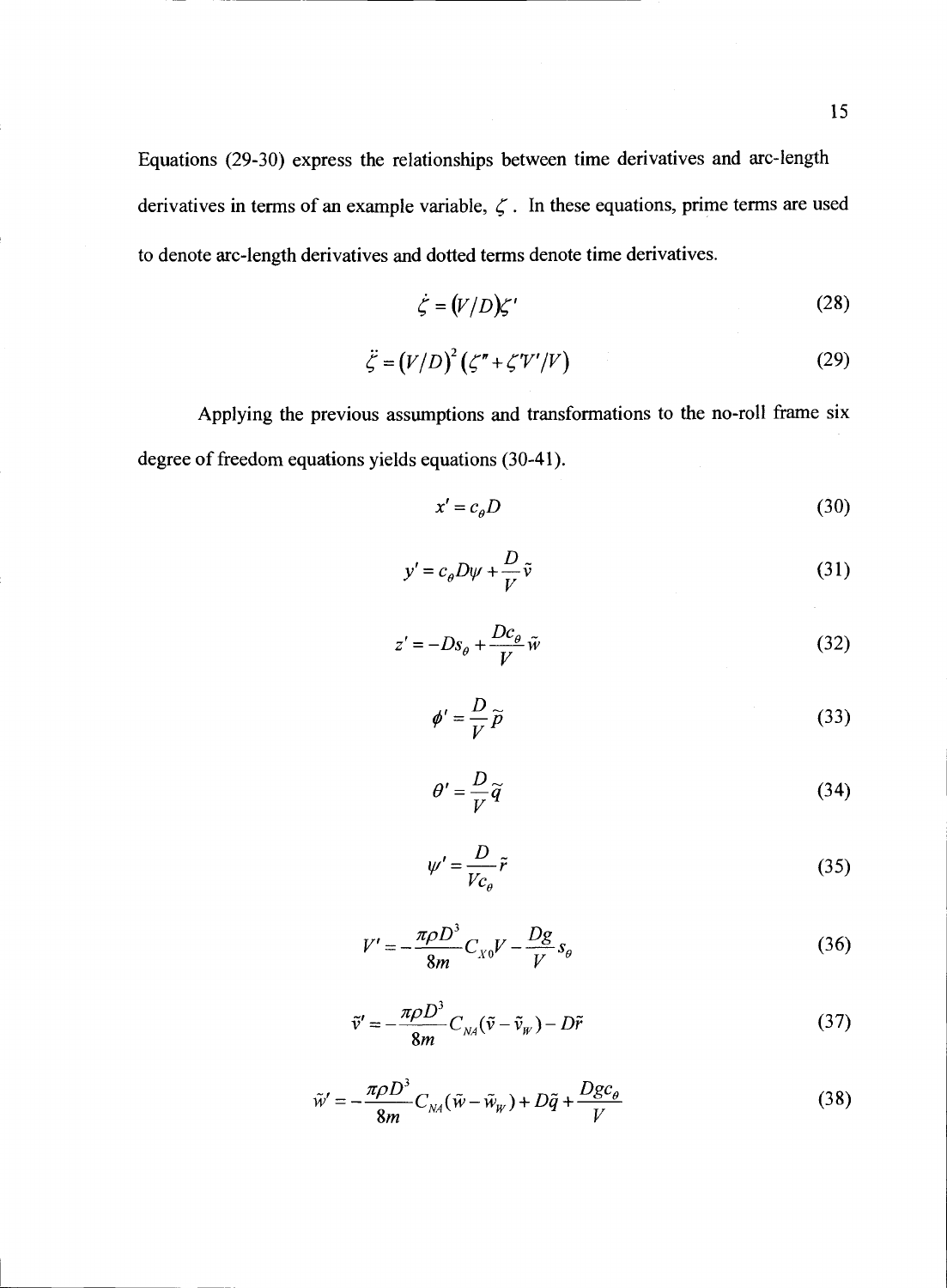$$
16 \hspace{75pt} \bullet
$$

$$
\tilde{p}' = \frac{\pi \rho V D^4}{8I_{XX}} C_{DD} + \frac{\pi \rho D^5}{16I_{XX}} C_{LP} \tilde{p}
$$
\n(39)

$$
\tilde{q}' = \frac{\pi \rho D^4 R_{MCM}}{16 I_{YY}} C_{\gamma P A} \tilde{p} (\tilde{v} - \tilde{v}_w) + \frac{\pi \rho D^3 R_{MCP}}{8 I_{YY}} C_{NA} (\tilde{w} - \tilde{w}_w)
$$
  
+ 
$$
\frac{\pi \rho D^5}{16 I_{YY}} C_{MQ} \tilde{q} - \frac{I_{XX} D}{I_{YY}} \tilde{p} \tilde{r}_q
$$
\n(40)

$$
\tilde{r}' = -\frac{\pi \rho D^3 R_{MCP}}{8I_{YY}} C_{\gamma A} (\tilde{v} - \tilde{v}_W) + \frac{\pi \rho D^4 R_{MCM}}{16I_{YY}V} C_{\gamma P A} \tilde{p} (\tilde{w} - \tilde{w}_W) +
$$
\n
$$
\frac{I_{XY} D}{I_{YY} V} \tilde{p} \tilde{q} + \frac{\pi \rho D^5}{16I_{YY}} C_{\gamma A Q} \tilde{r}
$$
\n(41)

Equations (30-4 1) form the modified linear theory equations of motion for a projectile. These equations, although not strictly linear, are in a form that makes an approximate analytical closed form solution possible.

#### ANALYTICAL CLOSED FORM SOLUTION

The closed form solutions of equations (30-41) are aided by assuming:

- (1) The aerodynamic coefficients are constant.
- (2) The total velocity (V) is slowly changing with relation to the other variables. It is only treated as a dynamic variable in the solution of the total velocity equation (36).
- (3) The roll rate ( $\tilde{p}$ ) is slowly changing in relation to the other angular rates. It is treated as a dynamic variable in the solution of the roll rate equation, but as a constant in the solution of the epicyclic equations.

With these assumptions, the equations of motion decouple into 5 groups of equations that are largely uncoupled, namely, the total velocity, roll rate, epicyclic, Euler angle, and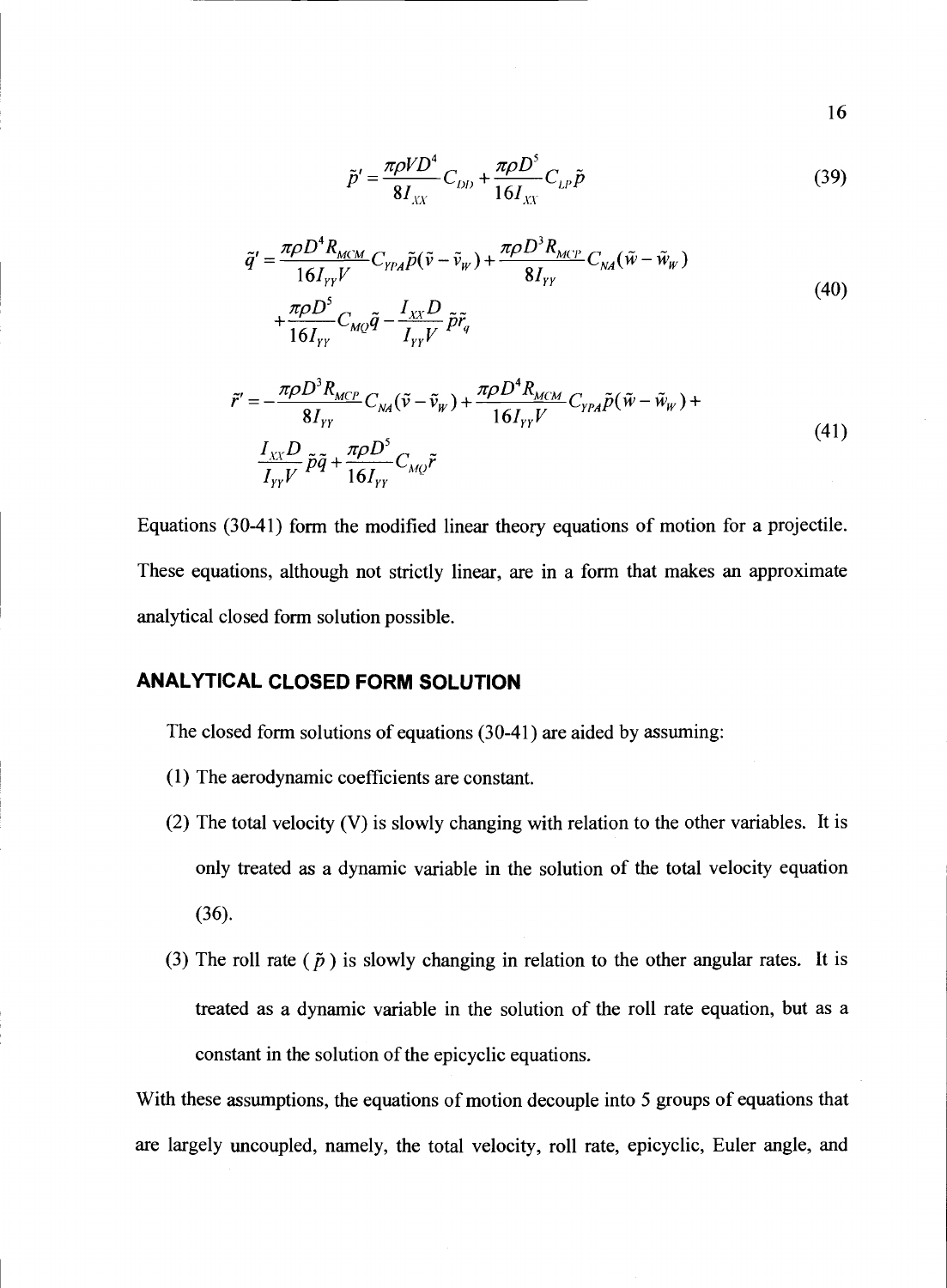swerve equations. The solution process assumes that the epicyclic variables change most rapidly, followed by the total velocity and roll rate. Euler pitch and yaw angle and projectile swerve are assumed to change relatively slowly.

#### Total Velocity Solution

The total velocity solution expressed in equation (42) is found by treating the pitch angle as a constant and then integrating equation (36).

$$
V(s) = \sqrt{\left(V_0^2 + \frac{b_V}{a_V}\right)e^{-2a_V s} - \frac{b_V}{a_V}}\tag{42}
$$

The coefficients appearing in equation (42) are:

$$
a_{\nu} = \frac{\pi \rho D^3}{8m} C_{X0} \qquad \qquad b_{\nu} = gD \sin(\theta_0) \qquad \qquad (43)
$$

#### Roll Rate Solution

The roll rate solution is expressed in equation (44).

$$
\tilde{p}(s) = C_{\rho e 1} \mathbf{e}^{C_{\rho e 2} s} - C_{\rho 0}
$$
\n(44)

Where:

$$
C_{p0} = \frac{2C_{DD}V_0}{DC_{LP}} \qquad \qquad C_{pel} = \tilde{p}_0 + \frac{2C_{DD}V_0}{DC_{LP}} \qquad \qquad C_{pe2} = \frac{\pi \rho D^5}{16I_{XX}}C_{LP} \qquad \qquad (45)
$$

#### Epicyclic Solution

The remaining velocity and angular rate equations (37-38) and (40-41) form a set of coupled non-homogeneous differential equations referred to as the epicyclic equations.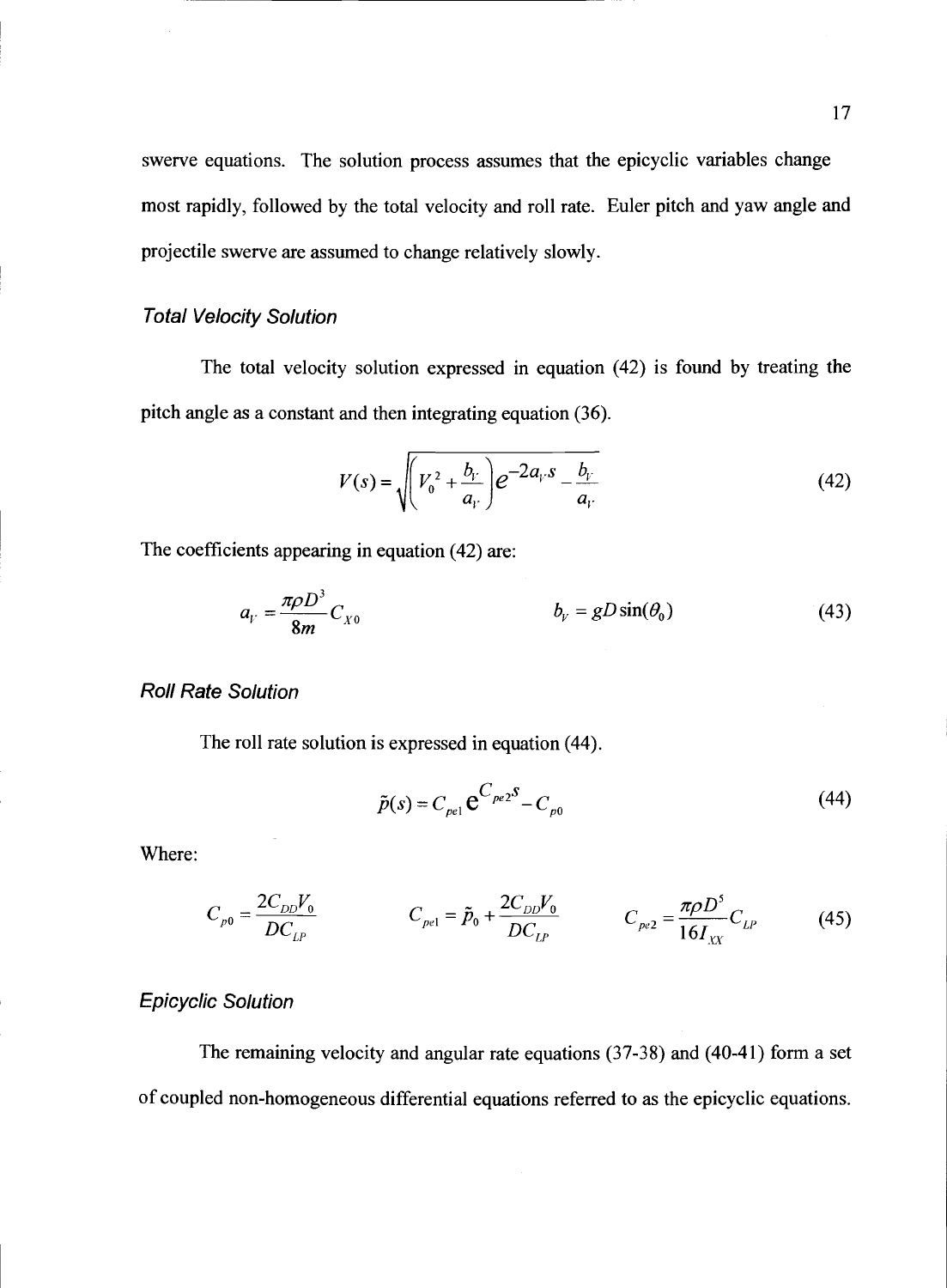If the pitch angle, total velocity, and roll rate are treated as constant, these equations are linear and can be compacted into the form expressed in equation (46).

$$
\begin{bmatrix} \widetilde{v}' \\ \widetilde{w}' \\ \widetilde{q}' \\ \widetilde{r}' \end{bmatrix} = \begin{bmatrix} -A & 0 & 0 & -D \\ 0 & -A & D & 0 \\ B/D & C/D & E & -F \\ -C/D & B/D & F & E \end{bmatrix} \begin{bmatrix} \widetilde{v} \\ \widetilde{w} \\ \widetilde{q} \\ \widetilde{r} \end{bmatrix} + \begin{bmatrix} F_v \\ F_w \\ F_q \\ F_q \end{bmatrix}
$$
(46)

The coefficients appearing in equation (46) are expressed in equations (47-55).

$$
A = \frac{\pi \rho D^3}{8m} C_{NA} \tag{47}
$$

$$
B = \frac{\pi \rho D^3 R_{MCM}}{16 I_{YY} V_0} C_{YPA} \tilde{p}
$$
\n(48)

$$
C = \frac{\pi \rho D^4 R_{MCP}}{8 I_{YY}} C_{NA} \tag{49}
$$

$$
E = \frac{\pi \rho D^5}{16 I_{yy}} C_{MQ} \tag{50}
$$

$$
F = \frac{I_{XX}D}{I_{YY}V_0}\tilde{p}
$$
\n(51)

$$
F_v = A\tilde{v}_{wind} \tag{52}
$$

$$
F_w = A\tilde{w}_{wind} + \frac{Dgc_{\theta_0}}{V_0}
$$
\n(53)

$$
F_q = -\frac{B}{D}\tilde{v}_{wind} - \frac{C}{D}\tilde{w}_{wind}
$$
 (54)

$$
F_r = -\frac{B}{D}\tilde{w}_{wind} + \frac{C}{D}\tilde{v}_{wind}
$$
\n(55)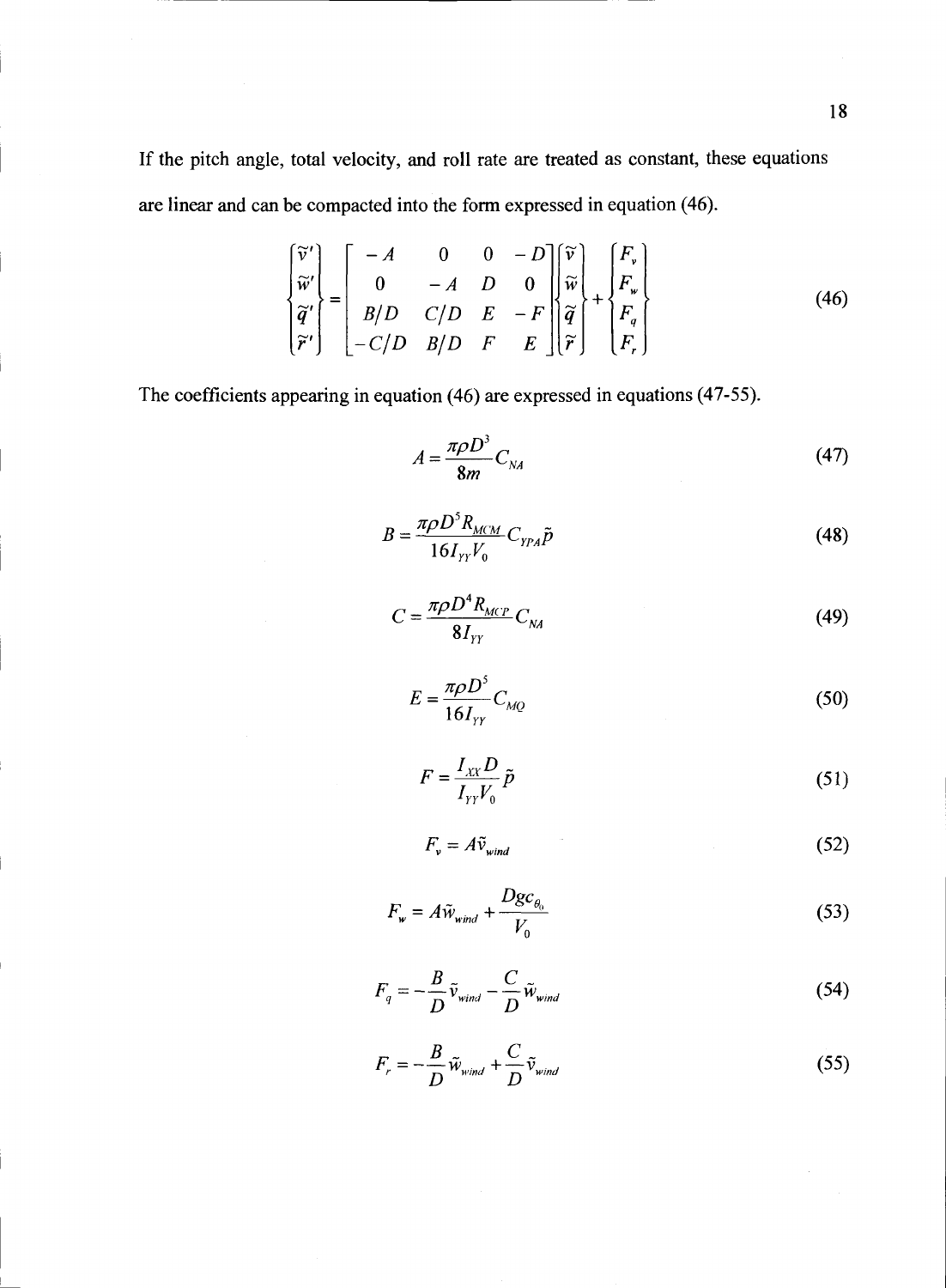The Eigen values for this system split into 2 complex pairs, commonly called the fast and slow modes. Equations (56-59) express the closed form solutions for the side velocities, pitch rate, and yaw rate.

$$
\tilde{v}(s) = C_{v0} + e^{\sigma_F s} (C_{vfc} \cos(\Phi_F s) + C_{vfs} \sin(\Phi_F s))
$$
  
+ 
$$
e^{\sigma_S s} (C_{vsc} \cos(\Phi_S s) + C_{vss} \sin(\Phi_S s))
$$
\n(56)

$$
\tilde{w}(s) = C_{w0} + e^{\sigma_F s} (C_{wfc} \cos(\Phi_F s) + C_{wfs} \sin(\Phi_F s))
$$
  
+ 
$$
e^{\sigma_S s} (C_{wsc} \cos(\Phi_S s) + C_{wss} \sin(\Phi_S s))
$$
\n(57)

$$
\tilde{q}(s) = C_{q0} + e^{\sigma_F s} (C_{qfc} \cos(\Phi_F s) + C_{qfs} \sin(\Phi_F s))
$$
  
+ 
$$
e^{\sigma_S s} (C_{qsc} \cos(\Phi_S s) + C_{qss} \sin(\Phi_S s))
$$
\n(58)

$$
\tilde{r}(s) = C_{r0} + e^{\sigma_F s} (C_{rfc} \cos(\Phi_F s) + C_{rfs} \sin(\Phi_F s))
$$
  
+ 
$$
e^{\sigma_S s} (C_{rsc} \cos(\Phi_S s) + C_{rss} \sin(\Phi_S s))
$$
\n(59)

#### **Euler Angle and Swerve Solution**

The remaining states are computed through integration of the solutions expressed in equations (42,44,56-59). The variables appear in a linear fashion, after applying the previously discussed assumptions, with the exception of pitch angle  $(\theta)$  which is operated on by trigonometric functions and appears in terms with other independent variables. In terms in which a trigonometric function of the pitch angle appears as the only independent variable, the integral is approximated by the trapezoid method. When pitch angle appears in a term containing another independent variable, pitch angle is treated as a constant.

$$
\phi(s) = C_{\phi 0} + C_{\phi 1} s + C_{\phi e 1} e^{C_{\phi e 2} s} \tag{60}
$$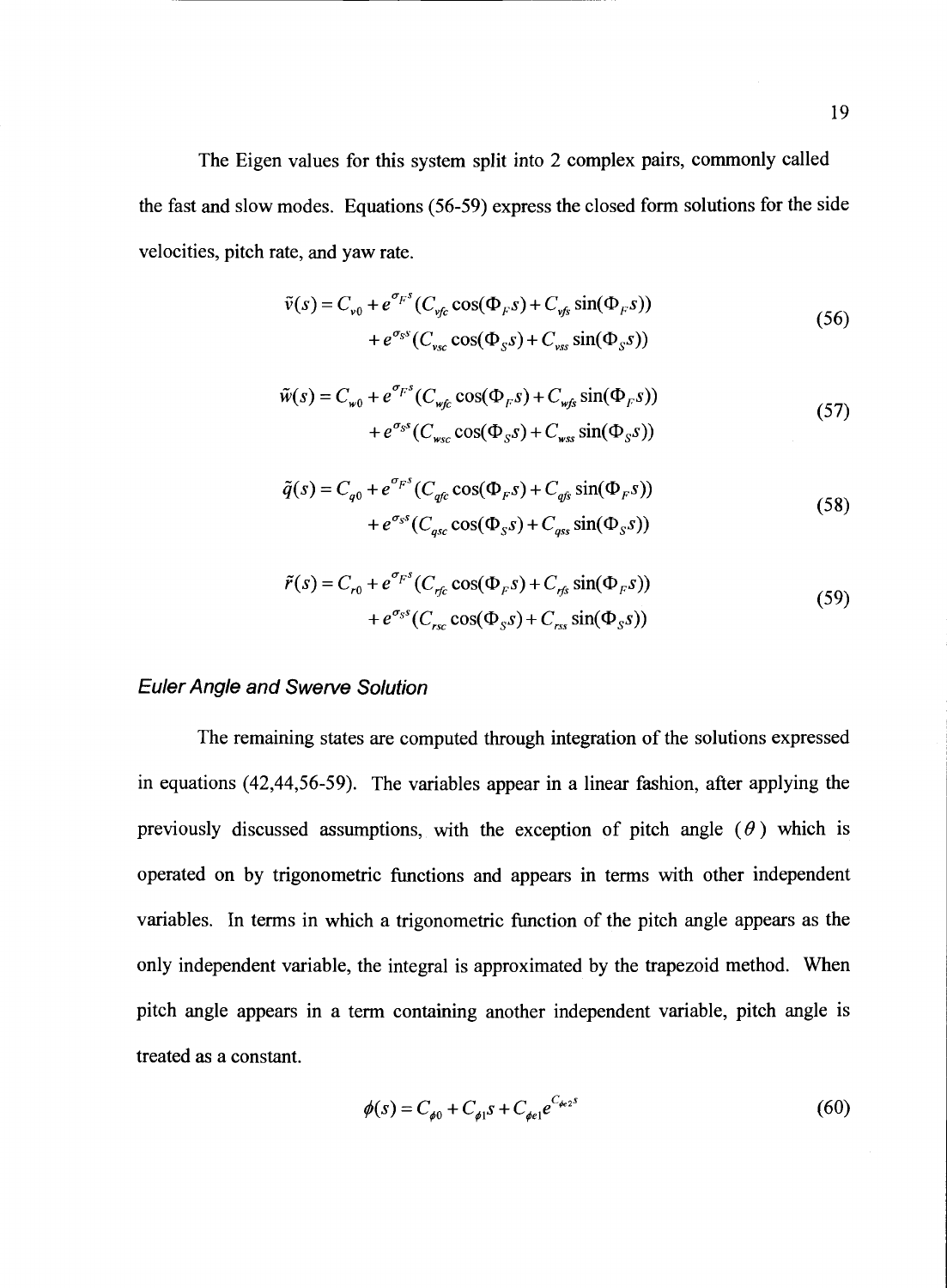$$
\theta(s) = C_{\theta 0} + C_{\theta 1} s + e^{\sigma_F s} (C_{\theta f c} \cos(\Phi_F s) + C_{\theta f s} \sin(\Phi_F s))
$$
  
+ 
$$
e^{\sigma_S s} (C_{\theta sc} \cos(\Phi_S s) + C_{\theta s s} \sin(\Phi_S s))
$$
(61)

$$
\psi(s) = C_{\psi 0} + C_{\psi 1} s + e^{\sigma_F s} (C_{\psi f c} \cos(\Phi_F s) + C_{\psi f s} \sin(\Phi_F s)) + e^{\sigma_S s} (C_{\psi sc} \cos(\Phi_S s) + C_{\psi ss} \sin(\Phi_S s))
$$
(62)

$$
x(s) = x_0 + \frac{1}{2} Ds(\cos(\theta(s)) + \cos(\theta_0))
$$
 (63)

$$
y(s) = C_{y0} + C_{y1}s + C_{y2}s^{2} + e^{\sigma_{F}s}(C_{yfc}\cos(\Phi_{F}s) + C_{yfs}\sin(\Phi_{F}s))
$$
  
+  $e^{\sigma_{S}s}(C_{ysc}\cos(\Phi_{S}s) + C_{yss}\sin(\Phi_{S}s))$  (64)

$$
z(s) = C_{z0} + C_{z1} s - \frac{1}{2} Ds(\sin(\theta(s)) + \sin(\theta_0)) + e^{\sigma_F s} (C_{zfc} \cos(\Phi_F s) + C_{zfs} \sin(\Phi_F s)) + e^{\sigma_S s} (C_{zsc} \cos(\Phi_S s) + C_{zss} \sin(\Phi_S s))
$$
(65)

#### Solution Implementation

Due to the variation of values that are treated as constant in the closed form solution, inaccuracies build in the solution, especially when considering long range indirect fire trajectories. To minimize these inaccuracies, the model is periodically updated along the trajectory. In this process, the last trajectory point computed is treated as the initial conditions for a new trajectory segment. Before the new trajectory segment is computed, all constants in the model are recomputed using the new initial condition data.

The two current methods employed for rapid trajectory prediction are 3 degree of freedom point mass model and conventional linear theory. Both of these methods are limited in their ability to accurately predict a projectile trajectory under general conditions. The three degree of freedom model accounts for high launch angle

20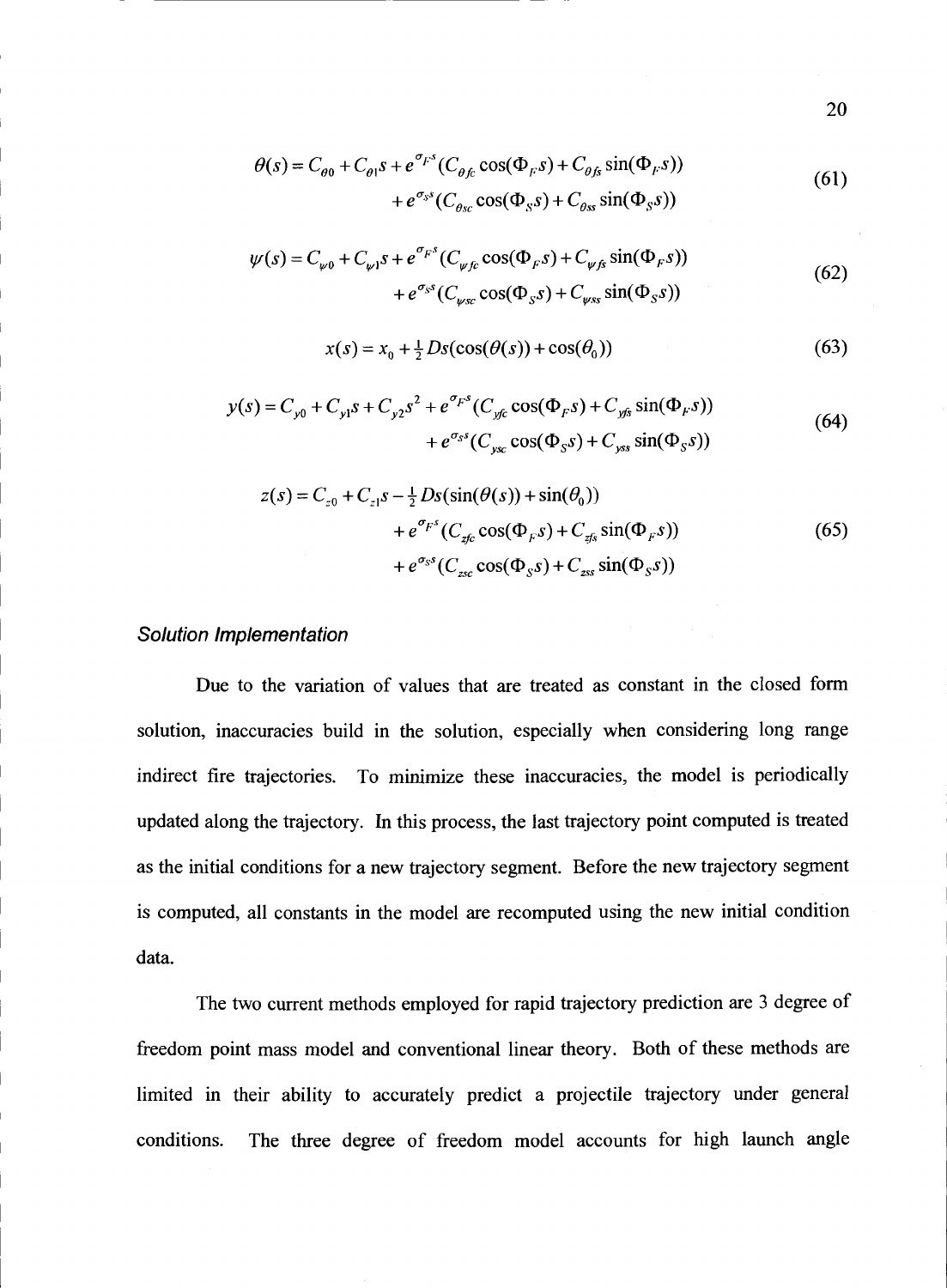trajectories, but ignores rotational dynamics leading to poor swerve prediction. The standard linear theory solution includes rotational dynamics, but is limited to low launch angles. The modified linear theory closed form solution expressed in equations (42,44,56-65) allows rapid and accurate calculation of long range trajectories with large pitch angles.

#### RESULTS

The capabilities of modified linear theory are shown using simulations of two cases. The first case simulates the short range trajectory of a fin stabilized projectile launched at low pitch angle. The second case simulates a relatively long range trajectory of a spin stabilized projectile launched at high pitch angle. For each case, typical trajectories were computed using four methods; modified linear theory, standard linear theory, 3 degree of freedom numerical simulation, and 6 degree of freedom numerical simulation. The 6 degree of freedom simulation is used as the baseline for validating the other methods. The projectile dynamic model has been previously shown to agree favorably with spark range data [181. The standard linear theory model is derived and computed similarly to modified linear theory with some differences in the determination of the closed form solutions and the addition of a small pitch angle  $(\theta)$  assumption [19]. The 3 degree of freedom model, sometimes referred to as the point mass model, treats the projectile as a point mass and applies the zero yaw axial force component directly opposing the aerodynamic velocity. Modified forms of the 3 degree of freedom model have been proposed to account for additional portion of projectile dynamics [19].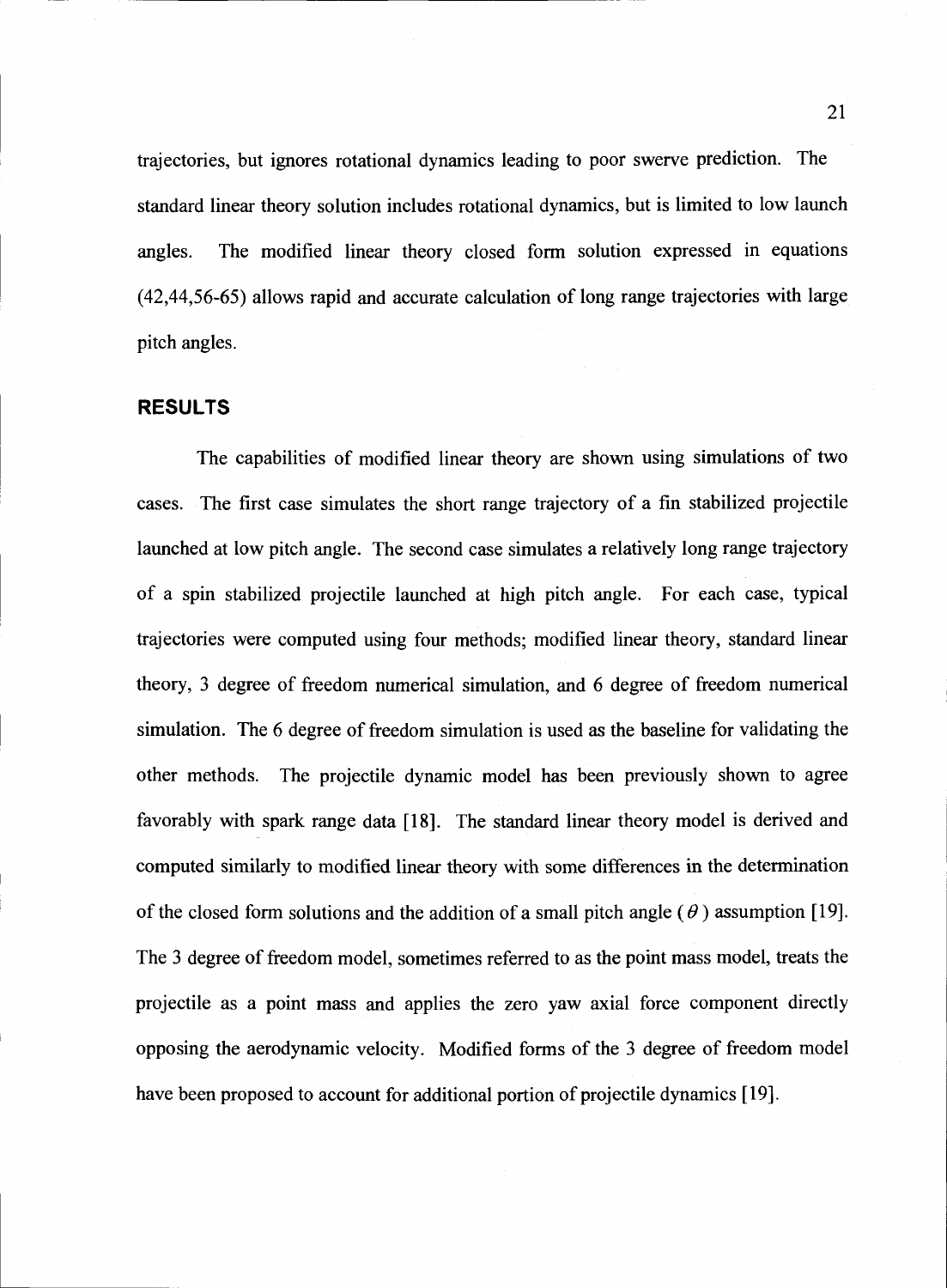#### Low Launch Angle Trajectory

The projectile used in this simulation is a representative direct fire fin stabilized projectile 25mm in diameter with 6 fins. The projectile weight, mass center measured along the stationline, roll inertia, and pitch inertia are 1.84 N, 0.118 m,  $1.15 \times 10^{-5}$  kg-m<sup>2</sup>, and 2.78x10<sup>-4</sup> kg-m<sup>2</sup> respectively. The projectile initial conditions are as follows:  $x = 0.0$ m, y = 0.0 m, z = 0.0 m,  $\phi = 0.0$  deg,  $\theta = 2.0$  deg,  $\psi = 0.0$  deg,  $\tilde{u} = 762$  m/s,  $\tilde{v} = 0.0$ m/s,  $\tilde{w} = 0.0$  m/s,  $\tilde{p} = 10.0$  rad/s,  $\tilde{q} = 0.0$  rad/s, and  $\tilde{r} = 0.0$  rad/s. The projectile is traveling through the standard atmosphere without wind.



Figure 1.3: Altitude versus range for low launch angle trajectory

Figures 1.3-1.6 compare the trajectories generated by the four prediction methods discussed above. The standard linear theory and modified linear theory trajectories were computed using a dimensionless arc length step size of 100 calibers, which corresponds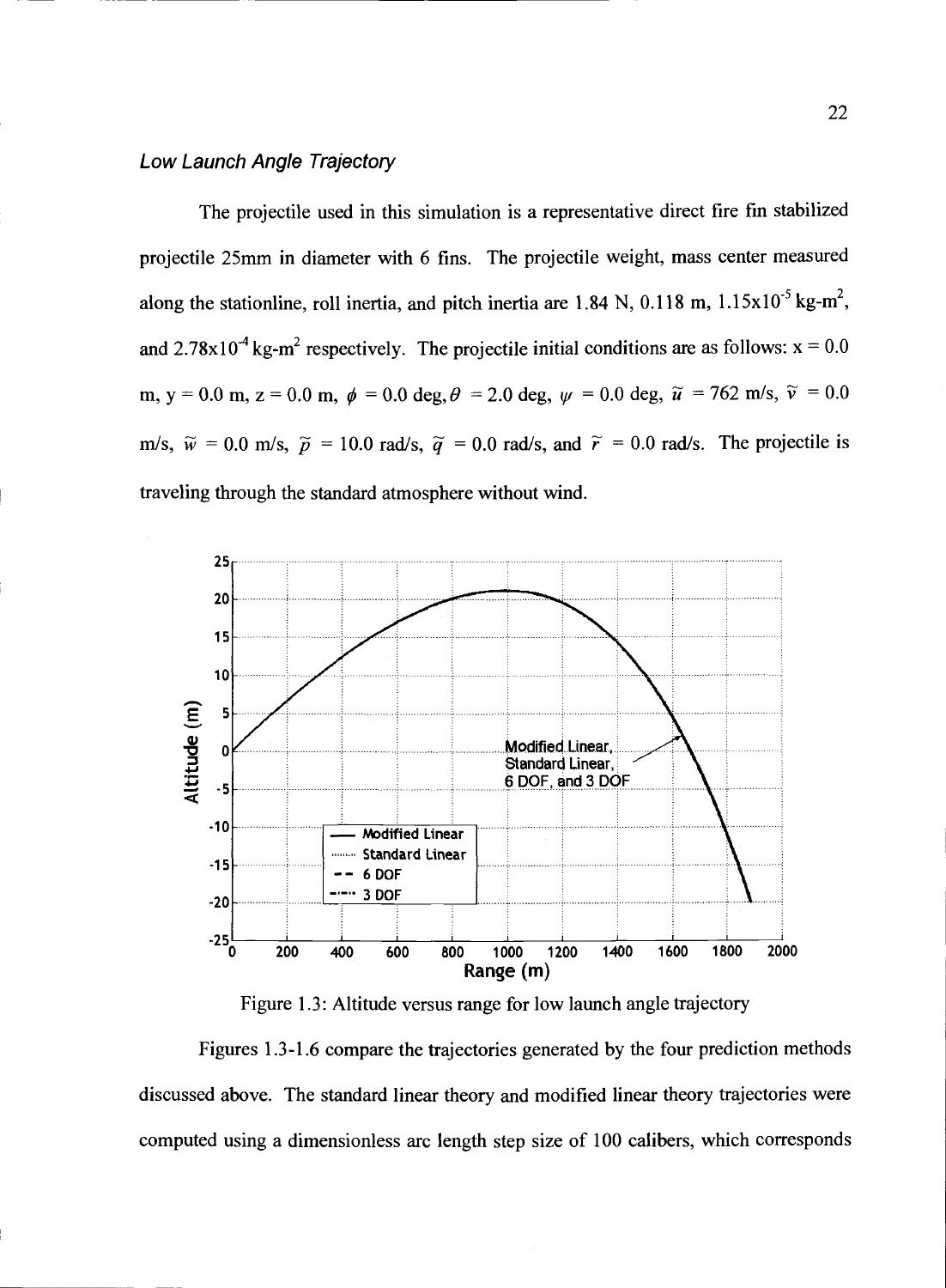to a step of 2.5m for this round and an initial time step of O.003s at the launch velocity. The 6 degree of freedom and 3 degree of freedom solutions were computed using a time step size of  $1.0x10^{-5}$  s.



Figure 1.4: Cross range versus range for low launch angle trajectory

Figure 1.3 plots altitude versus downrange distance for each method. Both linear theory models and the 3 degree of freedom model track the trajectory of the projectile predicted by the 6 degree of freedom model quite well. Figure 1.4 plots cross range versus downrange distance for each method. The linear theory models track projectile swerve predicted by the 6 degree of freedom model, while the 3 degree of freedom model predicts no swerve due to the exclusion of rotational dynamics. Figure 1.5 plots velocity versus downrange distance, showing the linear theory models and the 3 degree of freedom model match velocity predicted by the 6 degree of freedom model. Figure 1.6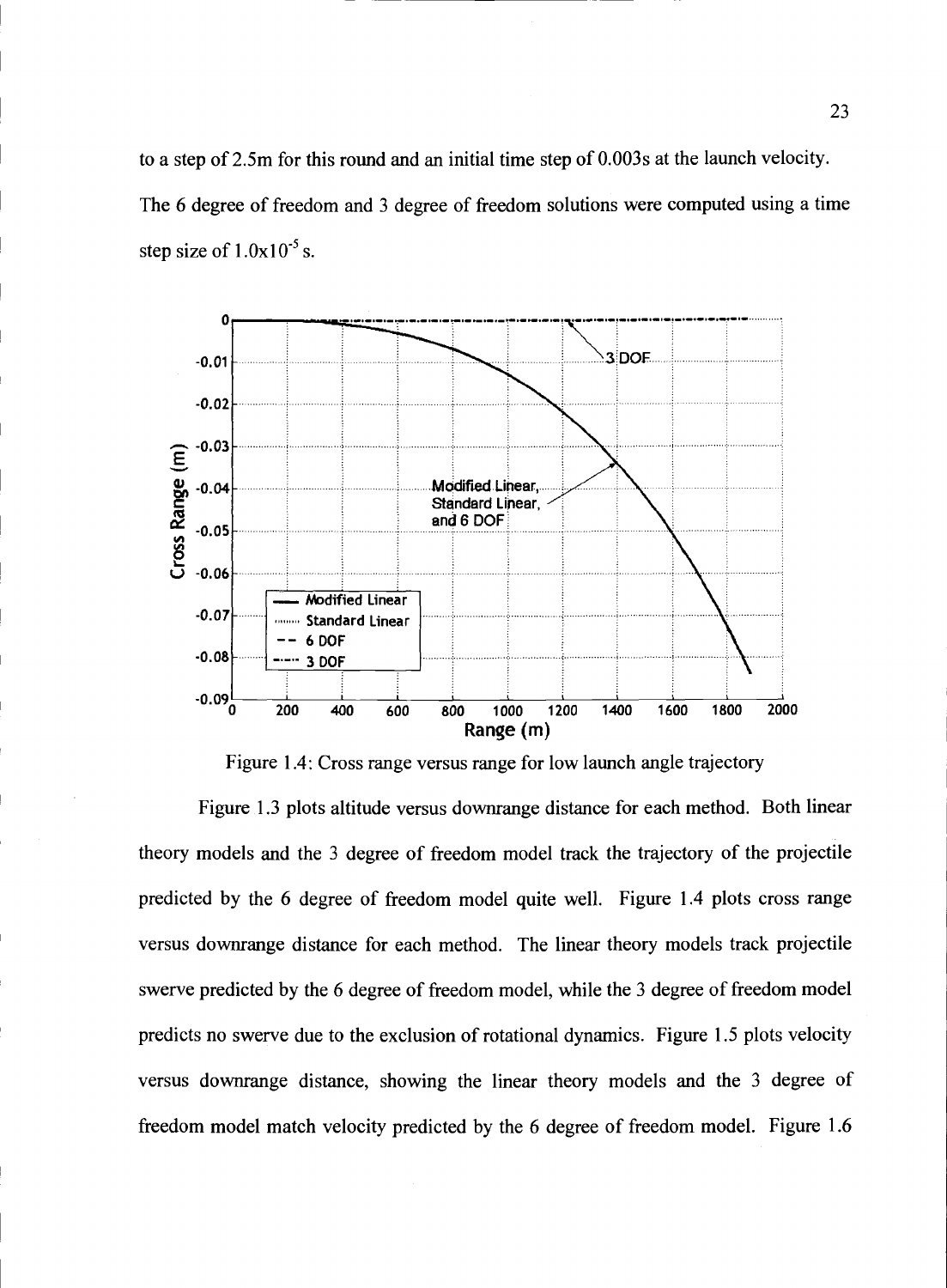plots angle of attack versus downrange distance. The modified and the standard linear theory models predict angle of attack well, while the 3 degree of freedom model provides no angle of attack computation.



Figure 1.5: Velocity versus range for low launch angle trajectory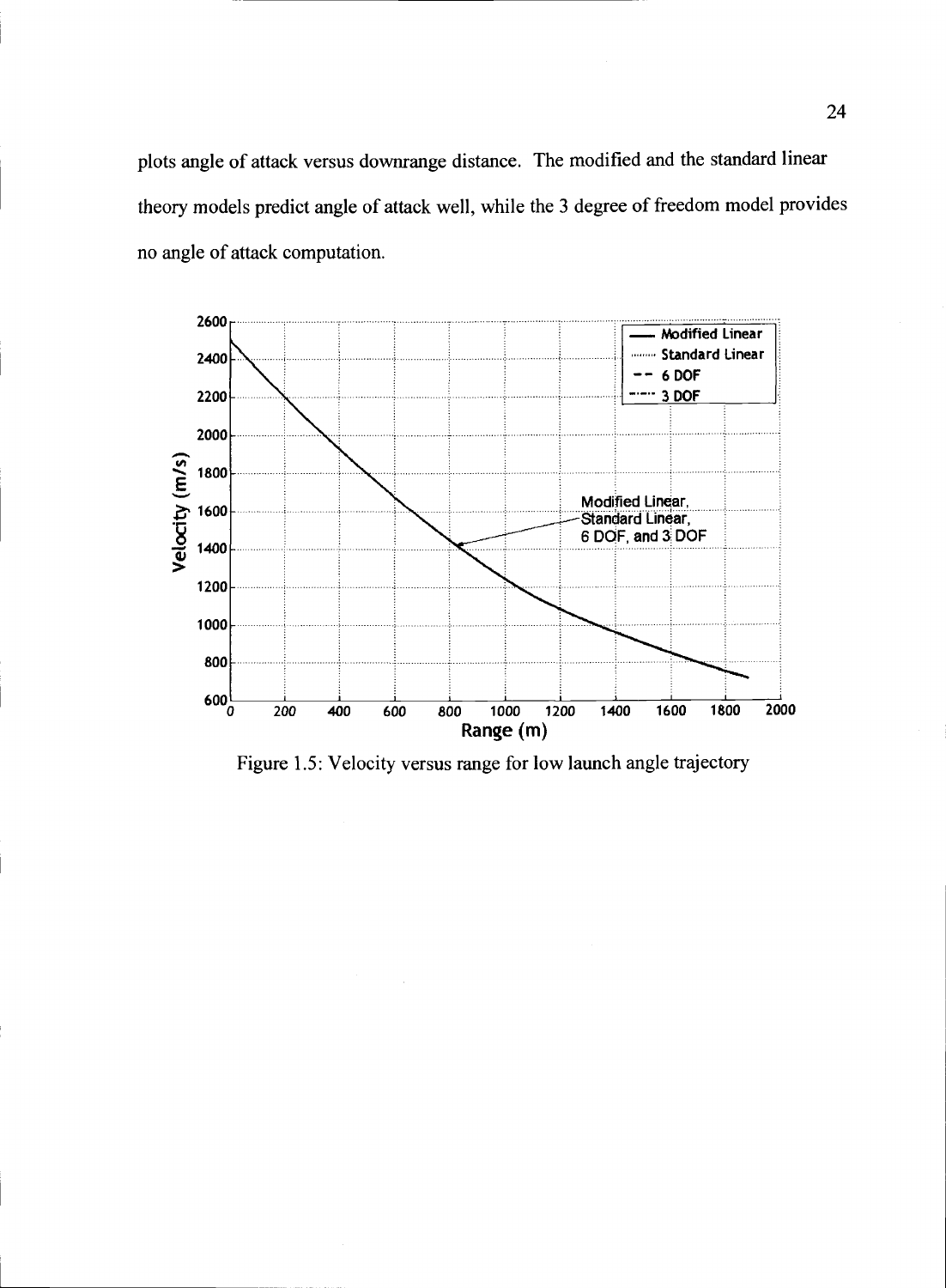

Figure 1.6: Angle of attack versus range for low launch angle trajectory

## **High Launch Angle Trajectory**

The projectile used in this simulation is a representative indirect fire spin stabilized projectile with a diameter of 155mm. The projectile weight, mass center measured along the stationline, roll inertia, and pitch inertia are 422 N, 0.324 m, 0.147 kg-m<sup>2</sup>, and 1.893 kg-m<sup>2</sup> respectively. The projectile initial conditions are as follows:  $x =$ 0.0 m, y = 0.0 m, z = 0.0 m,  $\phi$  = 0.0 deg,  $\theta$  = 45.0 deg,  $\psi$  = 0.0 deg,  $\tilde{u}$  = 853.4 m/s,  $\tilde{v}$ = 0.0 m/s,  $\widetilde{w}$  = 0.0 m/s,  $\widetilde{p}$  = 1800.0 rad/s,  $\widetilde{q}$  = 0.0 rad/s, and  $\widetilde{r}$  = 0.0 rad/s. The projectile is traveling through the standard atmosphere with a 6.1 m/s mean horizontal wind blowing from an angle of 57.3 deg from the down range direction.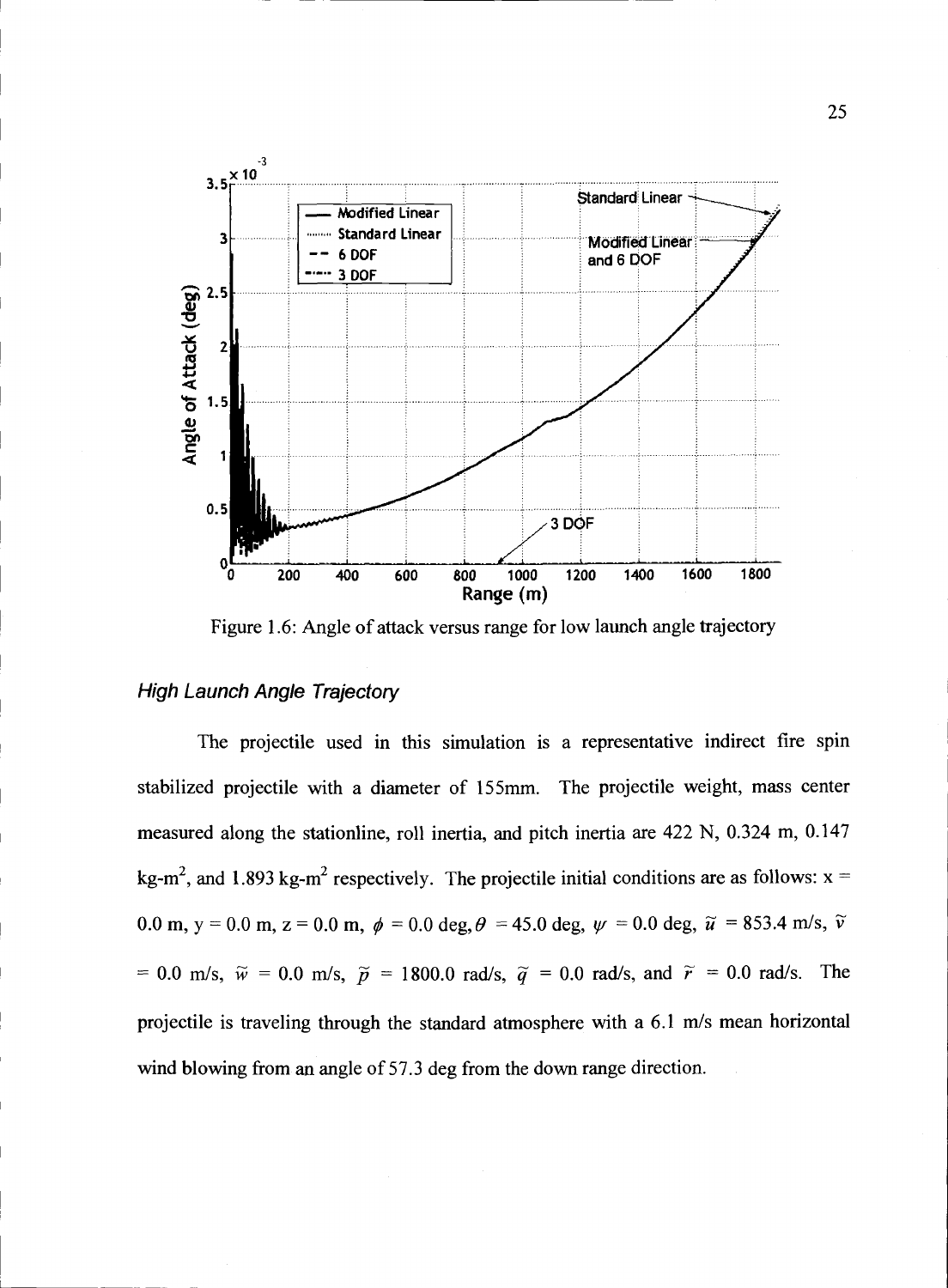

Figure 1.7: Range versus time for high launch angle trajectory

Figures 1.7-1.14 compare trajectories obtained by the four prediction methods discussed above. Standard linear theory and modified linear theory trajectories were computed using a dimensionless arc length step size of 100 calibers, which corresponds to a step of 15.5 m for this round and an initial time step of O.018s at launch velocity. The 6 degree of freedom and 3 degree of freedom numerical trajectories were computed using a time step size of  $1.0x10^{-5}$  s.

For the high angle shot, modified linear theory is able to predict the trajectory with reasonable accuracy, as shown in figures 1.7-1.14. Figures 1.7, 1.8, and 1.9 show modified linear theory is able to predict the range, altitude, and projectile swerve in wind. Figures 1.10, 1.11, and 1.14 show it accurately accounts for high pitch angles, picks up yaw angle excursions, and predicts angle of attack. Figures 1.12 and 1.13 show that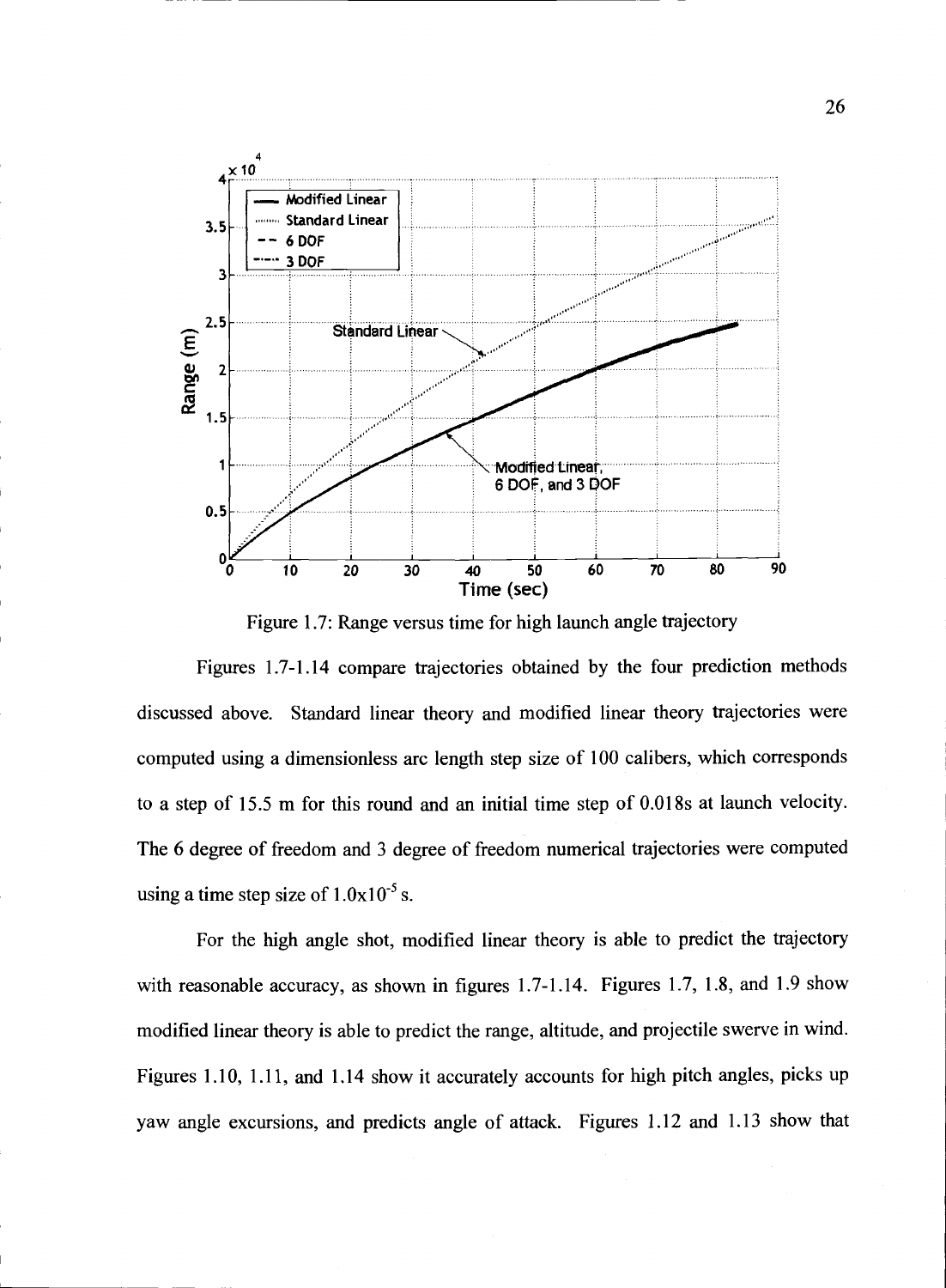modified linear theory accurately predicts velocity and roll rate. Standard linear theory, limited by a low launch angle assumption, is unable to accurately predict the simulated trajectory, as seen in figures 1.7-1.14. The three degree of freedom model is able to predict the range, altitude, and velocity reasonably well, as seen in figures 1.7, 1.8, and 1.12, but is unable to generate proper projectile swerve as seen in figure 1.9 and provides no information about the projectile's orientation as seen in figures 1.10 and 1.11, angular rates, or angle of attack as shown in figure 1.14.



Figure 1.8: Altitude versus range for high launch angle trajectory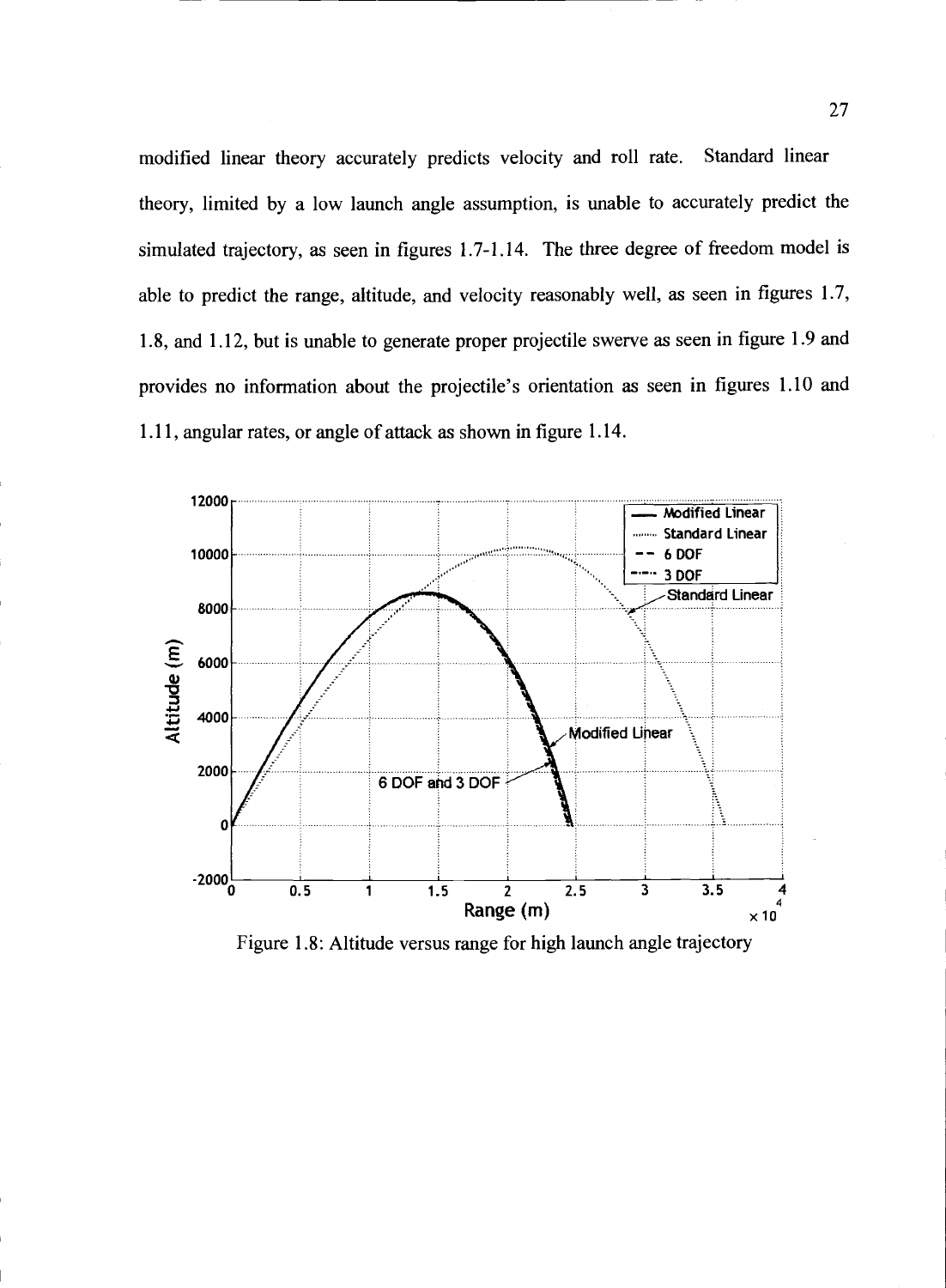

Figure 1.9: Cross range versus range for high launch angle trajectory



Figure 1.10: Pitch angle versus range for high launch angle trajectory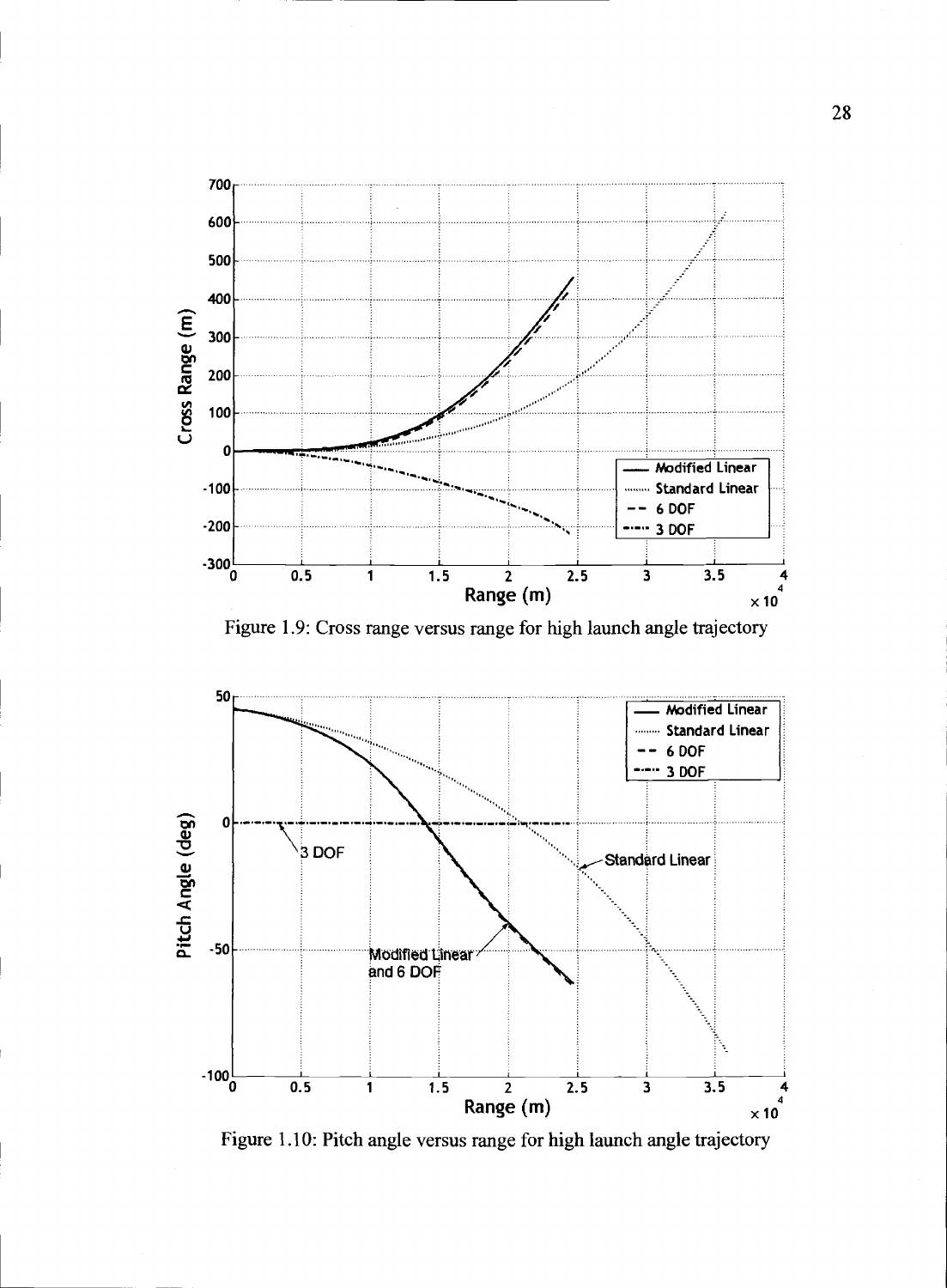

Figure 1.11: Yaw angle versus range for high launch angle trajectory



Figure 1.12: Velocity versus range for high launch angle trajectory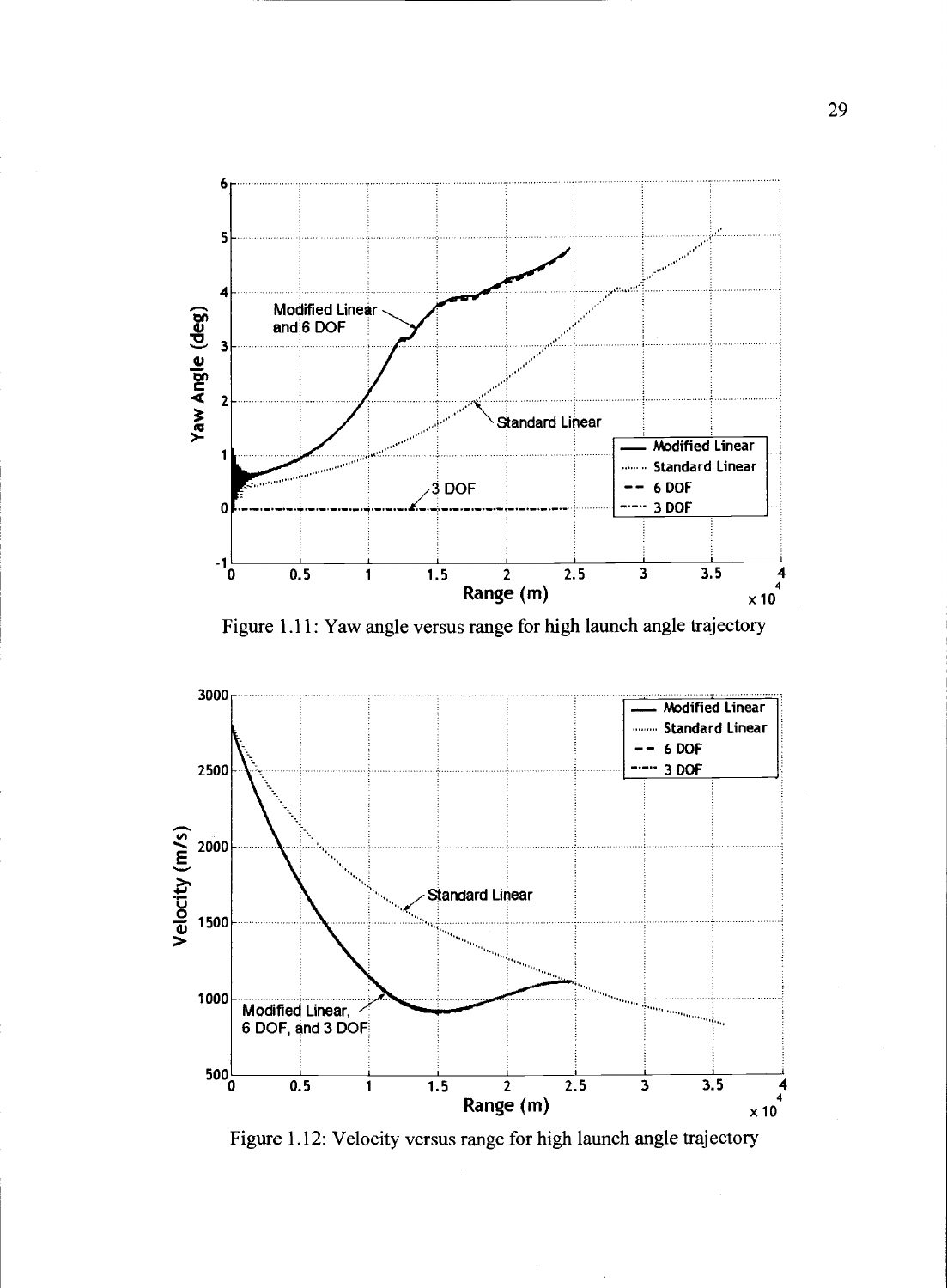

Figure 1.13: Roll rate versus range for high launch angle trajectory



Figure 1.14: Angle of attack versus range for high launch angle trajectory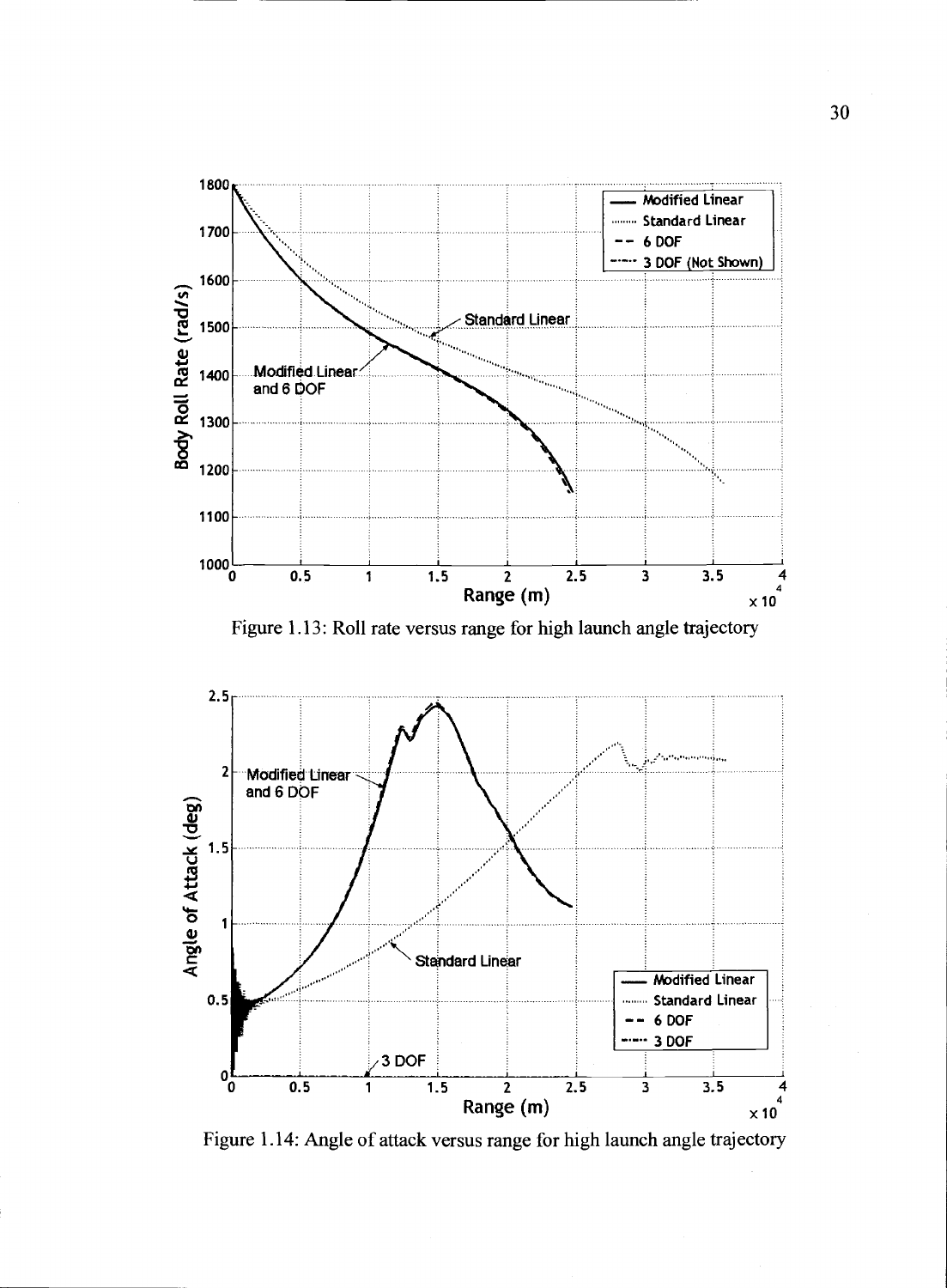To highlight modified linear theory's ability to rapidly compute a trajectory the high launch angle trajectory was recomputed using modified linear theory with a step size of 1000 calibers, or 155m. Figures 1.15 and 1.16 compare the yaw angle and the angle of attack predicted by the large step size modified linear theory case to those predicted by the 6 degree of freedom model for the first 3000m of the trajectory. The modified linear theory data in these figures is plotted as the discrete points calculated by each step. These figures show that linear theory can predict the trajectory using a step size that is large enough to skip over the smaller frequencies present in the projectile's motion. By not being limited in step size by the smallest frequency, linear theory is able to rapidly compute future states, such as the impact point, using a relatively small number of steps.



Figure 1.15: Yaw angle versus range for a high launch angle with a large step size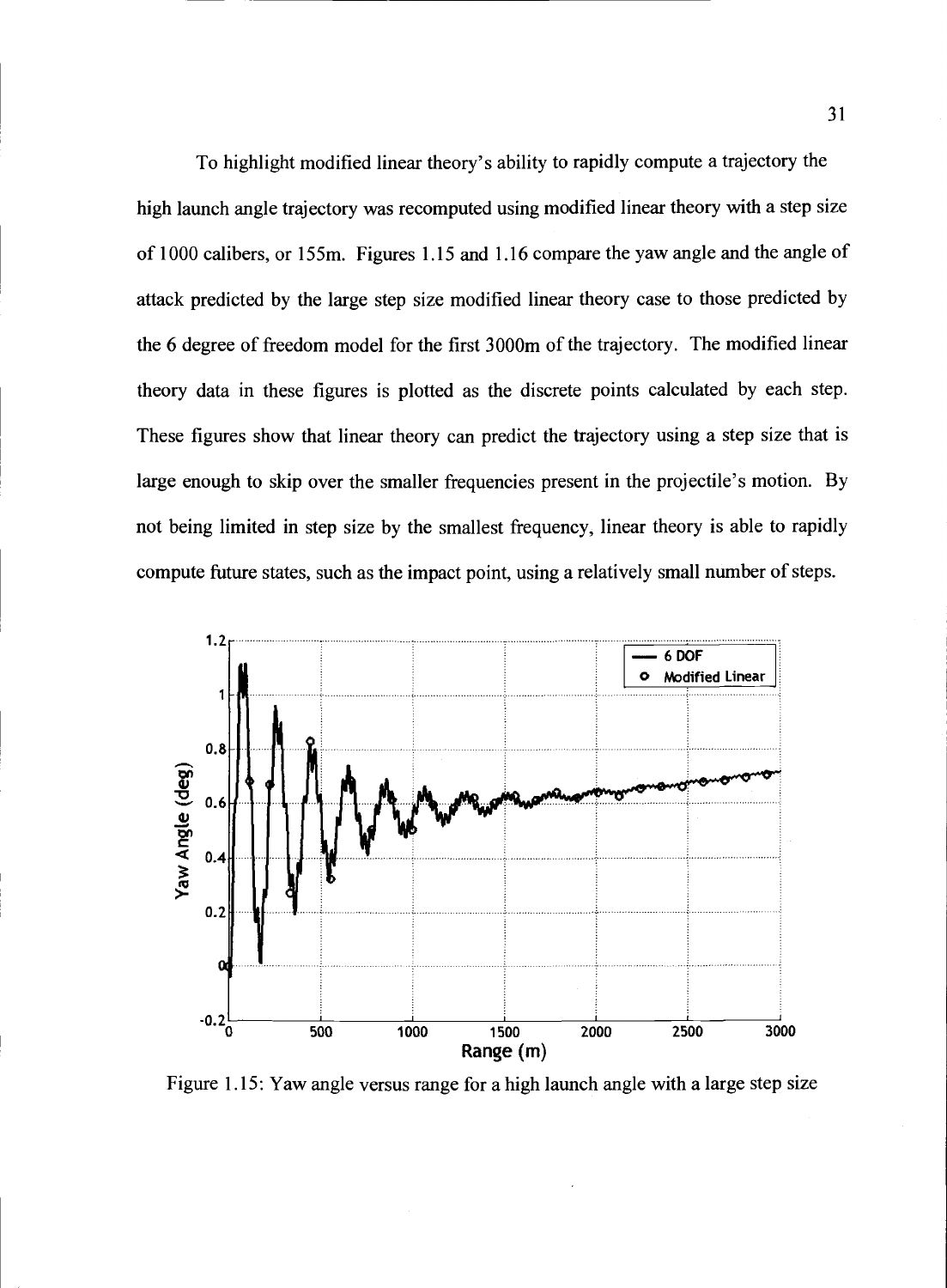

Figure 1.16: Angle of attack versus range for a high launch angle with a large step size

To verify the computational efficiency of modified linear theory, a series of high launch angle trajectories were computed by modified linear theory and a 4<sup>th</sup> order rungekutta numerical simulation of the six degree of freedom model at different step sizes and the run times were recorded. A comparison of the times showed that for equivalent step sizes, the modified linear theory model computed the trajectory nearly twice as fast as the 6 degree of freedom model.

# CONCLUSIONS

This paper highlights inherent inaccuracies of current methods used to rapidly compute the impact point of a projectile flying a long range trajectory launched at a high gun elevation angle typical of indirect fire smart weapons. Two common methods for rapid trajectory prediction are numerical integration of the point mass dynamic equations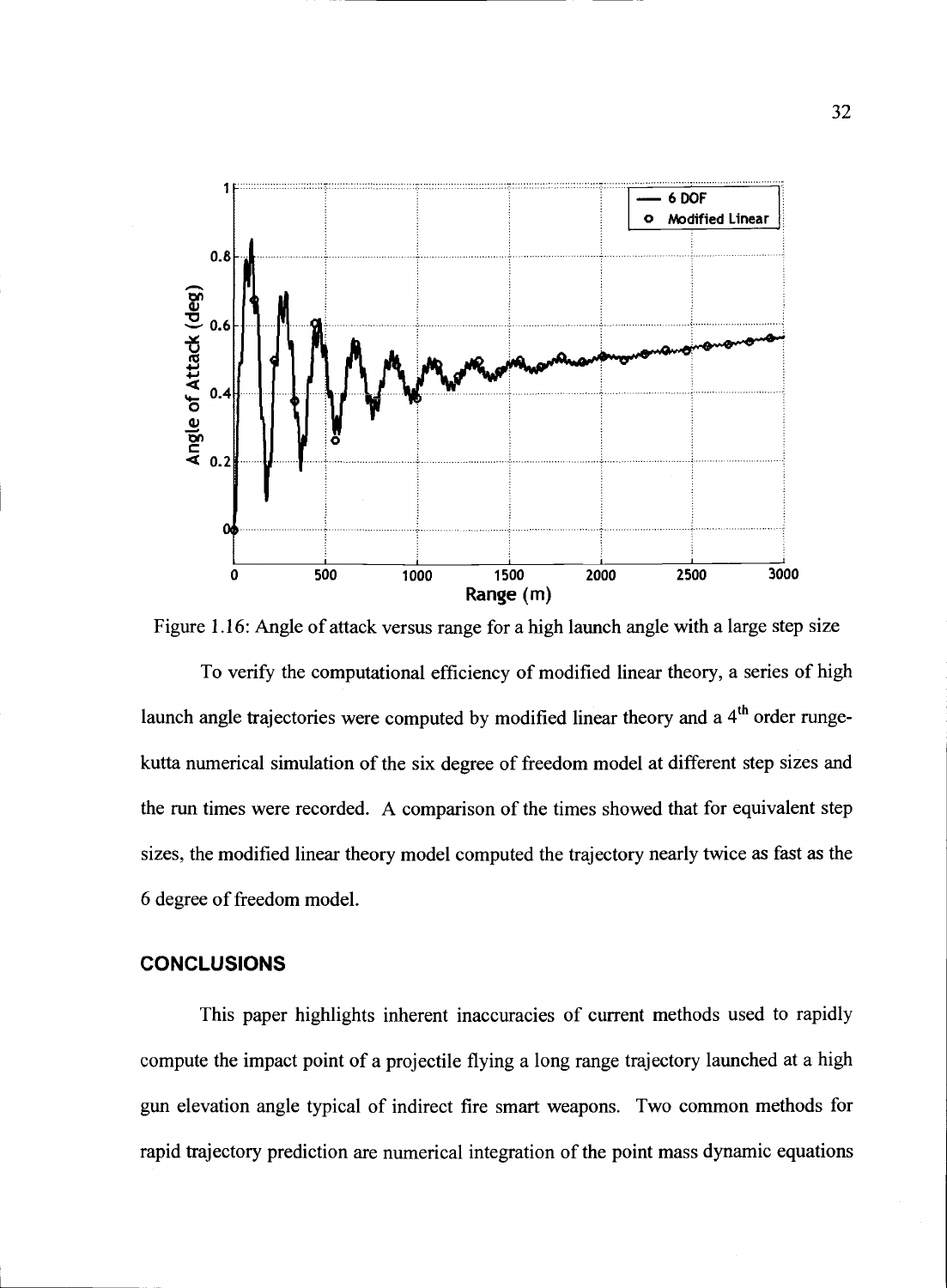and evaluation of the closed form solution of the rigid body projectile dynamic equations provided by standard linear theory. Numerical integration of the point mass dynamic equations provided satisfactory estimation of range and altitude but generates poor prediction of cross range. Employment of the closed form solution of the projectile rigid body dynamic equations provided by projectile linear theory yields excellent trajectory prediction for short range direct fire shots but estimation accuracy significantly degrades in range, cross range, and altitude for long range shots fired at high gun elevations.

The modified projectile linear theory reported here significantly improves impact point estimation accuracy relative to the other methods mentioned above, particularly for smart indirect fire weapons that are normally fired from a gun with a large elevation angle and also fly long range. While significantly enhancing impact point accuracy, the proposed method is computationally efficient.

#### REFERENCES

- 1. Fowler, R., E. Gallop, C. Lock, H. Richmond, "The Aerodynamics of a Spinning Shell," Philosophical Transactions of the Royal Society of London, Series A, Vol 221, 1920.
- 2. Kent, R., "An Elementary Treatment of the Motion of a Spinning Projectile About its Center of Gravity," Ballistic Research Laboratory Report 85, Aberdeen Proving Ground, MD, 1937.
- 3. Nielson, K., J. Synge, "On the Motion of a Spinning Shell," Ballistic Research Laboratory Report 116, Aberdeen Proving Ground, MD, 1943.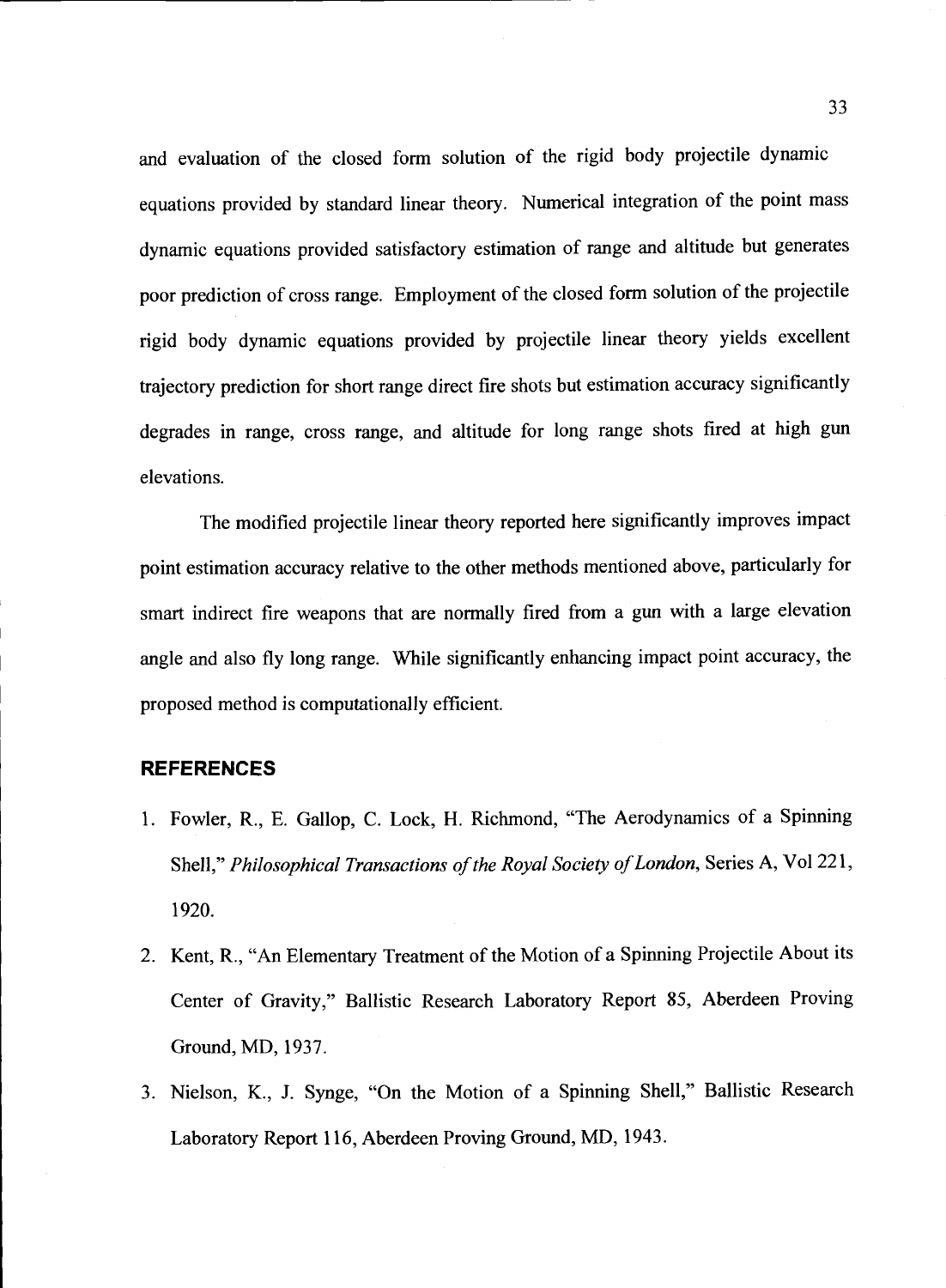- 4. Kelley, J., E. McShane, "On the Motion of a Projectile with Small or Slowly Changing Yaw," Ballistic Research Laboratory Report 446, Aberdeen Proving Ground, MD, 1944.
- 5. Kelley, J., E. McShane, F. Reno, "Exterior Ballistics", University of Denver Press, 1953.
- 6. Hodapp, A., "Effect of Mass Asymmetry on Ballistic Match of Projectiles," Journal of Spacecraft and Rockets, Vol. 13, No. 12, pp. 757-760, 1976.
- 7. Weber, D., "Simplified Method for Evaluating the Flight Stability of Liquid-Filled Projectiles," Journal of Spacecraft and Rockets, Vol. 31, No. 1, pp. 130-134, 1994.
- 8. Murphy, C., "Angular Motion of a Spinning Projectile with a Viscous Liquid Payload," Journal of Guidance, Control, and Dynamics, Vol. 6, No. 4, pp. 280-286, 1983.
- 9. Cobb, K., R. Whyte, P. Laird, "Effects of a Moving Components on the Motion of a 20-mm Projectile," 11<sup>th</sup> AIAA Aerodynamics Testing Conference, Mar 18-20, Colorado Springs, CO, USA, pp. 94-103, 1983.
- 10. Hodapp, A., "Passive Means for Stabilizing Projectiles with Partially Restrained Internal Members", Journal of Guidance, Control, and Dynamics, Vol. 12, No. 2, pp. 135-139, 1989.
- 11. Soper, W., "Projectile Instability Produced by Internal Friction," AIAA Journal, Vol. 16,No. 1, pp. 8-li, 1978.
- 12. Murphy, C., "Instability of Controlled Projectiles in Ascending or Descending Flight," Journal of Guidance and Control, Vol. 4, No. 1, pp. 66-69, 1981.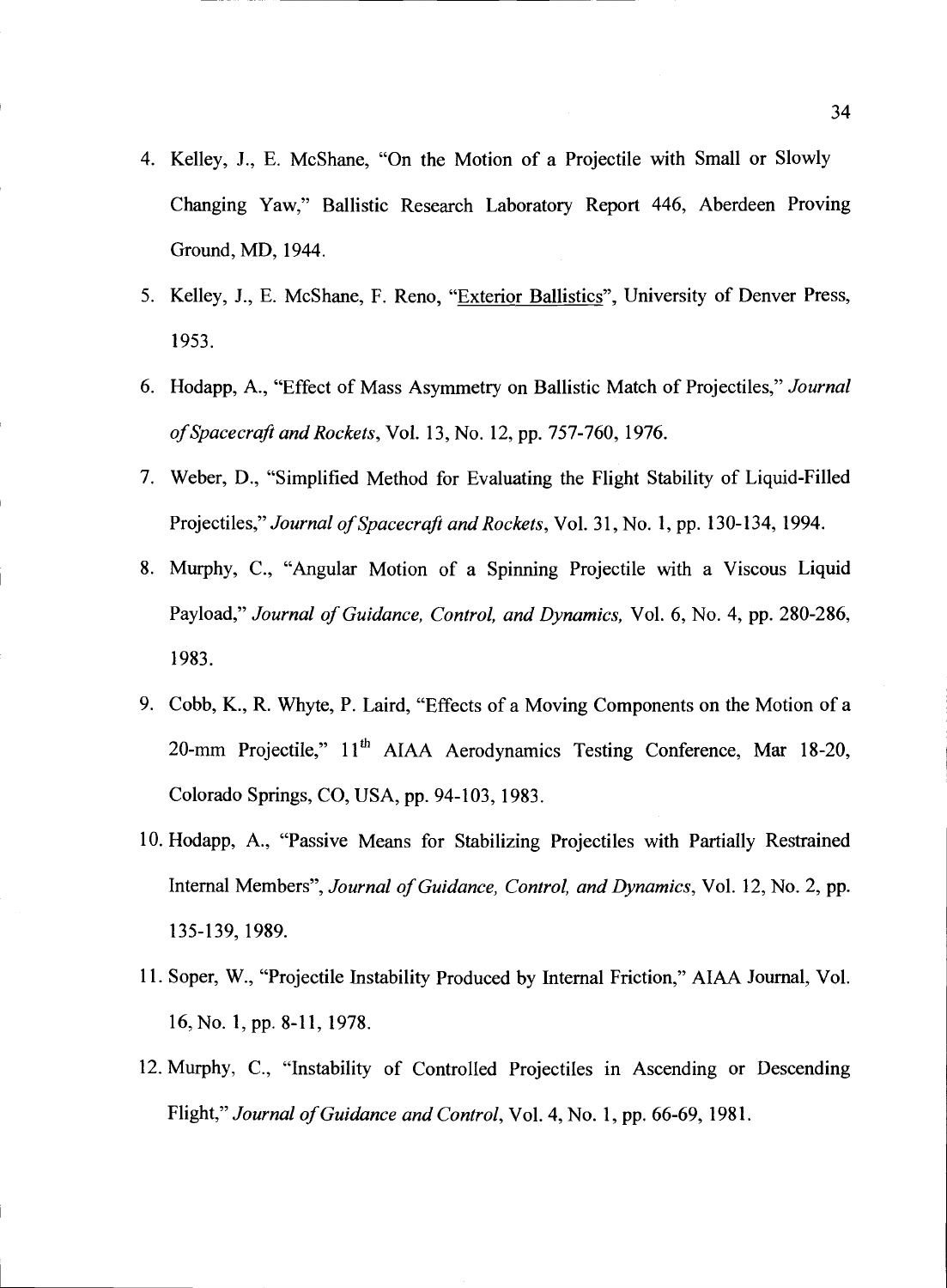- 13. Cooper, G., "Influence of Yaw Cards on the Yaw Growth of Spin Stabilized Projectiles," Journal of Aircraft, Vol. 38, No. 2, pp. 266-270, 2001.
- 14. Guidos, B., G. Cooper, "Closed Form Solution of Finned Projectile Motion Subjected to a Simple In-Flight Lateral Impulse," 38<sup>th</sup> AIAA Aerospace Sciences Meeting and Exhibit, Reno, NV, Paper No. AIAA-2000-0767, 2000.
- 15. Costello, M., A. Peterson, "Linear Theory of a Dual-Spin Projectile in Atmospheric Flight, Journal of Guidance, Control, and Dynamics, Vol. 23, No. 5, pp. 789-797, 2000.
- 16. Burchett, B., A. Peterson, M. Costello, "Prediction of Swerving Motion of a Dual-Spin Projectile with Lateral Pulse Jets in Atmospheric Flight," Mathematical and Computer Modeling, Vol. 35, No. 1-2, pp. 1-14, 2002.
- 17. Burchett, B., M. Costello, "Model Predictive Lateral Pulse Jet Control of an Atmospheric Rocket," Journal of Guidance, Control, and Dynamics, Vol 25, No 5, pp 860-867, 2002.
- 18. Costello, M., D. Anderson, "M. Costello, D. Anderson, "Effect of Intemal Mass Unbalance on the Terminal Accuracy and Stability of a Projectile," AIAA Paper Number 96-3 447, Proceedings of the 1996 AIAA Flight Mechanics Conference, San Diego, CA, 1996.
- 19. McCoy, R., "Modem Exterior Ballistics", Schiffer Publishing Ltd., Attlen, PA, pp 165-183 & 240-244, 1999.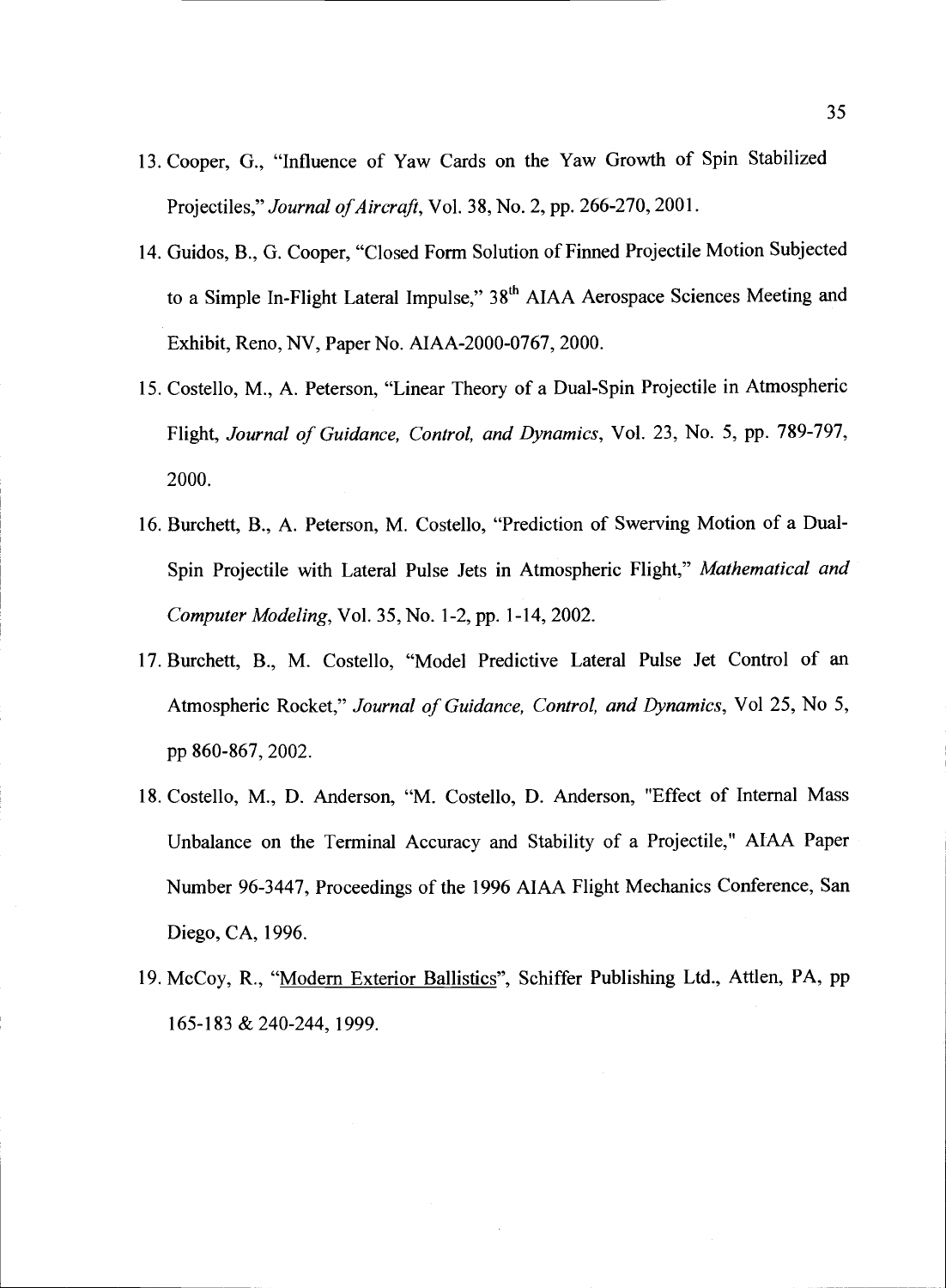# IN FLIGHT IMPACT POINT PREDICTION

Leonard C. Hainz III and Mark Costello

AIAA Journal of Guidance, Control, and Dynamics

1801 Alexander Bell Drive, Suite 500

Reston, VA 20191-4344

Submitted, In review as of 9/2004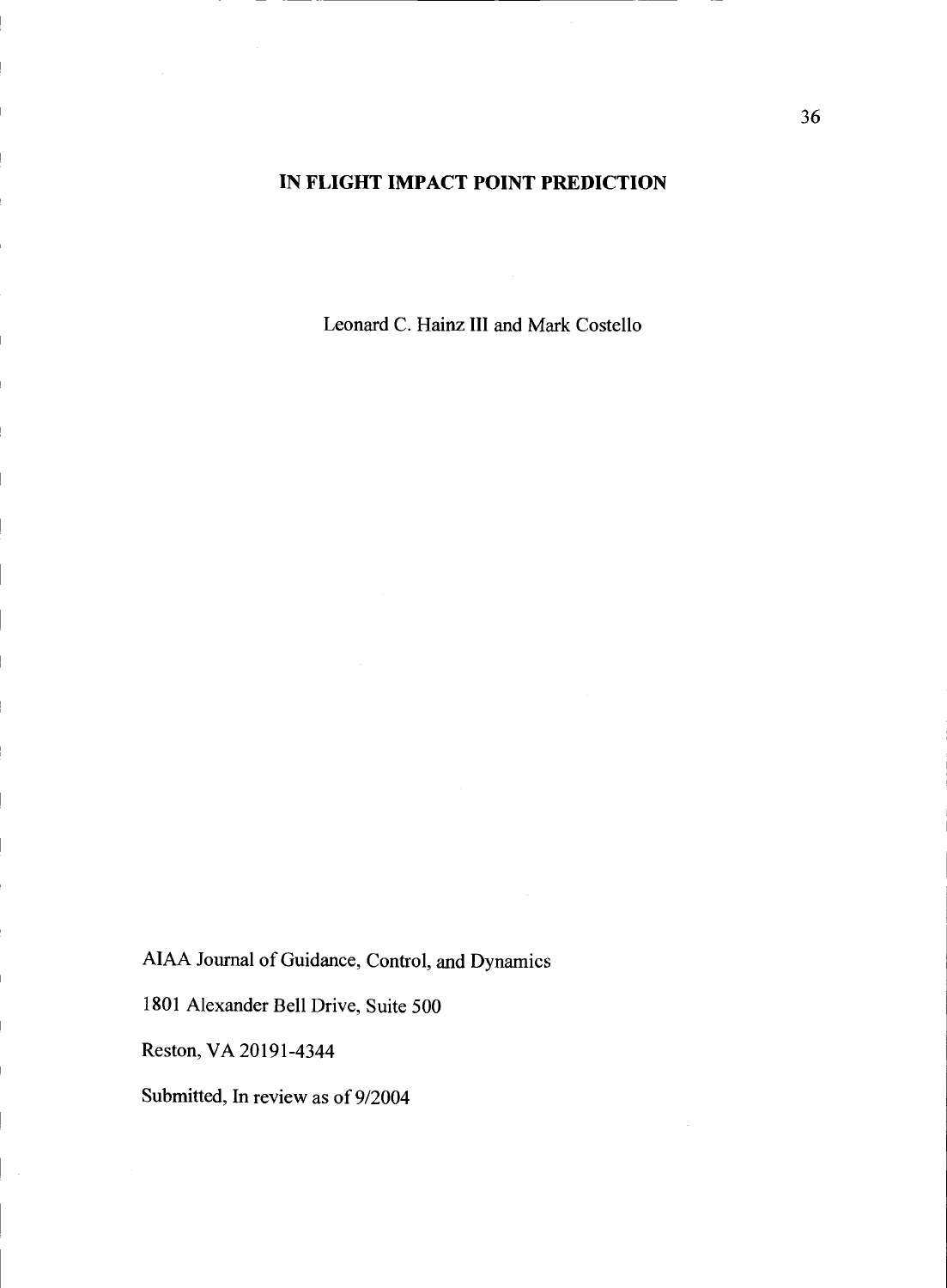# ABSTRACT

A method for real time in-flight prediction of the ground impact point of an indirect fire projectile is investigated. Three sensor configurations are explored, the first assuming that the full projectile state is available at discrete times during flight, the second assuming that inertial position and velocity and angular rates are available at discrete times during the flight, and the third assuming that inertial position and velocity along with roll angle and rate are available at discrete times during flight. The sensor data is blended with an internal projectile model through an extended Kalman filter to obtain an estimate of the projectile state. A six degree of freedom projectile model and a modified linear theory solution are used to propagate the projectile state from an arbitrary point along the trajectory to the ground impact point. Results generated from a previously validated non-linear six degree of freedom projectile model and simulated noisy sensor readings indicate the technique is capable of predicting ground impact to within 15 meters at the apex of the trajectory when full state feedback is available.

# NOMENCLATURE

| A, B, C, E      | epicyclic matrix coefficients                         |
|-----------------|-------------------------------------------------------|
| $a_v, b_v$      | velocity solution coefficients                        |
| $C_{\star}$     | generic aerodynamic coefficient, defined by subscript |
| D               | projectile reference diameter                         |
| $\mathfrak{ds}$ | discrete arc-length step size                         |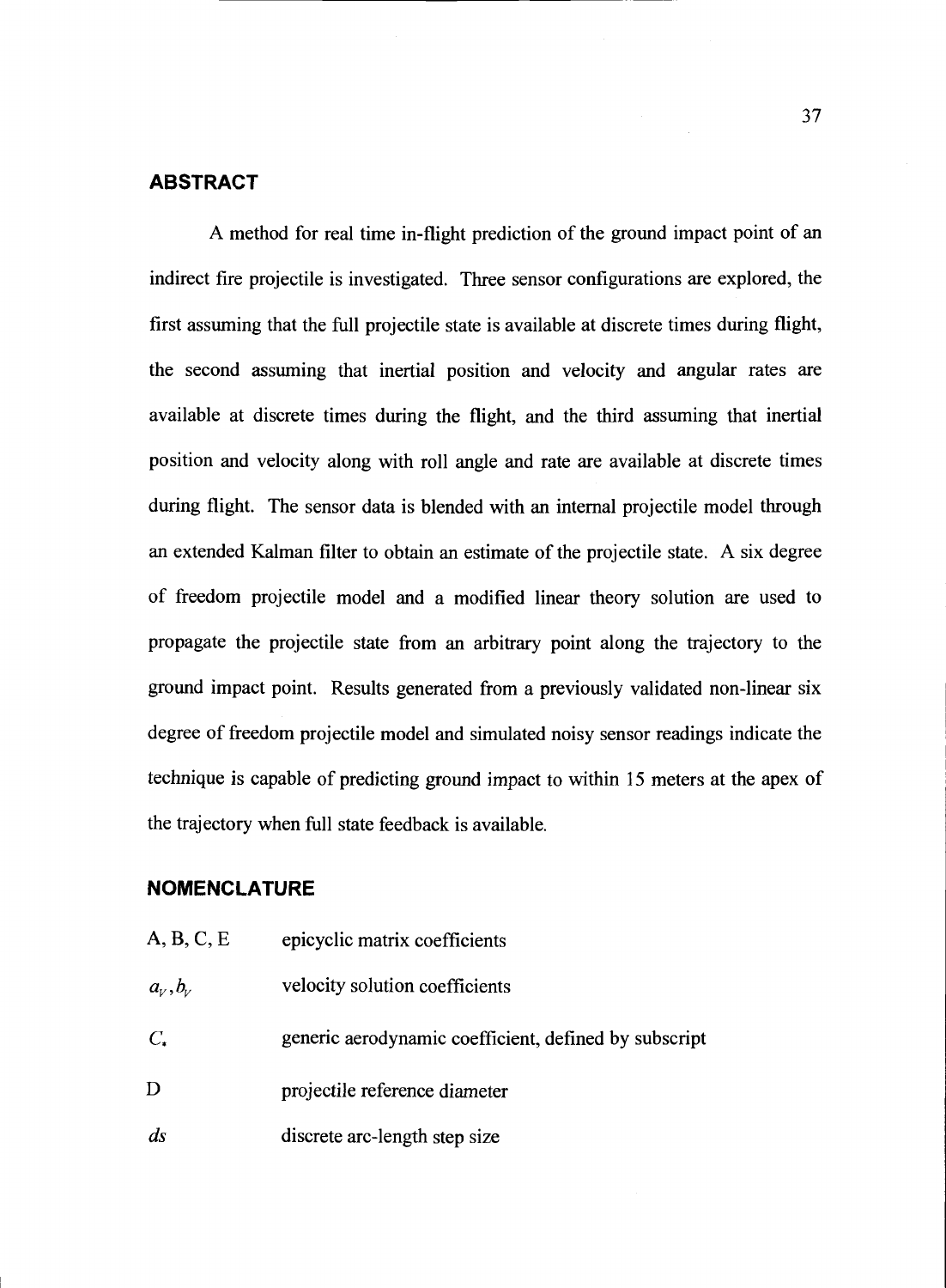$F_v, F_w, F_q, F_r$  epicyclic equations forcing coefficients

| g                                                                                                                        | gravity                                                                      |
|--------------------------------------------------------------------------------------------------------------------------|------------------------------------------------------------------------------|
| $\boldsymbol{I}$                                                                                                         | projectile inertia matrix                                                    |
| $I_{12}$                                                                                                                 | identity matrix of dimensions 12 by 12                                       |
| $I_{xx}, I_{rr}, I_{zz}$                                                                                                 | diagonal components of the inertia matrix                                    |
| $I_{XY}, I_{YZ}, I_{XZ}$                                                                                                 | off-diagonal components of the inertia matrix                                |
| $K_{\star}$                                                                                                              | generic closed form solution coefficient, defined by subscript               |
| $\widetilde{L},\widetilde{M},\widetilde{N}$                                                                              | external moments on projectile, expressed in the no-roll frame               |
| $\widetilde{L}_4, \widetilde{M}_4, \widetilde{N}_4$                                                                      | moment due to aerodynamic force, expressed in the no-roll frame              |
| $\widetilde{L}_{\scriptscriptstyle M}, \widetilde{M}_{\scriptscriptstyle M}, \widetilde{N}_{\scriptscriptstyle M}$       | moment due to Magnus force, expressed in the no-roll frame                   |
| $\widetilde{L}_{\scriptscriptstyle I/A}, \widetilde{M}_{\scriptscriptstyle IIA}, \widetilde{N}_{\scriptscriptstyle IIA}$ | unsteady aerodynamic moment, expressed in the no-roll frame                  |
| m                                                                                                                        | mass of projectile                                                           |
| $\tilde{p}, \tilde{q}, \tilde{r}$                                                                                        | projectile roll, pitch, and yaw rates, expressed in the no-roll frame        |
| $R_{\oplus CA}$                                                                                                          | vector from the projectile center of mass to the center of pressure          |
| $R_{\oplus CM}$                                                                                                          | vector from the projectile center of mass to the Magnus center of pressure   |
| $R_{MCM}$                                                                                                                | distance from center of mass to Magnus center of pressure along station line |
| $R_{MCP}$                                                                                                                | distance from center of mass to center of pressure along station line        |
| S                                                                                                                        | dimensionless arc length                                                     |
| t                                                                                                                        | time                                                                         |
| T <sub>NRI</sub>                                                                                                         | transformation matrix from no-roll frame to inertial frame                   |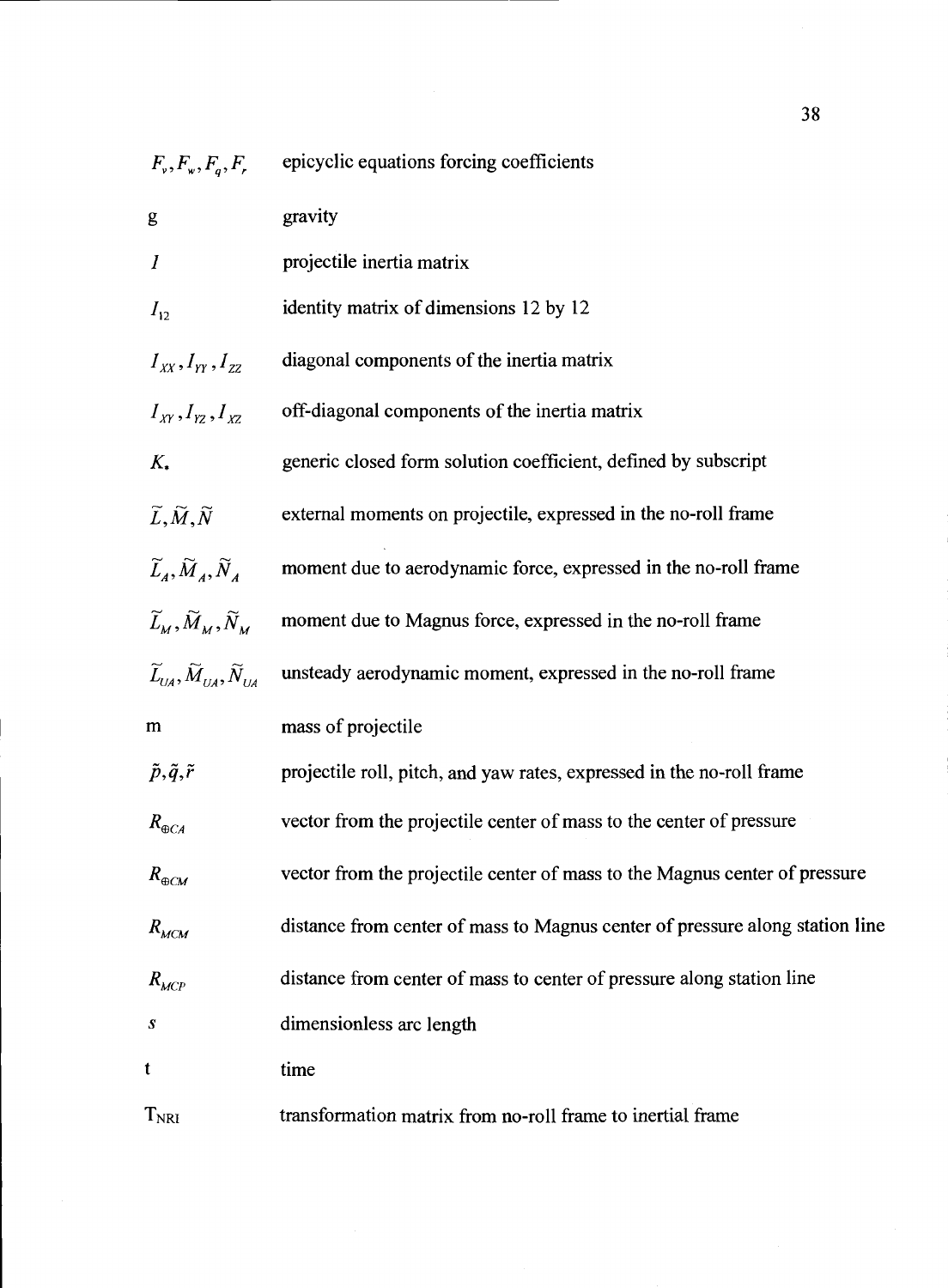| $\widetilde{u},\widetilde{v},\widetilde{w}$                                                                        | projectile velocity components, expressed in no-roll frame                 |
|--------------------------------------------------------------------------------------------------------------------|----------------------------------------------------------------------------|
| $\widetilde{u}_A, \widetilde{v}_A, \widetilde{w}_A$                                                                | projectile aerodynamic velocity components, expressed in the no-roll frame |
| $\widetilde{u}_w, \widetilde{v}_w, \widetilde{w}_w$                                                                | wind velocity, expressed in the no-roll frame                              |
| V                                                                                                                  | total velocity                                                             |
| $V_{A}$                                                                                                            | total aerodynamic velocity                                                 |
| x, y, z                                                                                                            | projectile position in inertial space                                      |
| $\widetilde{X}, \widetilde{Y}, \widetilde{Z}$                                                                      | external forces on projectile expressed in the no-roll frame               |
| $\widetilde{X}_4, \widetilde{Y}_4, \widetilde{Z}_4$                                                                | aerodynamic force acting on the projectile expressed in the no-roll frame  |
| $\widetilde{X}_{\scriptscriptstyle M}, \widetilde{Y}_{\scriptscriptstyle M}, \widetilde{Z}_{\scriptscriptstyle M}$ | Magnus force acting on the projectile expressed in the no-roll frame       |
| $\widetilde{X}_{\ldots}, \widetilde{Y}_{\ldots}, \widetilde{Z}_{\ldots}$                                           | weight force acting on the projectile expressed in the no-roll frame       |
| A                                                                                                                  | discrete projectile state transition matrix                                |
| $\mathbf C$                                                                                                        | measurement transition matrix                                              |
| Κ                                                                                                                  | Kalman gain matrix                                                         |
| N                                                                                                                  | model noise correlation matrix                                             |
| P                                                                                                                  | state error covariance                                                     |
| $P_{E}$                                                                                                            | expected state error covariance                                            |
| Q                                                                                                                  | model noise covariance matrix                                              |
| R                                                                                                                  | measurement noise covariance matrix                                        |
| Χ                                                                                                                  | projectile state vector                                                    |
| $\mathsf{X}_{\scriptscriptstyle E}$                                                                                | expected projectile state vector                                           |
| Z                                                                                                                  | measurement vector                                                         |

 $\mathcal{A}^{\mathcal{A}}$ 

 $39$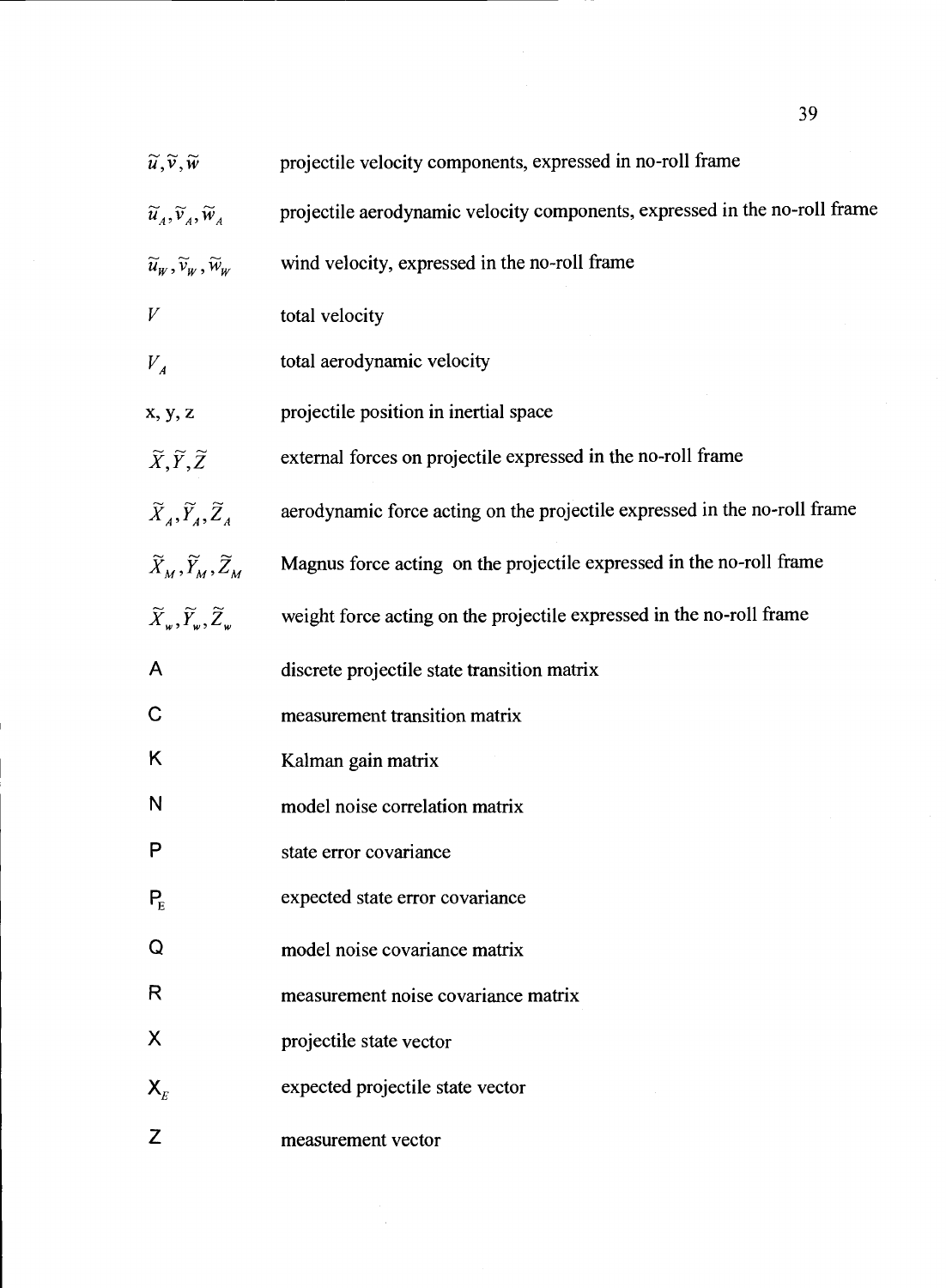| $\alpha, \beta$                                                      | aerodynamic angles of attack               |
|----------------------------------------------------------------------|--------------------------------------------|
| $\phi$                                                               | projectile roll angle                      |
| $\theta,\psi$                                                        | projectile pitch and yaw angles            |
| $\rho$                                                               | atmospheric density                        |
| $\Phi_{\kappa}, \Phi_{\kappa}$                                       | epicyclic Eigen value imaginary components |
| $\sigma_{\scriptscriptstyle F}^{}, \sigma_{\scriptscriptstyle S}^{}$ | epicyclic Eigen value real components      |

## INTRODUCTION

Many powerful smart weapon control techniques rely on accurate observation of the full projectile state. The use of on-board sensors for projectile state observation is plagued by the noise inherent in physical sensors while the use of on-board state propagators is plagued by inaccuracies inherent in simple dynamic models [lj. A widely used observer is the Kalman filter [2-81, which allows for a combination of imperfect information to be blended in a manner that provides an optimal state estimate under specific conditions. Originally formulated by R. Kalman as a state based method for observing discrete linear systems [9], the Kalman filter has been modified and expanded to be effective for a wide range of systems [10].

Aldrich and Krabill developed a missile state estimation scheme for radar tracking data using a Kalman filter algorithm [2]. Improved Kalman filter performance is achieved by altering the bandwidth of the filter based on maneuver of the missile [3]. Speyer and Hull compared several extended Kalman filter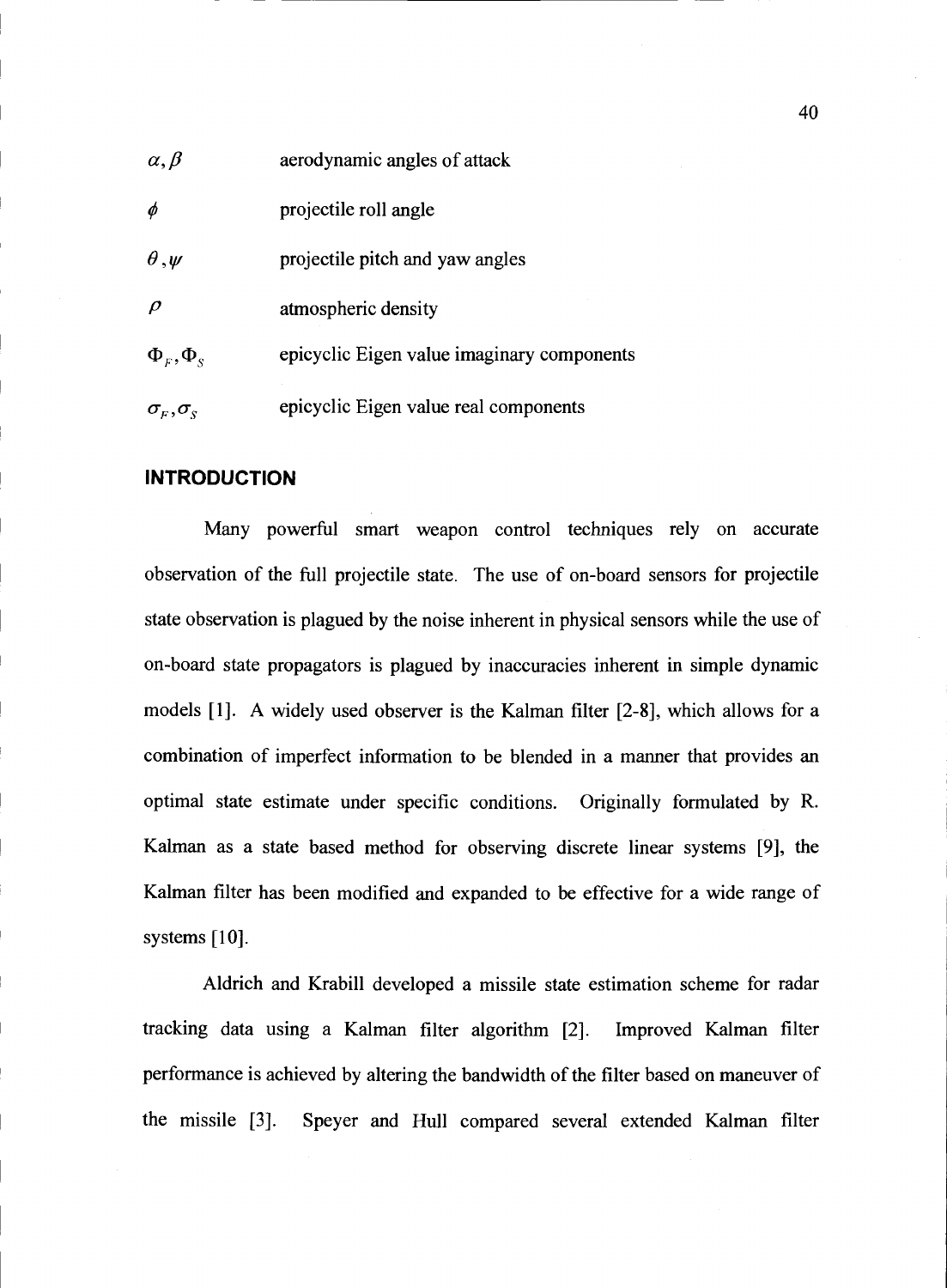formulations for homing missile guidance. For practical scenarios evaluated they found that standard extended Kalman filter overall performed best relative to the iterated extended Kalman filter, the modified Gaussian second order filter, and the adaptive extended Kalman filter [4]. Chin documented a distributed Kalman filter based navigation system using a strap-down attitude heading reference system blended with G.P.S. [5]. Lam, Pal, Welch, and Grossman developed a magnetometer based attitude determination system with a reduced order Kalman filter. They found that this system is capable of significantly improving spacecraft attitude estimation beyond current non-magnetometer based systems [6]. Burchett and Costello studied the ability of a Kalman filter to estimate projectile sensor bias [7]. Shkolnikov, Shtessel, Zarchan, and Lianos studied performance of the homing interceptor guidance loop using both a sliding mode observer and a Kalman filter. The sliding mode observer produced superior performance for the engagement scenarios reported [8].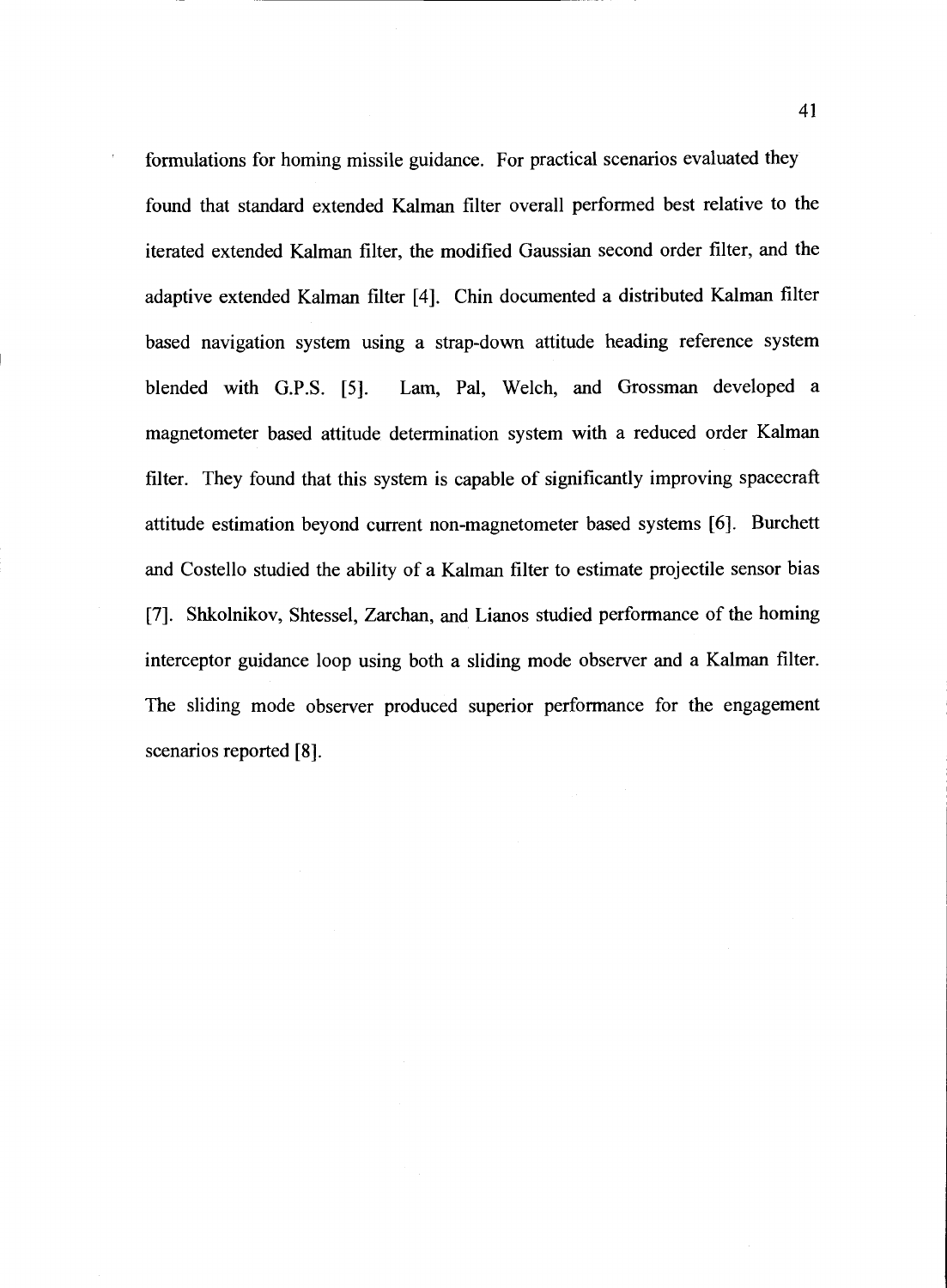

Figure 2.1: Impact Point Estimation Schematic

The work reported here also considers the use of Kalman filtering, but with the application to indirect fire munitions and real time impact point estimation. An extended Kalman filter is used to estimate the projectile state, and the state is propagated to the generating in flight prediction of the impact point of a projectile. A depiction of the overall impact point estimation scheme is shown in Figure 2.1. Three sensor configurations are evaluated. Parametric trade studies considering impact point estimation error under different scenarios are reported.

# NONLINEAR PROJECTILE DYNAMIC MODEL

A six degree of freedom rigid projectile model has been proven to accurately simulate the dynamics of a projectile in flight [11]. The six degrees of freedom are comprised of the three translational components describing the position of the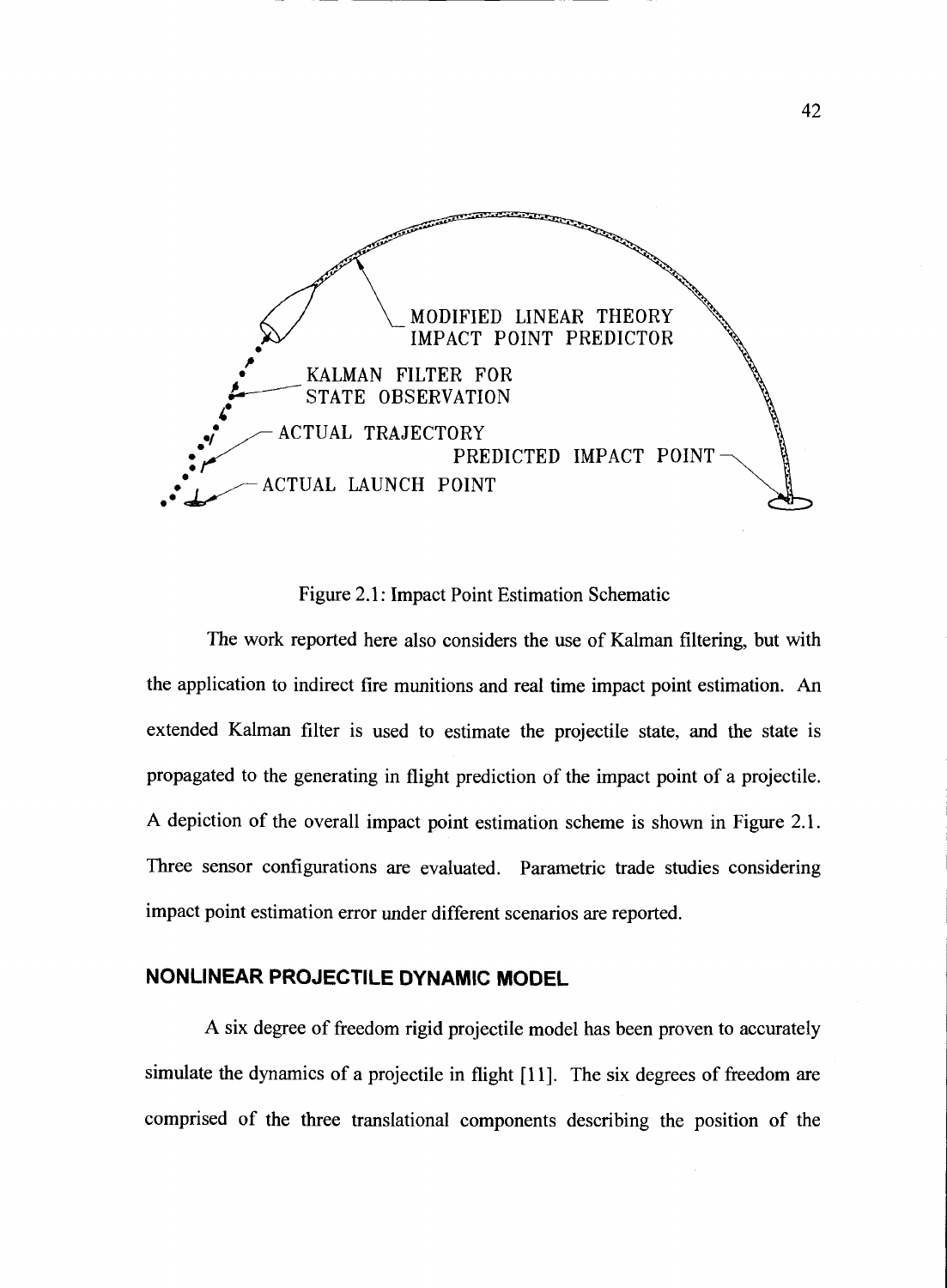projectile's center of mass, and the three Euler angles describing the orientation of the projectile with respect to a fixed inertial axis. Figures 2.2 and 2.3 provide a schematic of the degrees of freedom. Although commonly expressed and computed in the projectile body frame, the equations of motion for the six degree of freedom model are expressed in the no-roll frame in equations (1-4).



Figure 2.2: Position Definitions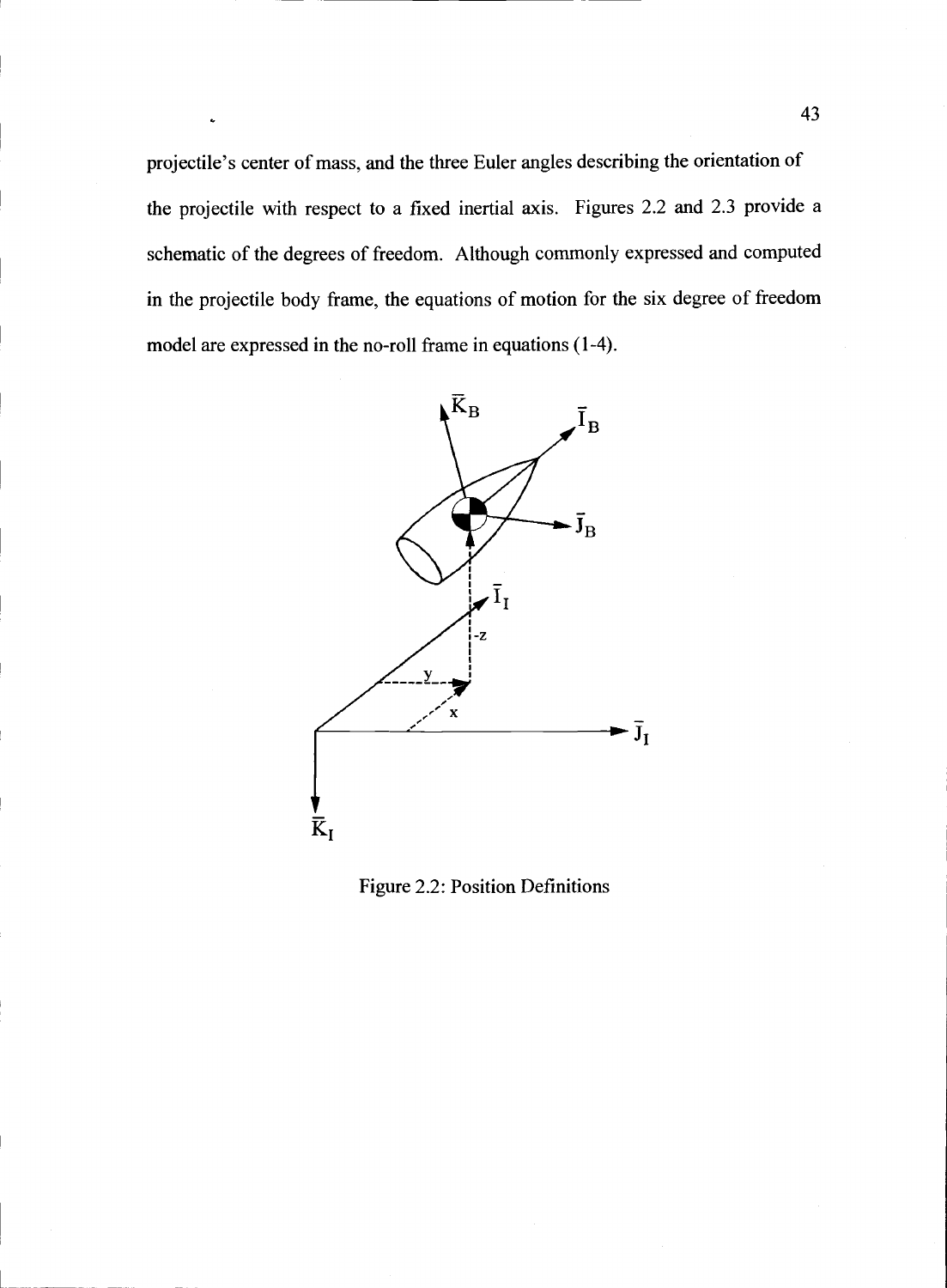



$$
\begin{Bmatrix} \dot{x} \\ \dot{y} \\ \dot{z} \end{Bmatrix} = \begin{bmatrix} c_{\theta}c_{\psi} & -s_{\psi} & s_{\theta}c_{\psi} \\ c_{\theta}s_{\psi} & c_{\psi} & s_{\theta}s_{\psi} \\ -s_{\theta} & 0 & c_{\theta} \end{bmatrix} \begin{Bmatrix} \tilde{u} \\ \tilde{v} \\ \tilde{w} \end{Bmatrix}
$$
 (1)

$$
\begin{Bmatrix} \phi \\ \dot{\theta} \\ \dot{\psi} \end{Bmatrix} = \begin{bmatrix} 1 & 0 & t_{\theta} \\ 0 & 1 & 0 \\ 0 & 0 & 1/c_{\theta} \end{bmatrix} \begin{Bmatrix} \widetilde{p} \\ \widetilde{q} \\ \widetilde{r} \end{Bmatrix}
$$
 (2)

$$
\begin{Bmatrix} \dot{\tilde{u}} \\ \dot{\tilde{v}} \\ \dot{\tilde{w}} \end{Bmatrix} = \begin{Bmatrix} \tilde{X}/m \\ \tilde{Y}/m \\ \tilde{Z}/m \end{Bmatrix} + \begin{Bmatrix} \tilde{r}\tilde{v} - \tilde{q}\tilde{w} \\ -t_{\theta}\tilde{r}\tilde{w} - \tilde{r}\tilde{u} \\ \tilde{q}\tilde{u} + t_{\theta}\tilde{r}\tilde{v} \end{Bmatrix}
$$
(3)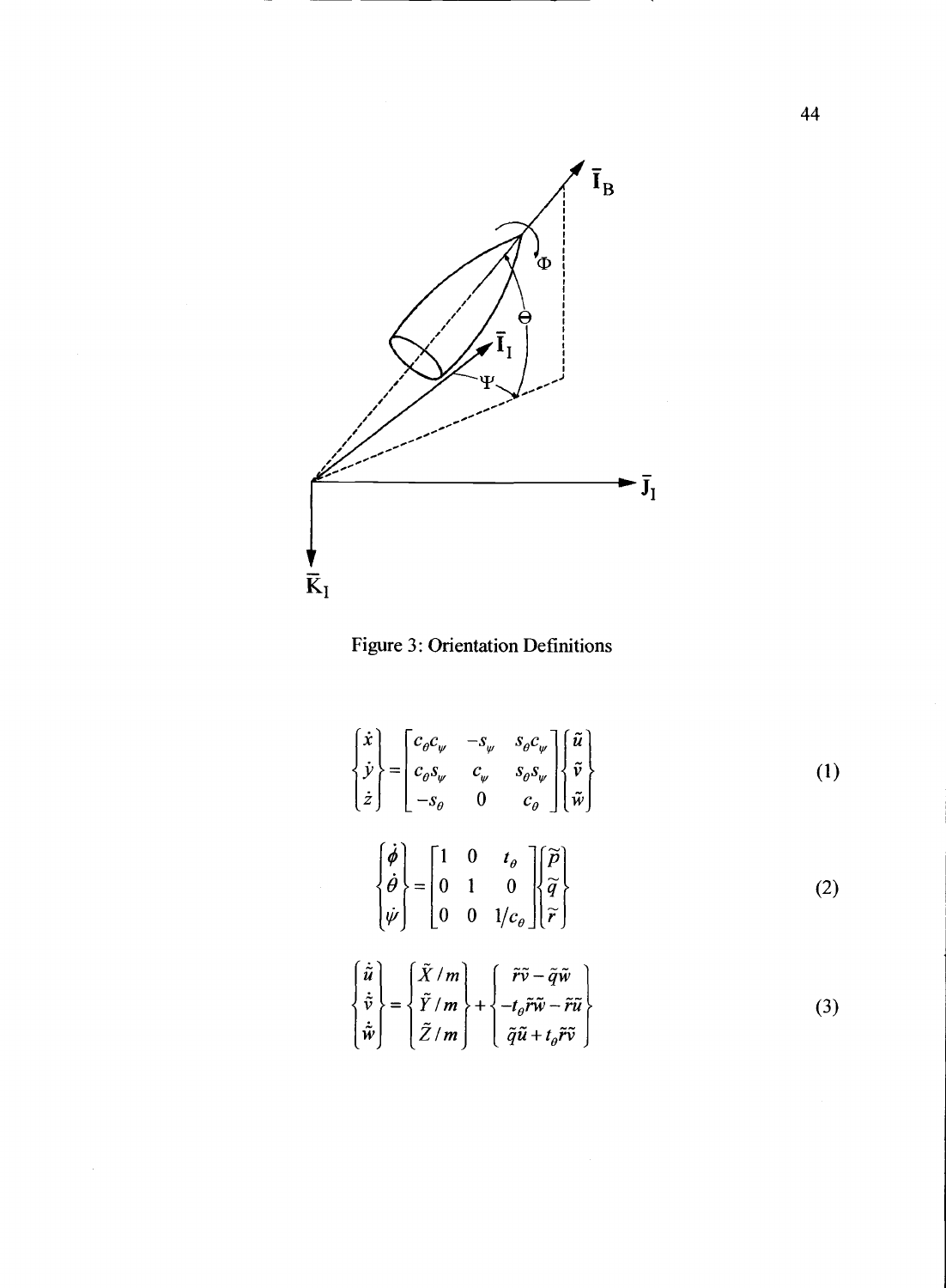$$
\begin{Bmatrix} \dot{\tilde{p}} \\ \dot{\tilde{q}} \\ \dot{\tilde{r}} \end{Bmatrix} = [I]^{-1} \begin{Bmatrix} \begin{bmatrix} \tilde{L} \\ \tilde{M} \\ \tilde{N} \end{bmatrix} + \begin{bmatrix} 0 & -\tilde{r} & \tilde{q} \\ \tilde{r} & 0 & \tilde{r}t_{\theta} \\ -\tilde{q} & -\tilde{r}t_{\theta} & 0 \end{bmatrix} [I] \begin{Bmatrix} \tilde{p} \\ \tilde{q} \\ \tilde{r} \end{Bmatrix}
$$
\n(4)

The force acting on the projectile in equation (3) is comprised of the weight force (W) and the aerodynamic force. The aerodynamic force is split into a standard (A) and Magnus (M) aerodynamic force. The combination of forces is expressed in equation (5).

$$
\begin{Bmatrix} \widetilde{X} \\ \widetilde{Y} \\ \widetilde{Z} \end{Bmatrix} = \begin{Bmatrix} \widetilde{X}_{w} \\ \widetilde{Y}_{w} \\ \widetilde{Z}_{w} \end{Bmatrix} + \begin{Bmatrix} \widetilde{X}_{A} \\ \widetilde{Y}_{A} \\ \widetilde{Z}_{A} \end{Bmatrix} + \begin{Bmatrix} \widetilde{X}_{M} \\ \widetilde{Y}_{M} \\ \widetilde{Z}_{M} \end{Bmatrix}
$$
\n(5)

Equation (6) provides the expression for the weight force in the no-roll coordinate system.

$$
\begin{Bmatrix} \tilde{X}_w \\ \tilde{Y}_w \\ \tilde{Z}_w \end{Bmatrix} = mg \begin{Bmatrix} -s_{\theta} \\ 0 \\ c_{\theta} \end{Bmatrix}
$$
 (6)

Equation (7) provides the expression for the aerodynamic force in the no-roll coordinate system. This force acts upon the projectile at the aerodynamic center of pressure.

$$
\begin{Bmatrix} \tilde{X}_A \\ \tilde{Y}_A \\ \tilde{Z}_A \end{Bmatrix} = -\frac{\pi}{8} \rho V_A^2 D^2 \begin{Bmatrix} C_{X0} + C_{X2} \alpha^2 + C_{X2} \beta^2 \\ C_{Y0} + C_{YB1} \beta \\ C_{Z0} + C_{Z41} \alpha \end{Bmatrix}
$$
 (7)

Equation  $(8)$  provides the expression for the Magnus force in the no-roll coordinate system. The Magnus force acts upon the projectile at the Magnus force center of pressure.

45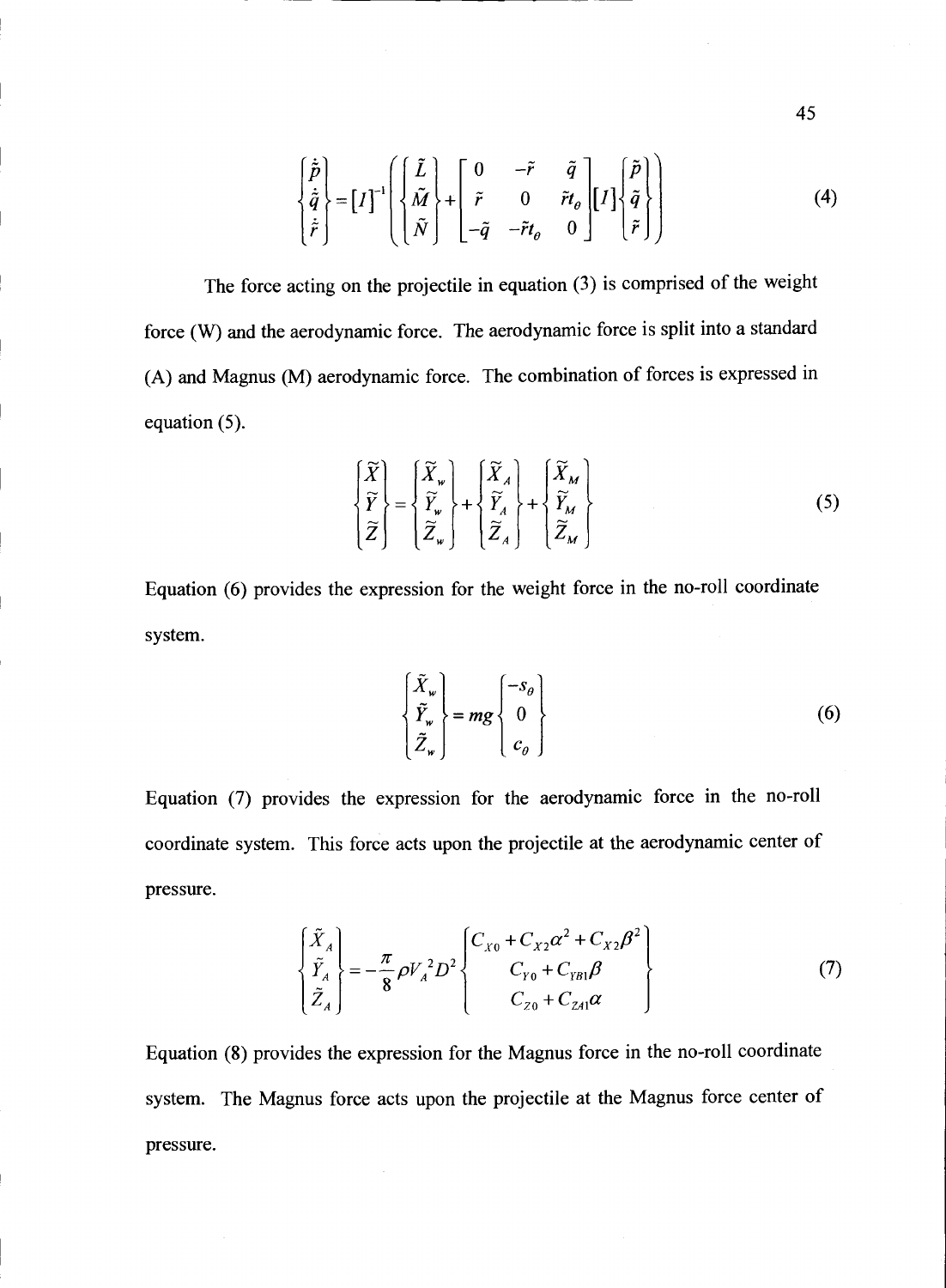$$
\begin{Bmatrix} \tilde{X}_M \\ \tilde{Y}_M \\ \tilde{Z}_M \end{Bmatrix} = \frac{\pi}{8} \rho V_A^2 D^2 \begin{Bmatrix} 0 \\ \frac{\tilde{p}DC_{NPA}\alpha}{2V_A} \\ -\tilde{p}DC_{NPA}\beta \\ \frac{-\tilde{p}DC_{NPA}\beta}{2V_A} \end{Bmatrix}
$$
 (8)

Equations (7-8) are based on Mach number dependent coefficients, the aerodynamic angles of attack, and the total aerodynamic velocity.

The moment acting on the projectile in equation (4) is comprised of the moment due to the standard aerodynamic force (A), the moment due to the Magnus aerodynamic force (M), and the unsteady aerodynamic moments (UA) as shown in equation (9).

$$
\begin{Bmatrix} \widetilde{L} \\ \widetilde{M} \\ \widetilde{N} \end{Bmatrix} = \begin{Bmatrix} \widetilde{L}_A \\ \widetilde{M}_A \\ \widetilde{N}_A \end{Bmatrix} + \begin{Bmatrix} \widetilde{L}_M \\ \widetilde{M}_M \\ \widetilde{N}_M \end{Bmatrix} + \begin{Bmatrix} \widetilde{L}_{UA} \\ \widetilde{M}_{UA} \\ \widetilde{N}_{UA} \end{Bmatrix}
$$
\n(9)

The moment due to the aerodynamic force is expressed in equation (10).

$$
\begin{Bmatrix} \tilde{L}_A \\ \tilde{M}_A \\ \tilde{N}_A \end{Bmatrix} = \begin{bmatrix} 0 & -R_{\oplus CAZ} & R_{\oplus CAY} \\ R_{\oplus CAZ} & 0 & -R_{\oplus CAX} \\ -R_{\oplus CAY} & R_{\oplus CAX} & 0 \end{bmatrix} \begin{Bmatrix} \tilde{X}_A \\ \tilde{Y}_A \\ \tilde{Z}_A \end{Bmatrix}
$$
(10)

The moment due to the Magnus force is expressed in equation (11).

$$
\begin{Bmatrix} \tilde{L}_M \\ \tilde{M}_M \\ \tilde{N}_M \end{Bmatrix} = \begin{bmatrix} 0 & -R_{\oplus CMZ} & R_{\oplus CMY} \\ R_{\oplus CMZ} & 0 & -R_{\oplus CMZ} \\ -R_{\oplus CMY} & R_{\oplus CMX} & 0 \end{bmatrix} \begin{Bmatrix} \tilde{X}_M \\ \tilde{Y}_M \\ \tilde{Z}_M \end{Bmatrix}
$$
(11)

The unsteady aerodynamic moments acting on the projectile are expressed in equation (12).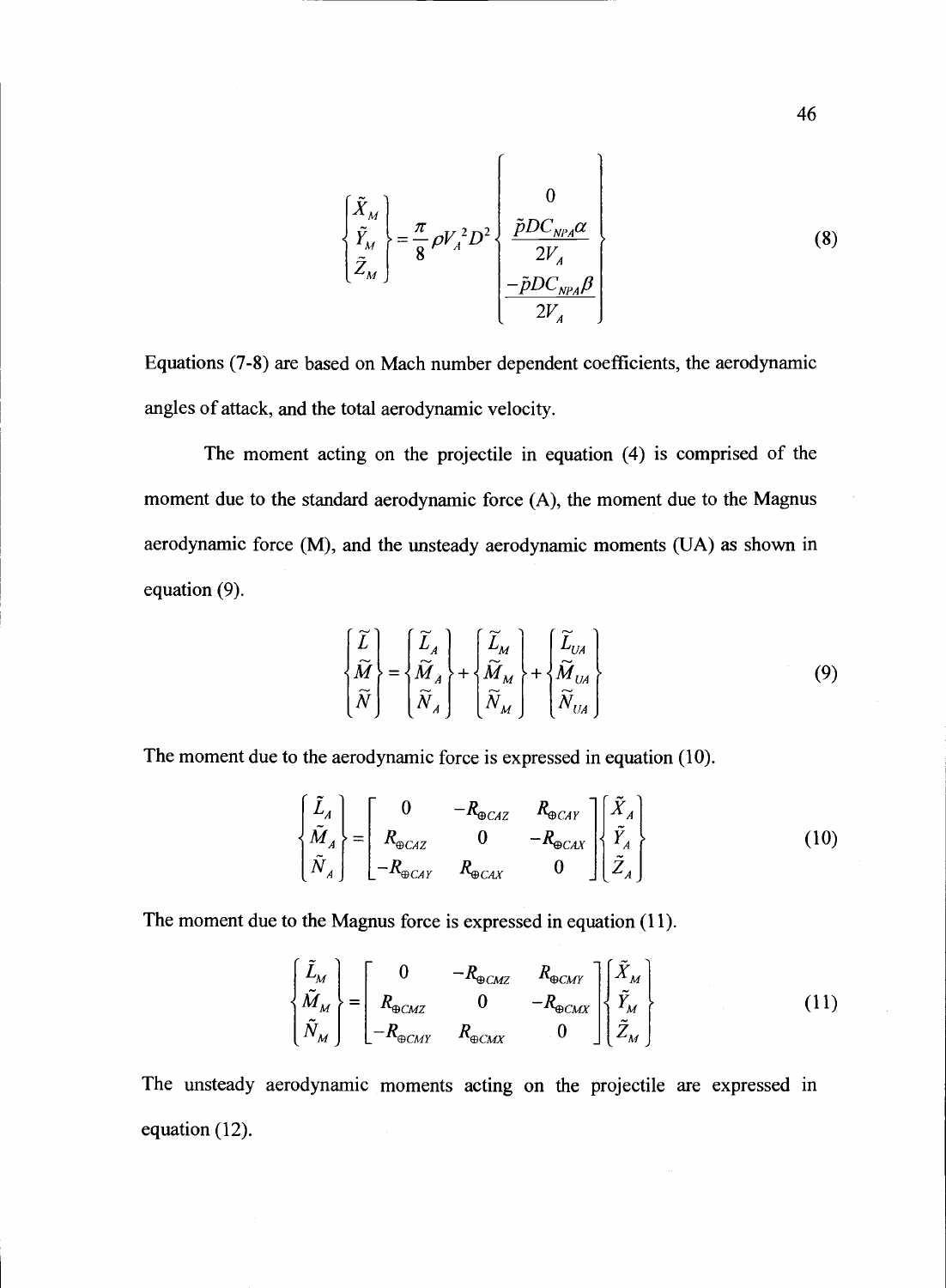$$
\begin{Bmatrix} \tilde{L}_{UA} \\ \tilde{M}_{UA} \\ \tilde{N}_{UA} \end{Bmatrix} = \frac{\pi}{8} \rho V_A^2 D^3 \begin{Bmatrix} C_{DD} + \frac{\tilde{p}DC_{LP}}{2V_A} \\ \frac{\tilde{q}DC_{MQ}}{2V_A} \\ \frac{\tilde{r}DC_{NR}}{2V_A} \end{Bmatrix}
$$
 (12)

The coefficients above are projectile specific functions of the Mach number of the projectile.

## MODIFIED PROJECTILE LINEAR THEORY

The dynamic equations of motion expressed in equations (1-12) are highly nonlinear. Although the dynamic model expressed above provides a highly accurate method of predicting projectile trajectories, it is computationally cumbersome making it a poor choice for use inside projectile control systems.

Modified projectile linear theory is derived through a series of sirnplifications to the six degree of freedom equations of motion. These simplifications include negating terms based on relative magnitude, assuming small yaw angles, and converting the independent variable from time,  $t$ , to dimensionless arc-length,  $s$ . The arc-length, defined in equation (13), is dimensionless and expresses the projectile's downrange travel in calibers.

$$
s = \frac{1}{D} \int_{0}^{L} V d\tau
$$
 (13)

Equations (14-15) express the relationships between time derivatives and arclength derivatives in terms of an example variable,  $\zeta$ . In these equations, prime

47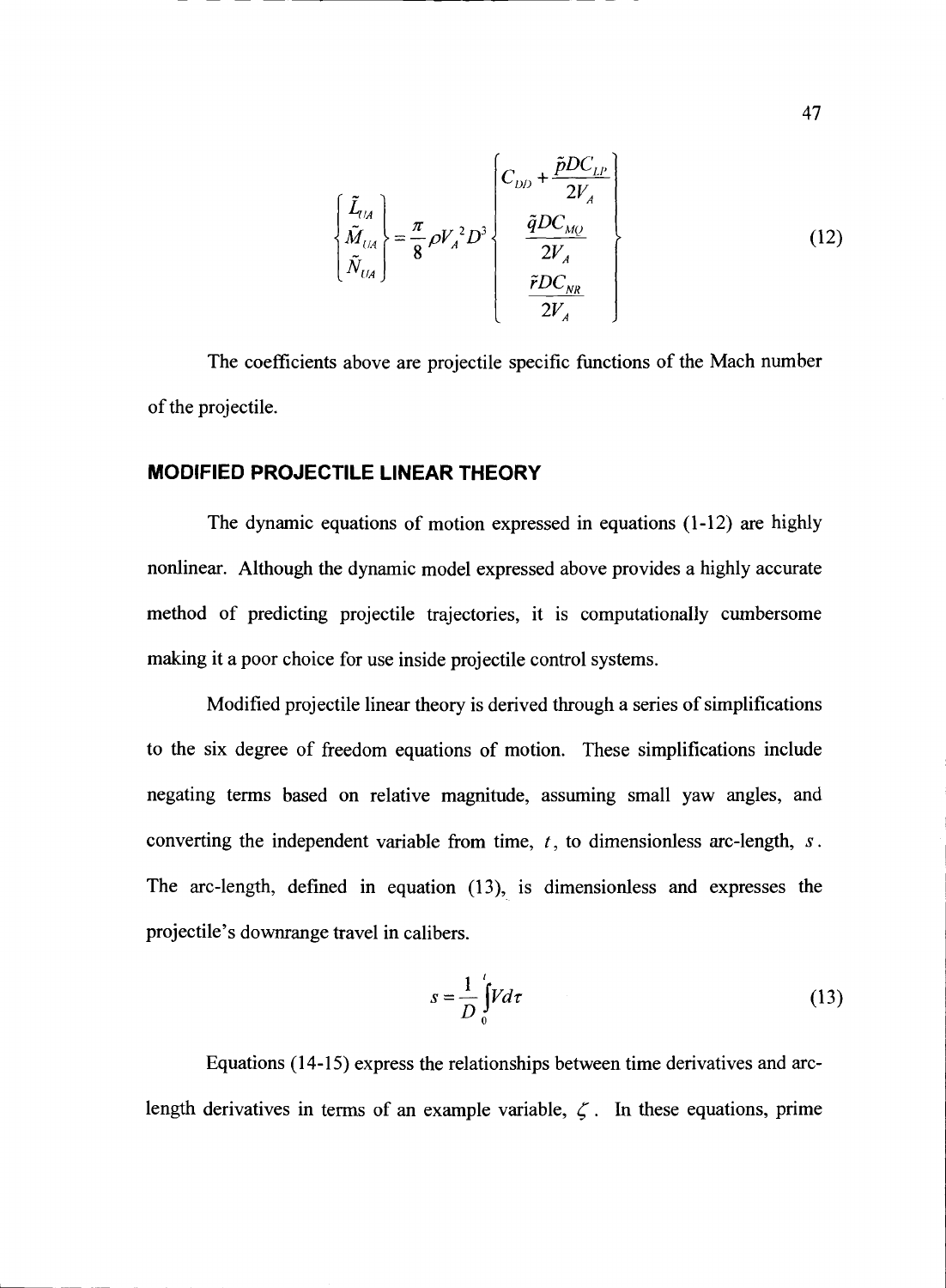terms are used to denote arc-length derivatives and dotted terms denote time derivatives.

$$
\dot{\zeta} = (V/D)\zeta' \tag{14}
$$

$$
\ddot{\zeta} = (V/D)^2 (\zeta'' + \zeta'V'/V) \tag{15}
$$

The modified linear theory equations of motion are expressed in equations  $(16-27).$ 

$$
x' = c_{\theta} D \tag{16}
$$

$$
y' = c_{\theta}D\psi + \frac{D}{V}\tilde{v}
$$
 (17)

$$
z' = -Ds_{\theta} + \frac{Dc_{\theta}}{V}\tilde{w}
$$
 (18)

$$
\phi' = \frac{D}{V}\widetilde{p} \tag{19}
$$

$$
\theta' = -\frac{D}{V}\widetilde{q}
$$
 (20)

$$
\psi' = \frac{D}{V c_{\theta}} \tilde{r}
$$
 (21)

$$
V' = -\frac{\pi \rho D^3}{8m} C_{X0} V - \frac{Dg}{V} s_{\theta}
$$
 (22)

$$
\tilde{\mathbf{v}}' = -\frac{\pi \rho D^3}{8m} C_{N\lambda} (\tilde{\mathbf{v}} - \tilde{\mathbf{v}}_W) - D\tilde{r}
$$
\n(23)

$$
\tilde{w}' = -\frac{\pi \rho D^3}{8m} C_{\scriptscriptstyle NA} (\tilde{w} - \tilde{w}_{\scriptscriptstyle W}) + D\tilde{q} + \frac{Dgc_{\theta}}{V} \tag{24}
$$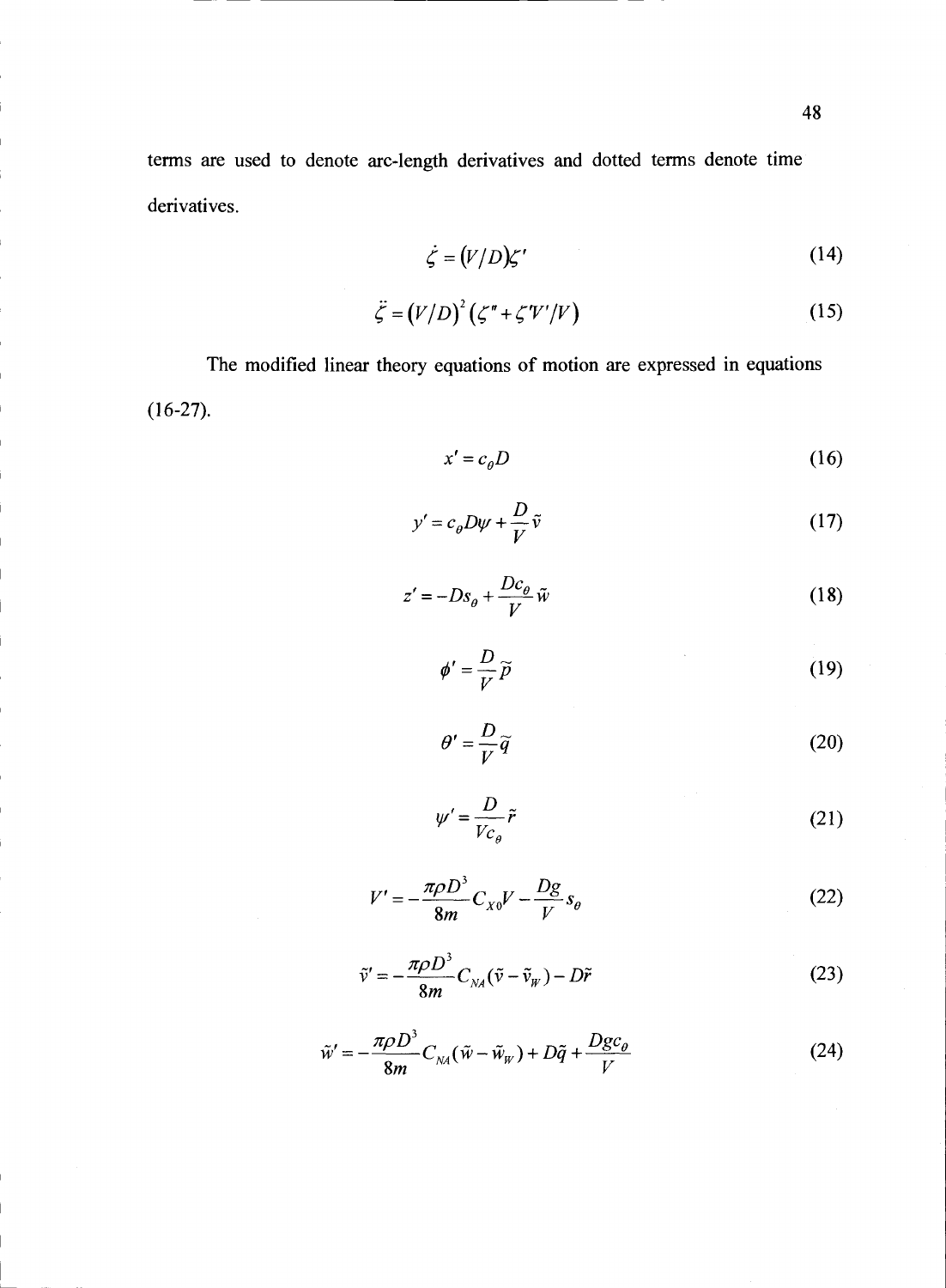$$
\tilde{p}' = \frac{\pi \rho V D^4}{8I_{XX}} C_{DD} + \frac{\pi \rho D^5}{16I_{XX}} C_{LP} \tilde{p}
$$
\n(25)

$$
\tilde{q}' = \frac{\pi \rho D^4 R_{MCM}}{16 I_{YY}} C_{YPA} \tilde{p} (\tilde{v} - \tilde{v}_w) + \frac{\pi \rho D^3 R_{MCP}}{8 I_{YY}} C_{NA} (\tilde{w} - \tilde{w}_w)
$$
  
+ 
$$
\frac{\pi \rho D^5}{16 I_{YY}} C_{MQ} \tilde{q} - \frac{I_{XX} D}{I_{YY}} \tilde{p} \tilde{r}_q
$$
\n(26)

$$
\tilde{r}' = -\frac{\pi \rho D^3 R_{MCP}}{8I_{YY}} C_{\gamma A} (\tilde{v} - \tilde{v}_w) + \frac{\pi \rho D^4 R_{MCM}}{16I_{YY}V} C_{\gamma P A} \tilde{p} (\tilde{w} - \tilde{w}_w) +
$$
  

$$
\frac{I_{XX} D}{I_{YY}V} \tilde{p}\tilde{q} + \frac{\pi \rho D^5}{16I_{YY}} C_{MQ} \tilde{r}
$$
\n(27)

Although equations (16-27) are not strictly linear, they are in a form that can be treated as a locally linear set of ordinary differential equations by assuming:

- (1) Aerodynamic coefficients are constant.
- (2) Total velocity (V) is slowly changing with relation to other variables. It is only treated as a dynamic variable in the solution of the total velocity equation.
- (3) Roll rate ( $\tilde{p}$ ) is slowly changing in relation to other angular rates. It is treated as a dynamic variable in the solution of the roll rate equation, but as a constant in the solution of the epicyclic equations.

With these assumptions, the equations of motion decouple into five groups of largely uncoupled equations, namely, the total velocity, roll rate, epicyclic, Euler angle, and swerve equations. The solution process assumes that the epicyclic variables change most rapidly, followed by the total velocity and roll rate. Euler pitch and yaw angle and projectile swerve are assumed to change relatively slowly.

49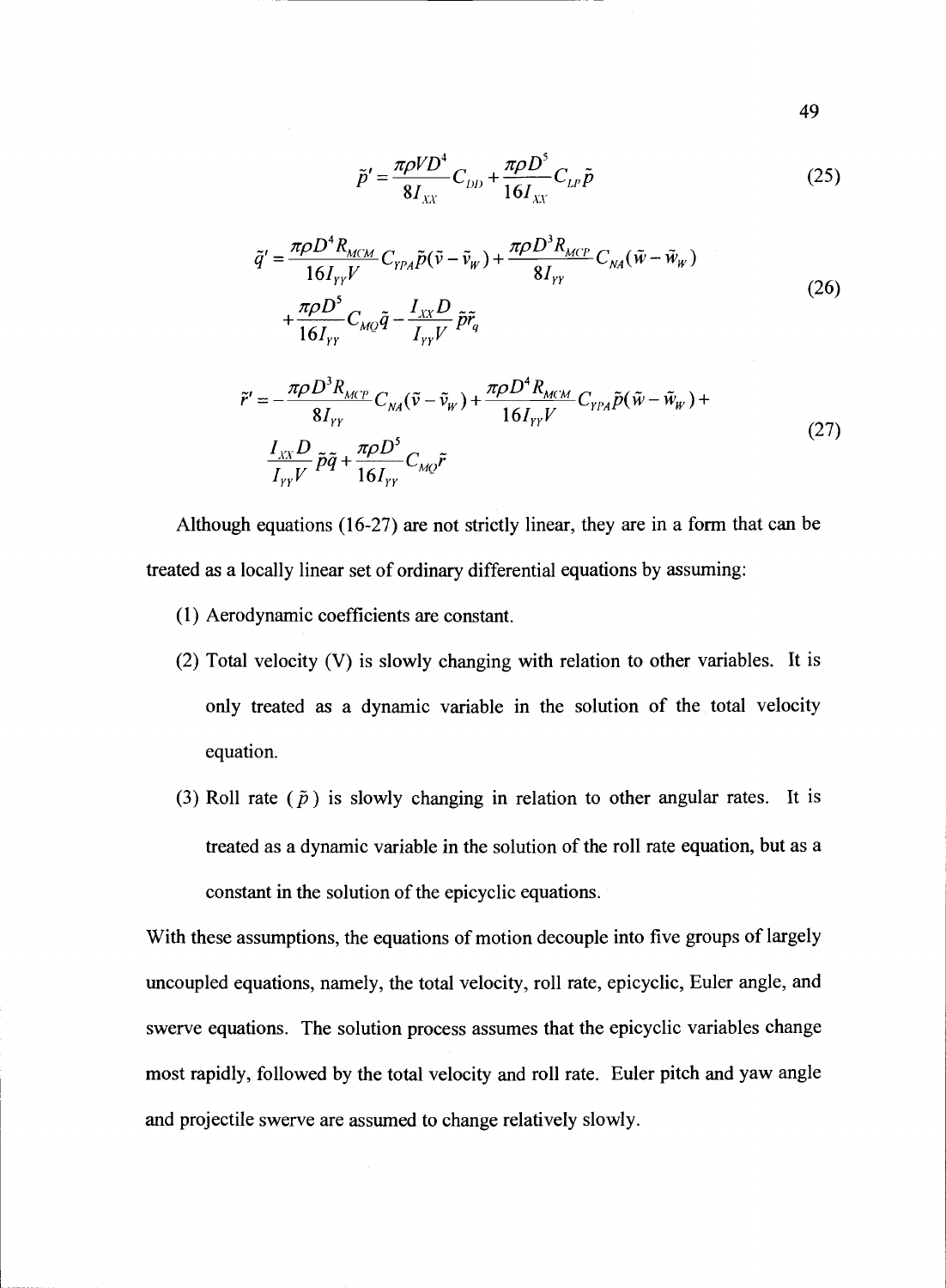Equations (28-39) express the closed form solutions of the modified linear theory equations of motion. Details on formation of the coefficients in these equations can be found in reference [12}.

$$
V(s) = \sqrt{\left(V_0^2 + \frac{b_V}{a_V}\right)} e^{-2a_V s} - \frac{b_V}{a_V}
$$
 (28)

$$
\tilde{p}(s) = K_{pe1} \mathbf{e}^{K_{pe2}S} - K_{p0}
$$
\n(29)

$$
\tilde{v}(s) = K_{\nu 0} + e^{\sigma_F s} (K_{\nu fc} \cos(\Phi_F s) + K_{\nu fs} \sin(\Phi_F s))
$$
  
+ 
$$
e^{\sigma_S s} (K_{\nu sc} \cos(\Phi_S s) + K_{\nu ss} \sin(\Phi_S s))
$$
(30)

$$
\tilde{w}(s) = K_{w0} + e^{\sigma_F s} (K_{wfc} \cos(\Phi_F s) + K_{wfs} \sin(\Phi_F s))
$$
  
+ 
$$
e^{\sigma_S s} (K_{wsc} \cos(\Phi_S s) + K_{wss} \sin(\Phi_S s))
$$
\n(31)

$$
\tilde{q}(s) = K_{q0} + e^{\sigma_F s} (K_{qfc} \cos(\Phi_F s) + K_{qfs} \sin(\Phi_F s))
$$
  
+ 
$$
e^{\sigma_S s} (K_{qsc} \cos(\Phi_S s) + K_{qss} \sin(\Phi_S s))
$$
\n(32)

$$
\tilde{r}(s) = K_{r0} + e^{\sigma_F s} (K_{rfc} \cos(\Phi_F s) + K_{rfs} \sin(\Phi_F s))
$$
  
+ 
$$
e^{\sigma_S s} (K_{rsc} \cos(\Phi_S s) + K_{rss} \sin(\Phi_S s))
$$
\n(33)

$$
\phi(s) = K_{\phi 0} + K_{\phi 1} s + K_{\phi e 1} e^{C_{\phi e 2} s} \tag{34}
$$

$$
\theta(s) = K_{\theta 0} + K_{\theta 1} s + e^{\sigma_F s} (K_{\theta f c} \cos(\Phi_F s) + K_{\theta f s} \sin(\Phi_F s))
$$
  
+ 
$$
e^{\sigma_S s} (K_{\theta s c} \cos(\Phi_S s) + K_{\theta s s} \sin(\Phi_S s))
$$
(35)

$$
\psi(s) = K_{\psi 0} + K_{\psi 1} s + e^{\sigma_F s} (K_{\psi f c} \cos(\Phi_F s) + K_{\psi f s} \sin(\Phi_F s)) + e^{\sigma_s s} (K_{\psi sc} \cos(\Phi_S s) + K_{\psi ss} \sin(\Phi_S s))
$$
(36)

$$
x(s) = x_0 + \frac{1}{2} Ds(\cos(\theta(s)) + \cos(\theta_0))
$$
\n(37)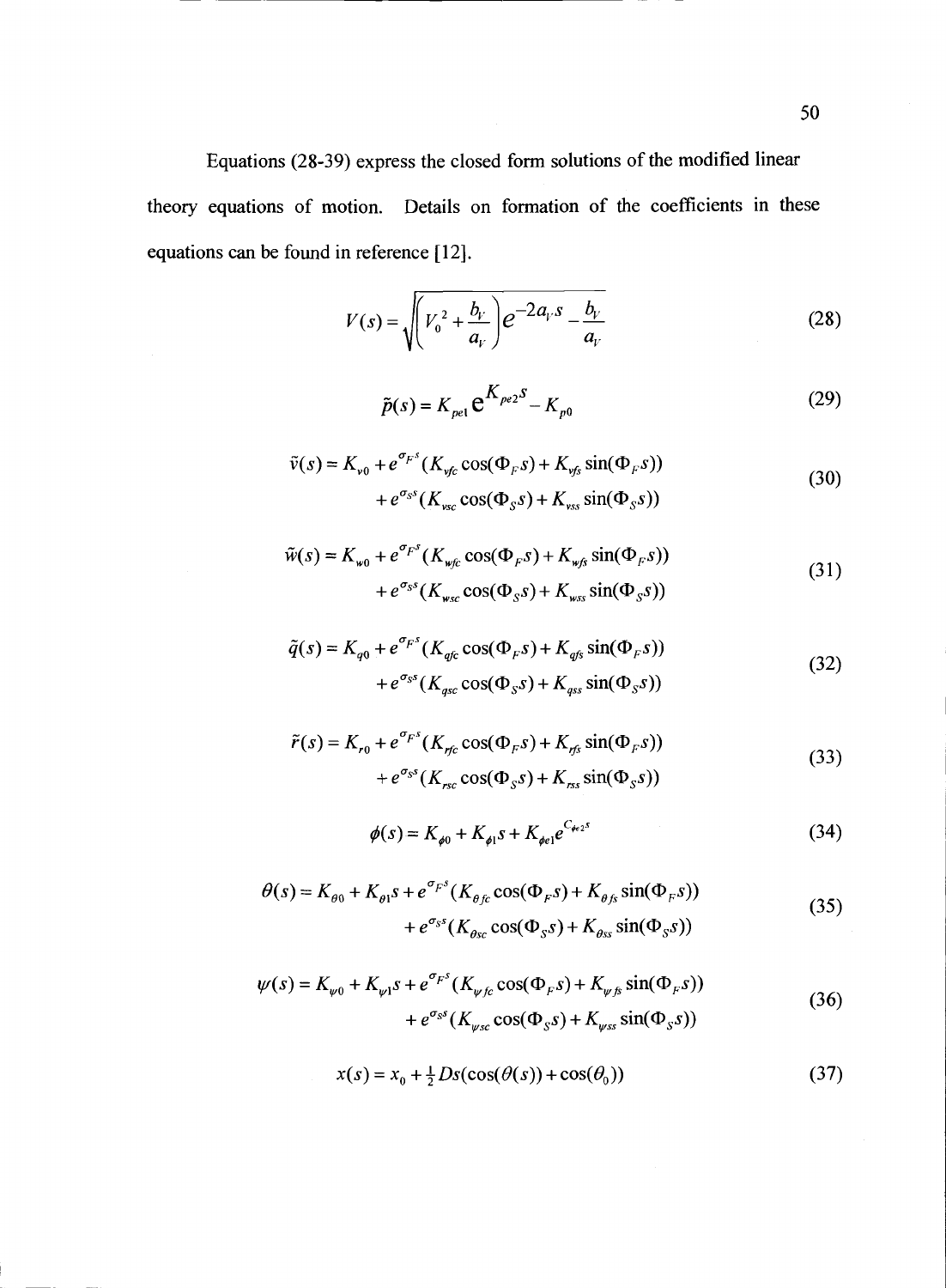$$
y(s) = K_{y0} + K_{y1} s + K_{y2} s^2 + e^{\sigma_F s} (K_{yfc} \cos(\Phi_F s) + K_{yfs} \sin(\Phi_F s))
$$
  
+  $e^{\sigma_S s} (K_{ysc} \cos(\Phi_S s) + K_{yss} \sin(\Phi_S s))$  (38)

$$
z(s) = K_{z0} + K_{z1} s - \frac{1}{2} Ds(\sin(\theta(s)) + \sin(\theta_0)) + e^{\sigma_F s} (K_{zfc} \cos(\Phi_F s) + K_{zfs} \sin(\Phi_F s)) + e^{\sigma_S s} (K_{zsc} \cos(\Phi_S s) + K_{zss} \sin(\Phi_S s))
$$
(39)

# STATE ESTIMATION

In order to combine measured data with the projectile dynamic model, a Kalman filter is employed. When the underlying statistical properties are Gaussian, the Kalman filter is known to be an optimal state estimator. Through the combination of measurements and model data, the Kalman filter is able to provide a relatively accurate state estimation when presented with model inaccuracies, measurement errors, initial condition errors, and partial state measurements.

The discrete Kalman filter designed to estimate the projectile state is a recursive algorithm consisting of five steps. The first step is in this process is propogation of the projectile state to the time of the next measurement by stepping the dynamic model forward in time. Equation (40) defines the state vector of the projectile, denoted as X.

$$
\mathbf{X} = [x, y, z, \phi, \theta, \psi, V, \tilde{v}, \tilde{w}, p, \tilde{q}, \tilde{r}]^T
$$
(40)

Equation (41) expresses the modified linear theory closed form solutions used to propagate the state to the expected state value at the time of the next measurement.

51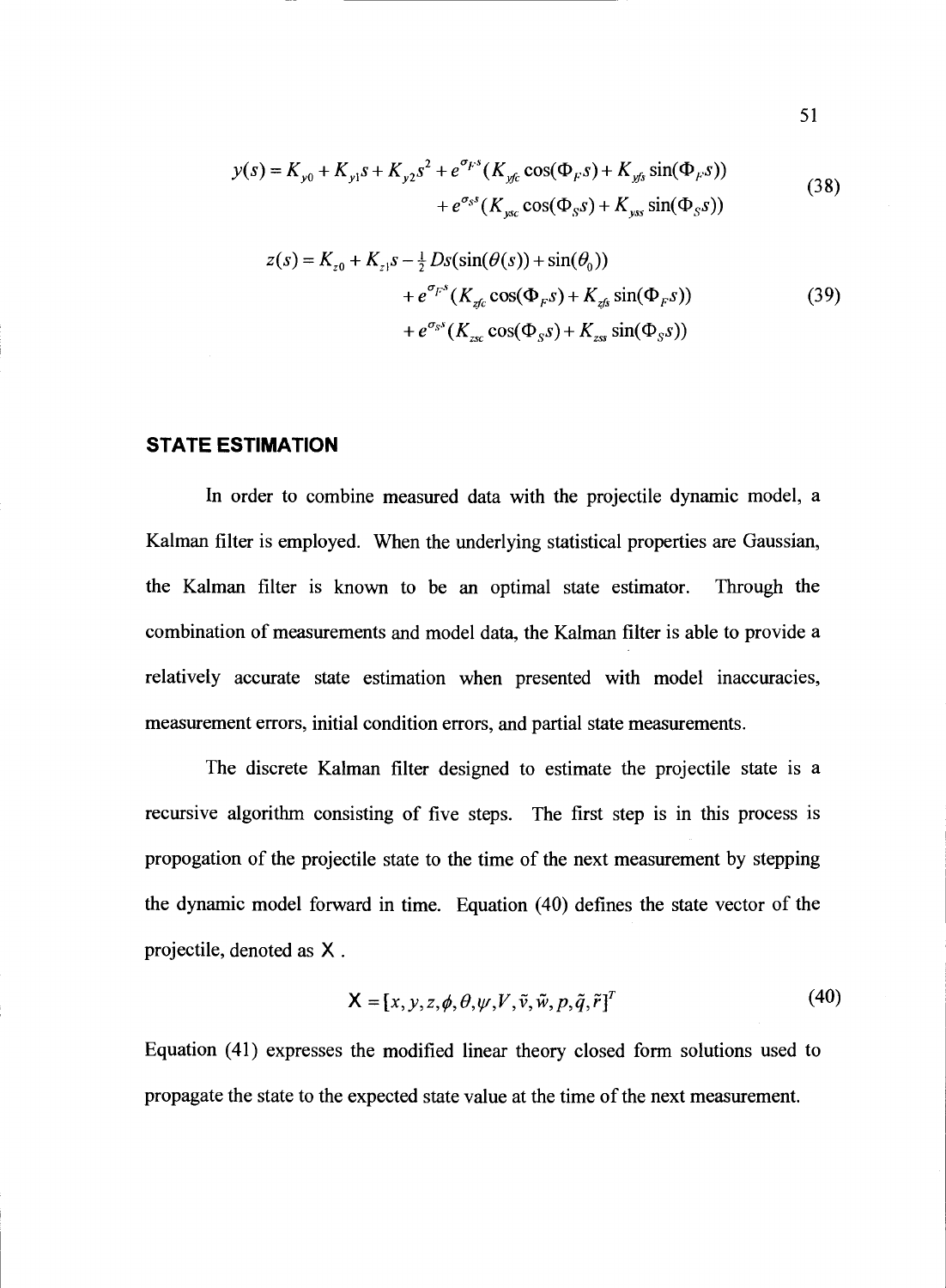$$
52 -
$$

$$
\mathbf{X}_E(s+ds) = f(\mathbf{X}(s), ds) \tag{41}
$$

Equation (42) defines the discrete linearized state propagation equation, which contains the discrete state transition matrix, A.

$$
\mathsf{X}(s+ds) = \mathsf{AX}(s) + \mathsf{B} \tag{42}
$$

The second step in the Kalman filter algorithm is propagating the state error covariance to the time of the next measurement. Equation (43) provides the expression for the expected covariance at the time of the next measurement.

$$
P_E(s+ds) = A P(s)AT + NQ NT
$$
 (43)

The third step in the estimation process is computation of the Kalman gain. Equation (44) provides the Kalman gain as a combination of the expected state from step one and the expected state error covariance estimated in step two.

$$
\mathsf{K} = \mathsf{P}_E(s + ds) \mathsf{C}^T \left( \mathsf{C} \mathsf{P}_E(s + ds) \mathsf{C}^T + \mathsf{R} \right)^{-1}
$$
(44)

Equation (45) expresses the measurement relationship, in which the measurement matrix, C, defines a linear relationship between the state and the measurement.

$$
Z = CX \tag{45}
$$

The fourth step in the estimation process utilizes a least squares recursive relationship to update the projectile state estimate. Equation (46) provides the updated projectile state estimation as a combination of the measurement, the expected state value from step one, and the Kalman gain from step three.

$$
\mathsf{X}(s+ds) = \mathsf{X}_E(s+ds) + \mathsf{K}\left(\mathsf{Z}(s+ds) - \mathsf{C}\mathsf{X}_E(s+ds)\right) \tag{46}
$$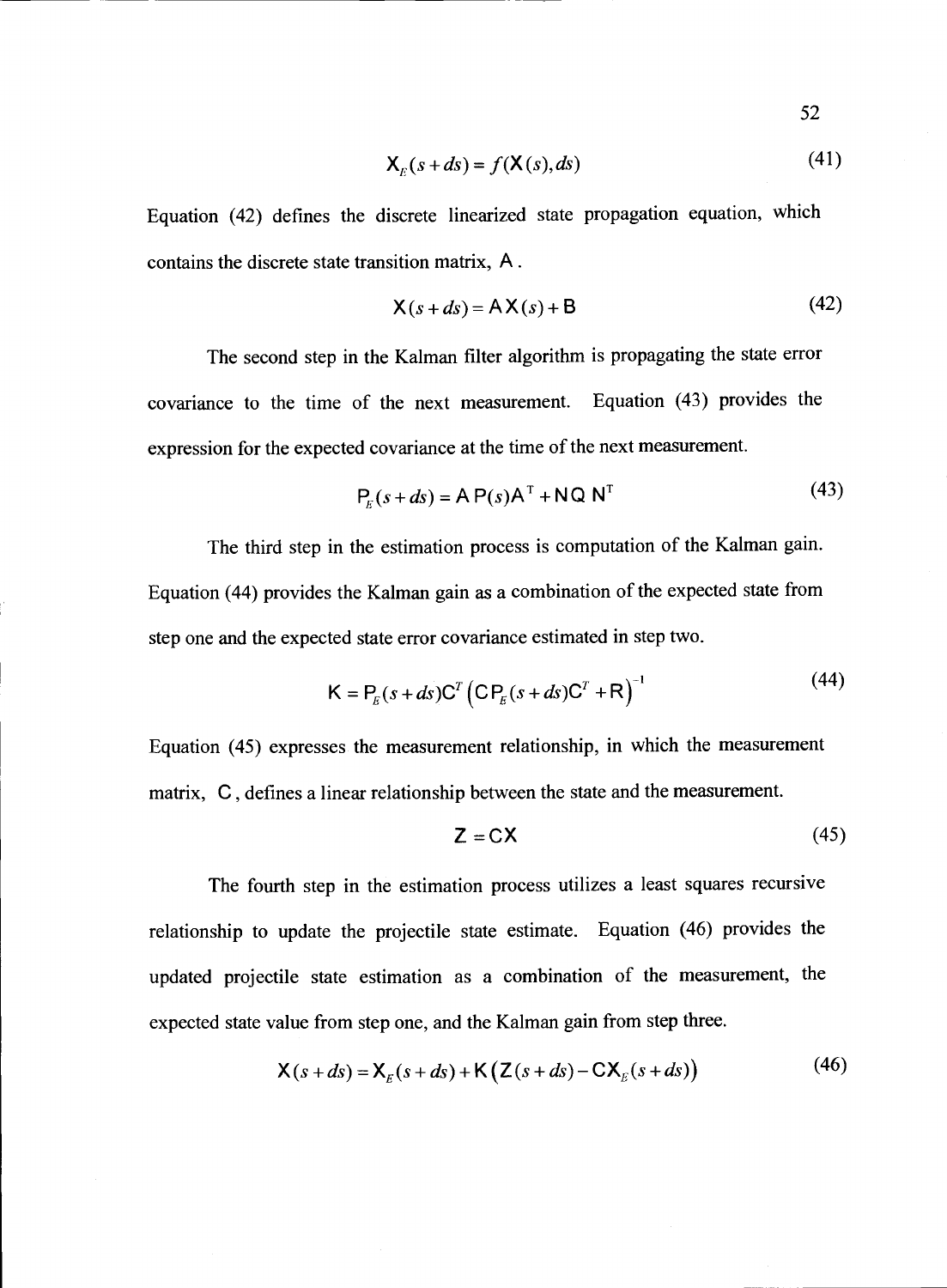The fifth and final step in the recursive algorithm is an update of the projectile state error covariance. Equation (47) provides the updated projectile state error covariance as a combination of the estimated state error covariance from step two, and the Kalman gain from step three.

$$
P(s+ds) = (I_{12} - KC) P_E(s+ds) (I_{12} - KC)^T + KRK^T
$$
 (47)

#### IMPACT POINT PREDICTION

Prediction of a projectile's impact point from an arbitrary point in the trajectory is considered using two propagation methods. The projectile state estimate at the given instant is propagated to the impact area using either a numerical simulation of the six degree of freedom model or the modified linear theory state propagation equations (28-39). The six degree of freedom model is included as an optimal impact point predictor, allowing a discussion of filter performance. Due to the approximate nature of modified projectile linear theory, accuracy of trajectory prediction over relatively large horizons is significantly aided by splitting the remaining trajectory into a number of elements. At the beginning of each segment, all Mach number dependent coefficients are recomputed using the total velocity estimate at the beginning of the segment. When an impact occurs within a segment, the actual impact point is predicted through linear interpolation between the nonimpacted and the impacted states.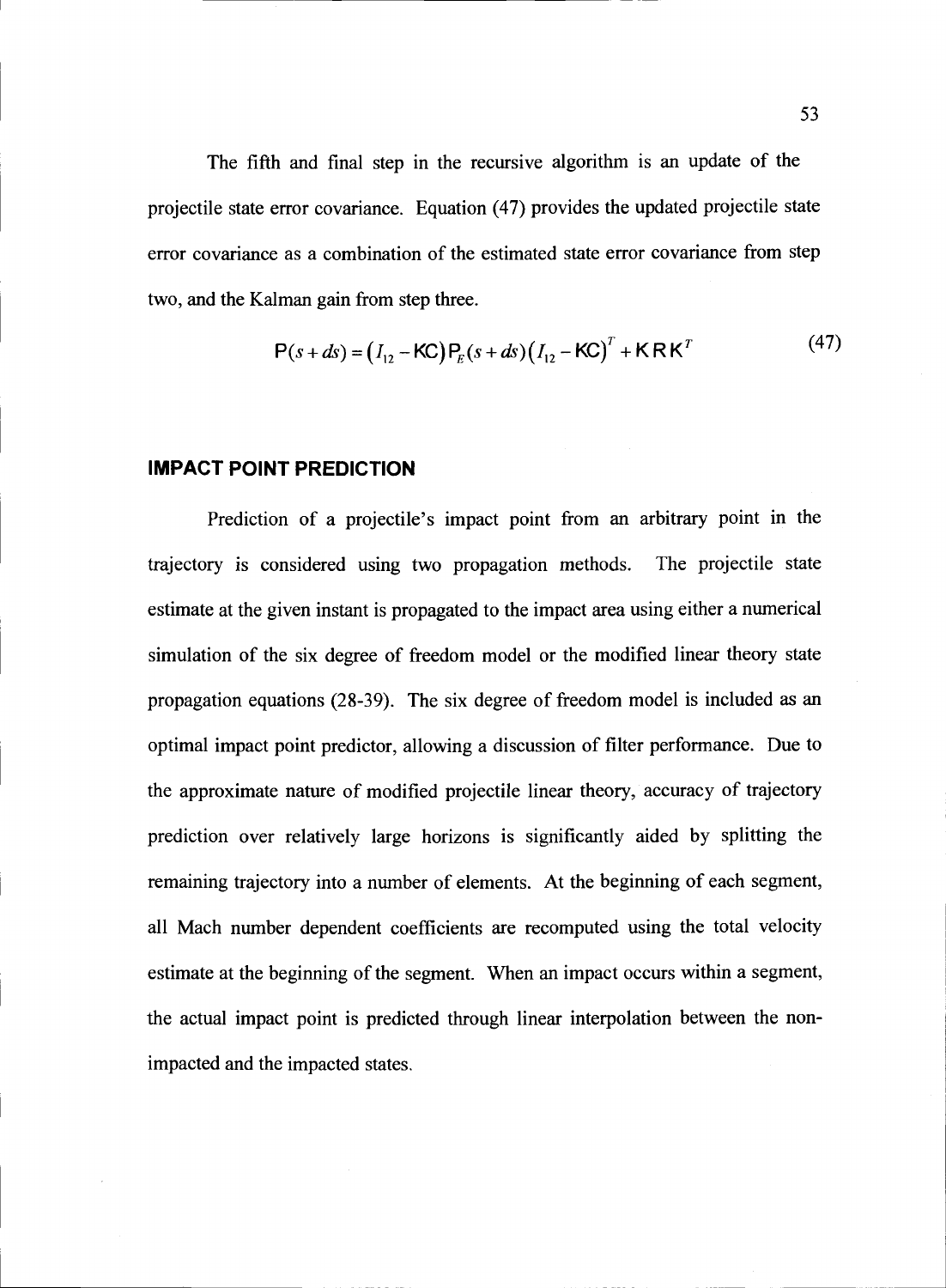#### RESULTS

The capabilities of the in flight estimator are exercised by considering three sensor configurations. The first sensor configuration assumes full state feedback while the second and third sensor configurations assume a partial state measurement consisting of nine and eight measurements respectively. For each sensor configuration, state estimations are created from simulated measurements based on a nominal trajectory. State estimation is then propagated using both a six degree of freedom and a modified linear theory impact point estimator.

The projectile used in this simulation is a representative indirect fire spin stabilized projectile with a diameter of 155 mm. The projectile weight, mass center measured along the stationline, roll inertia, and pitch inertia are 422 N, 0.324 m, 0.147 kgm<sup>2</sup>, and 1.893 kgm<sup>2</sup> respectively. The nominal projectile initial conditions are as follows:  $x = 0.0$  m,  $y = 0.0$  m,  $z = 0.0$  m,  $\phi = 0.0$  deg,  $\theta = 30.0$  deg,  $\psi = 0.0$ deg,  $\tilde{u} = 609.6$  m/s,  $\tilde{v} = 0.0$  m/s,  $\tilde{w} = 0.0$  m/s,  $\tilde{p} = 2000.0$  rad/s,  $\tilde{q} = 0.0$  rad/s, and  $\tilde{r} = 0.0$  rad/s. The ground impact point of the nominal trajectory is at a downrange distance of 14,990 m and a cross range distance of 270 m. The ground impact occurs at 47.0 s after launch, and apex of the trajectory occurs at 21.9 S.

#### Position, Orientation, Velocity, and Angular Velocity Measurement

The measurement model used in this set of simulations assumes the entire state, with the addition of noise, is available from the sensors at a rate of 100 Hz. The measurements have simulated Gaussian noise superimposed as detailed in Table 1.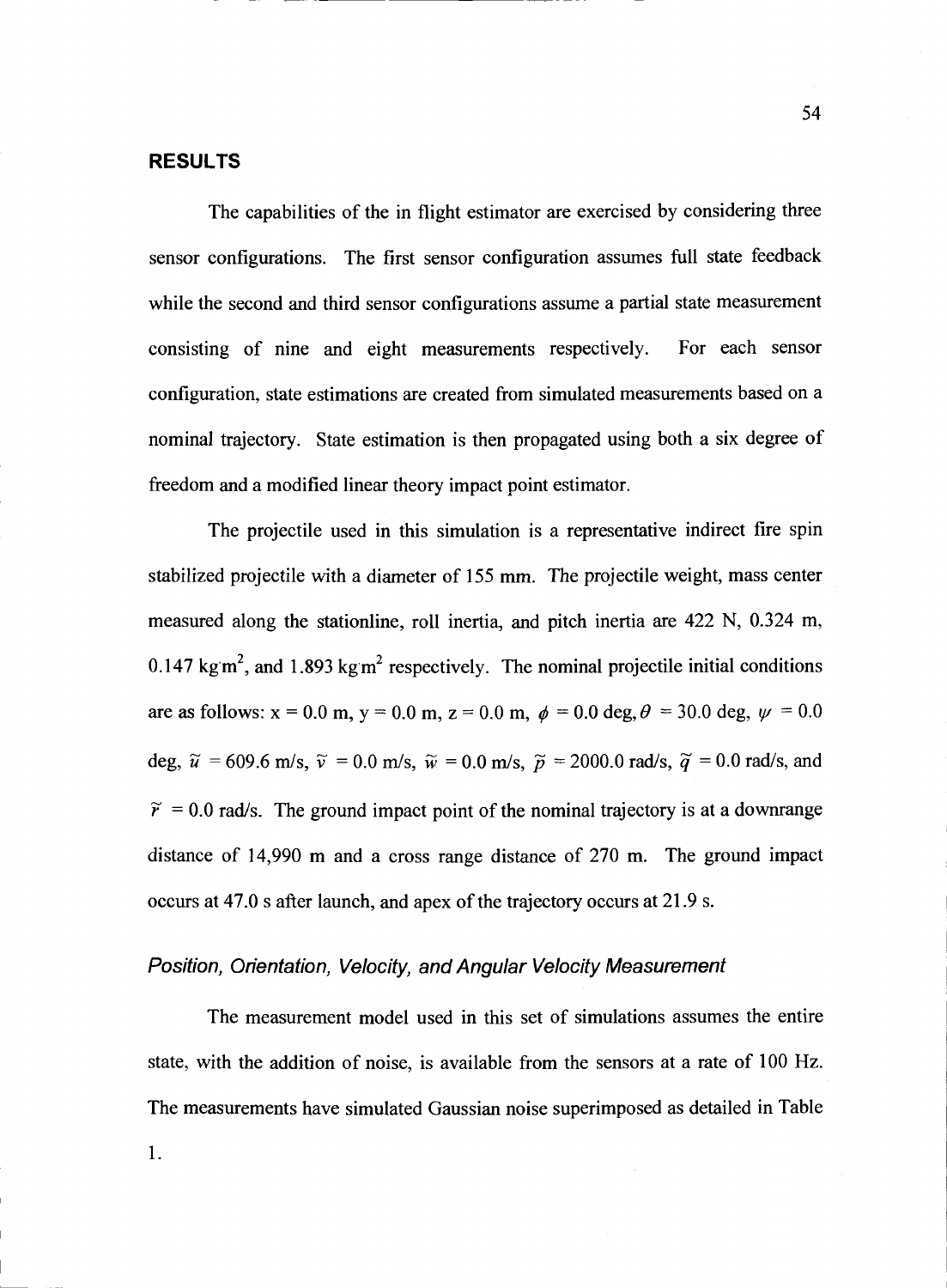| <b>Full State Feedback</b> |                     | 9 Measurements             |                          | 8 Measurements   |                     |
|----------------------------|---------------------|----------------------------|--------------------------|------------------|---------------------|
|                            | Noise Standard      |                            | <b>Noise Standard</b>    |                  | Noise Standard      |
|                            | Deviation           |                            | Deviation                |                  | Deviation           |
| $\mathbf x$                | 1.60 <sub>m</sub>   | $\pmb{\chi}$               | 1.60 <sub>m</sub>        | $\mathbf x$      | $1.60$ m            |
| $\mathcal{Y}$              | 1.60 <sub>m</sub>   | $\mathcal{Y}$              | 1.60 <sub>m</sub>        | $\mathcal{Y}$    | 1.60 <sub>m</sub>   |
| $\boldsymbol{z}$           | 1.60 <sub>m</sub>   | $\boldsymbol{z}$           | $3.60 \text{ m}$         | $\boldsymbol{z}$ | $3.60 \text{ m}$    |
| $\phi$                     | $4.7$ deg           | $\dot{x}$                  | $0.025$ m/s              | $\dot{x}$        | $0.025$ m/s         |
| $\theta$                   | $4.7$ deg           | $\dot{y}$                  | $0.025$ m/s              | $\dot{y}$        | $0.025$ m/s         |
| $\psi$                     | $4.7$ deg           | $\dot{z}$                  | $0.030 \text{ m/s}$      | $\dot{z}$        | $0.040 \text{ m/s}$ |
| $\overline{\widetilde{u}}$ | $1.52 \text{ m/s}$  | $\overline{\widetilde{p}}$ | $0.001$ rad/s            | $\phi$           | $1.0$ deg           |
| $\widetilde{\nu}$          | $0.030 \text{ m/s}$ | $\overline{\widetilde{q}}$ | $0.001$ rad/s            | $\dot{\phi}$     | $0.0$ rad/s         |
| $\widetilde{w}$            | $0.030 \text{ m/s}$ | $\widetilde{r}$            | $\overline{0.001}$ rad/s |                  |                     |
| $\widetilde{p}$            | $0.10$ rad/s        |                            |                          |                  |                     |
| $\overline{\widetilde{q}}$ | $0.001$ rad/s       |                            |                          |                  |                     |
| $\widetilde{r}$            | $0.001$ rad/s       |                            |                          |                  |                     |

| Table 1: Measurement Error Magnitudes |  |
|---------------------------------------|--|
|---------------------------------------|--|

Figures 2.4-2.15 compare the trajectories generated by various components of the impact point estimator with the nominal projectile trajectory. For demonstration purposes the filter was initialized with relatively large errors:  $\delta x =$ 152.4 m,  $\delta y = 30.5$  m,  $\delta \theta = 5.5$  deg,  $\delta \tilde{u} = 61.0$  m/s,  $\delta \tilde{v} = 1.5$  m/s,  $\delta \tilde{w} = 1.5$  m/s,  $\delta \tilde{p}$  = -200.0 rad/s,  $\delta \tilde{q}$  = 0.01 rad/s, and  $\delta \tilde{r}$  = 0.01 rad/s. Figures 2.4-2.15 plot 4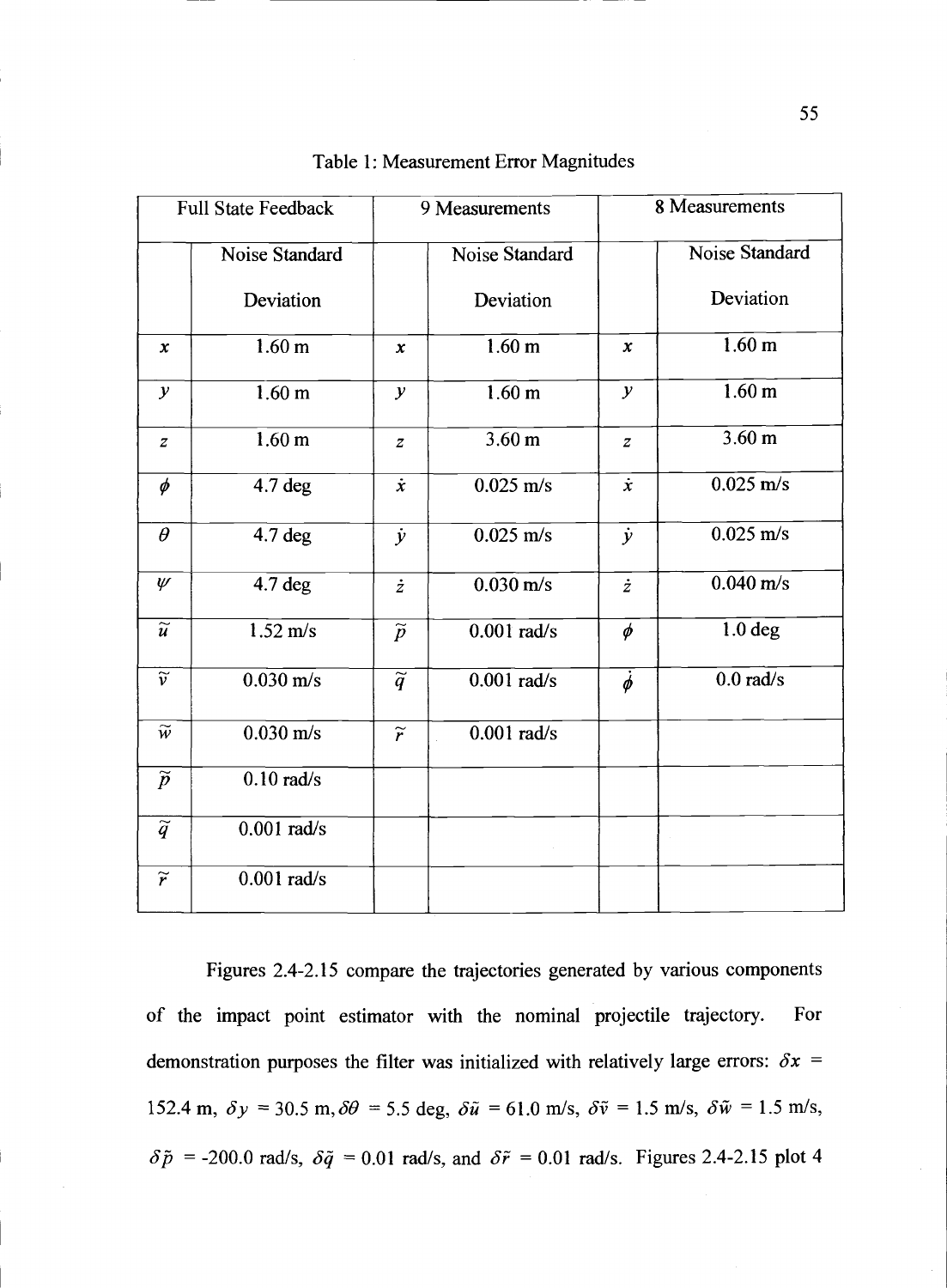traces. The nominal projectile trajectory, as computed by a six degree of freedom numerical simulation, is represented by a solid line. The state estimate provided by the Kalman filter is represented by a dotted line. The dashed line represents the propagation to impact of the Kalman filter's initial conditions. The dash-dot line represents the propagation to impact of the state estimated by the Kalman filter at the projectile trajectory apex. The apex of the Kalman filtered trajectory is marked with a diamond. Figure 2.4 plots range versus time showing that the initial condition trajectory impacts the ground 10 second after the projectile trajectory while both the Kalman filter trajectory and the propagated apex trajectory predict the projectile impact point. Figure 2.5 plots altitude versus range showing the overshoot of the initial condition trajectory to be approximately 3000 m. Figure 2.6 plots cross range versus range and Figure 2.7 plots pitch angle versus range. In these plots the Kalman filter trajectory begins at the initial conditions and begins tracking the projectile trajectory within 2000 m of flight. Figure 2.8 plots yaw angle versus range showing a spike in yaw angle predicted by the Kalman filter followed by an asymptotic return to tracking projectile yaw angle within 2000 m of launch. Figure 2.11 plots total velocity versus range and Figure 2.12 plots roll rate versus range. Both figures show the Kalman filter trajectory beginning at the initial conditions and rapidly tracking the projectile trajectory. Figure 2.10 plots side velocity versus range, Figure 2.11 plots vertical velocity versus range, Figure 2.13 plots pitch rate versus range, and Figure 2.14 plots yaw rate versus range. In these plots, the Kalman filtered trajectory tracks the projectile trajectory but with the inclusion of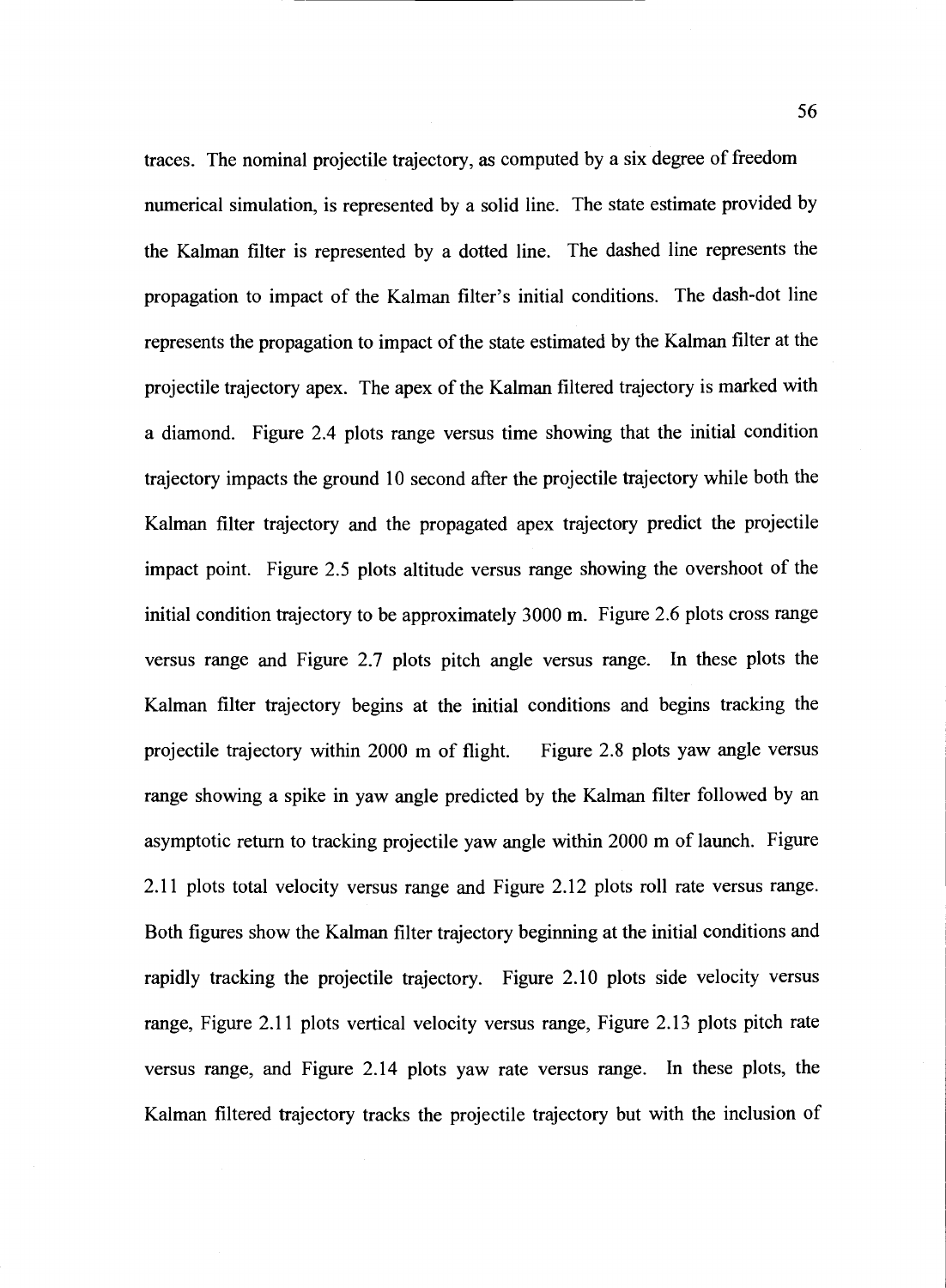noise. Figure 2.15 plots angle of attack versus range showing the Kalman filtered trajectory tracking the projectile trajectory with the inclusion of noise. Although some noise is seen in the side velocities, pitch rate, and yaw rate the Kalman filter is capable of predicting the trajectory of a projectile when initialized with inaccurate conditions and provided with noisy measurements.



Figure 2.4: Range versus Time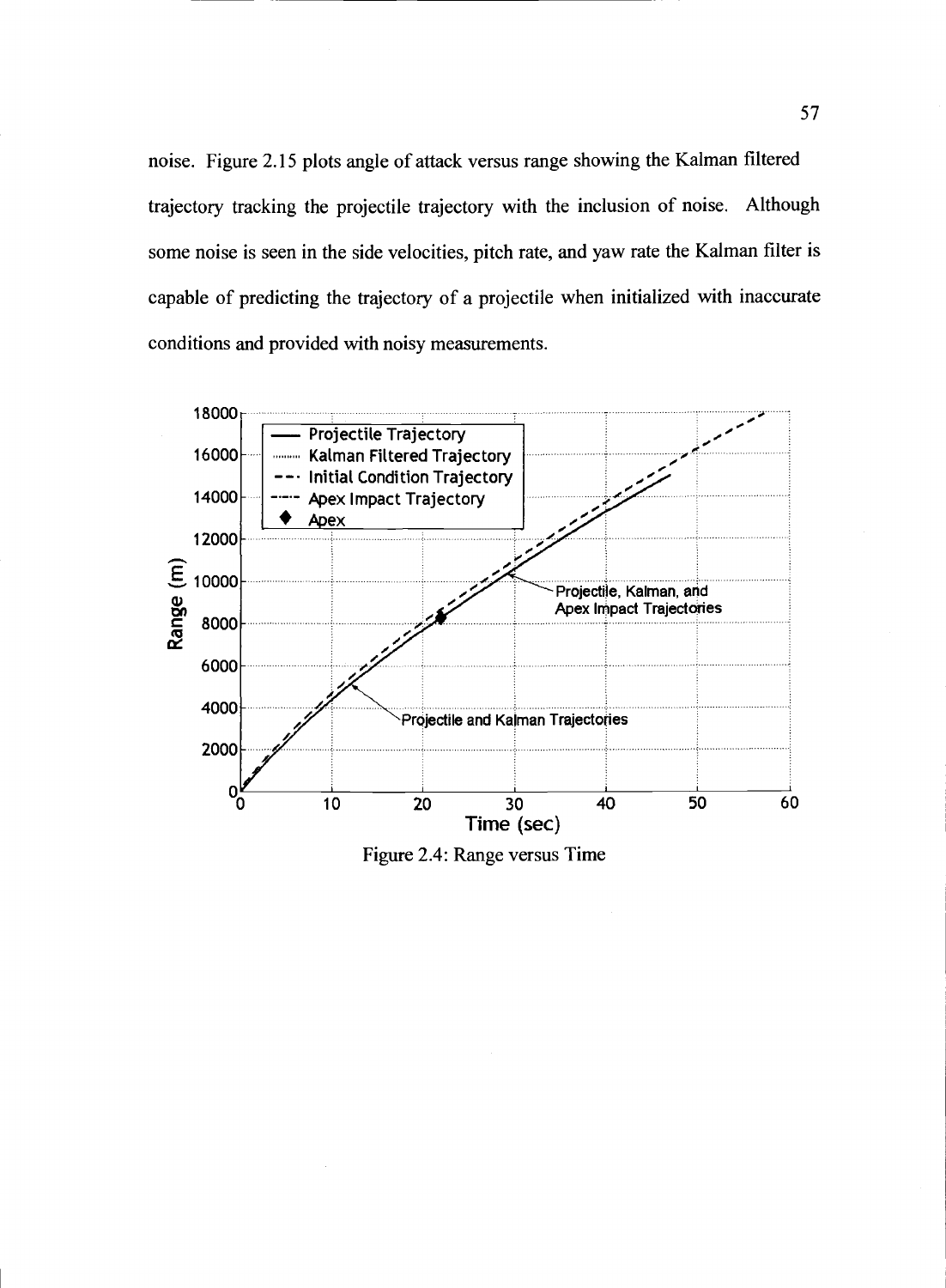

Figure 2.5: Altitude versus Range



Figure 2.6: Cross Range versus Range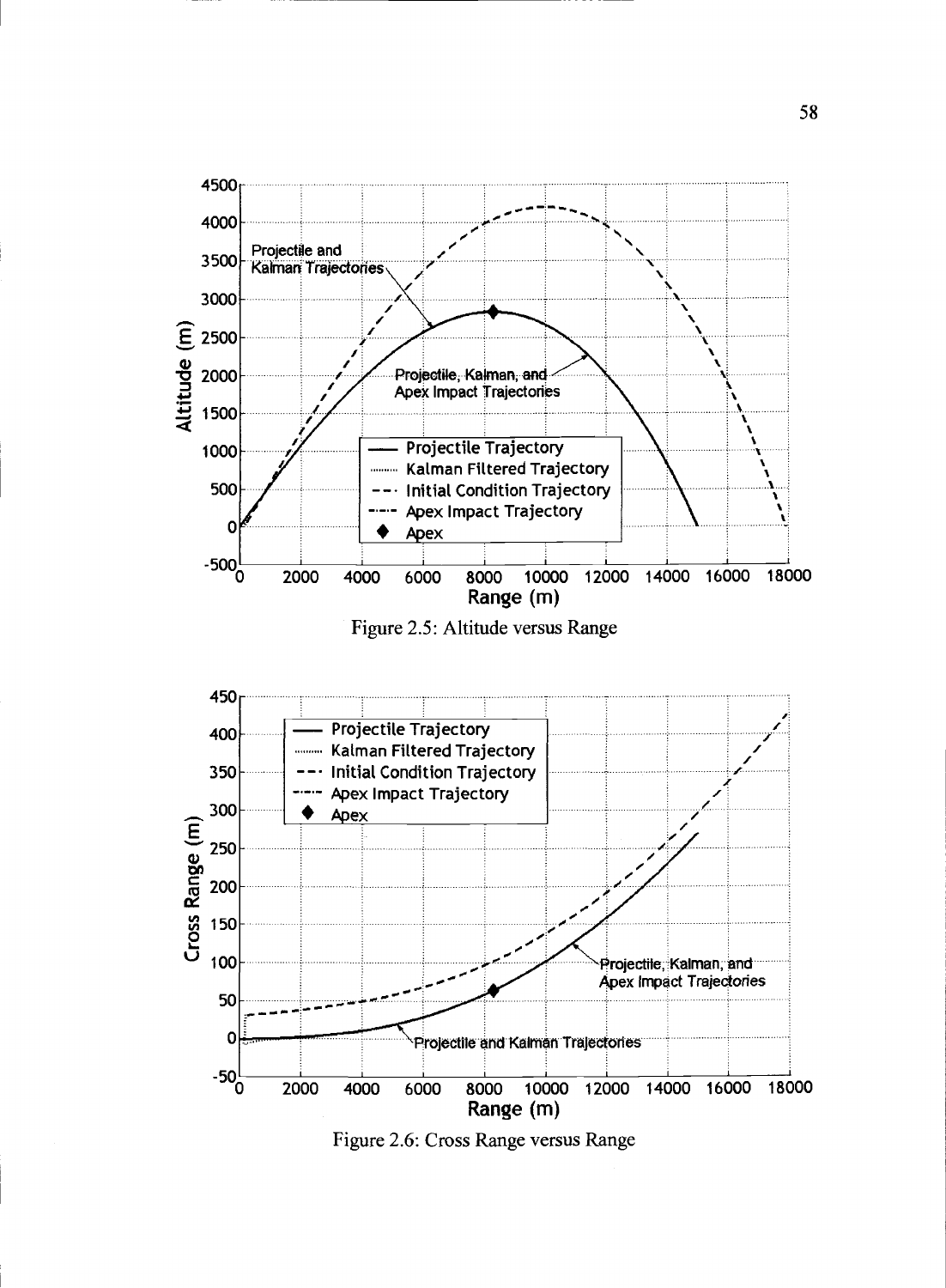



Figure 2.8: Yaw Angle versus Range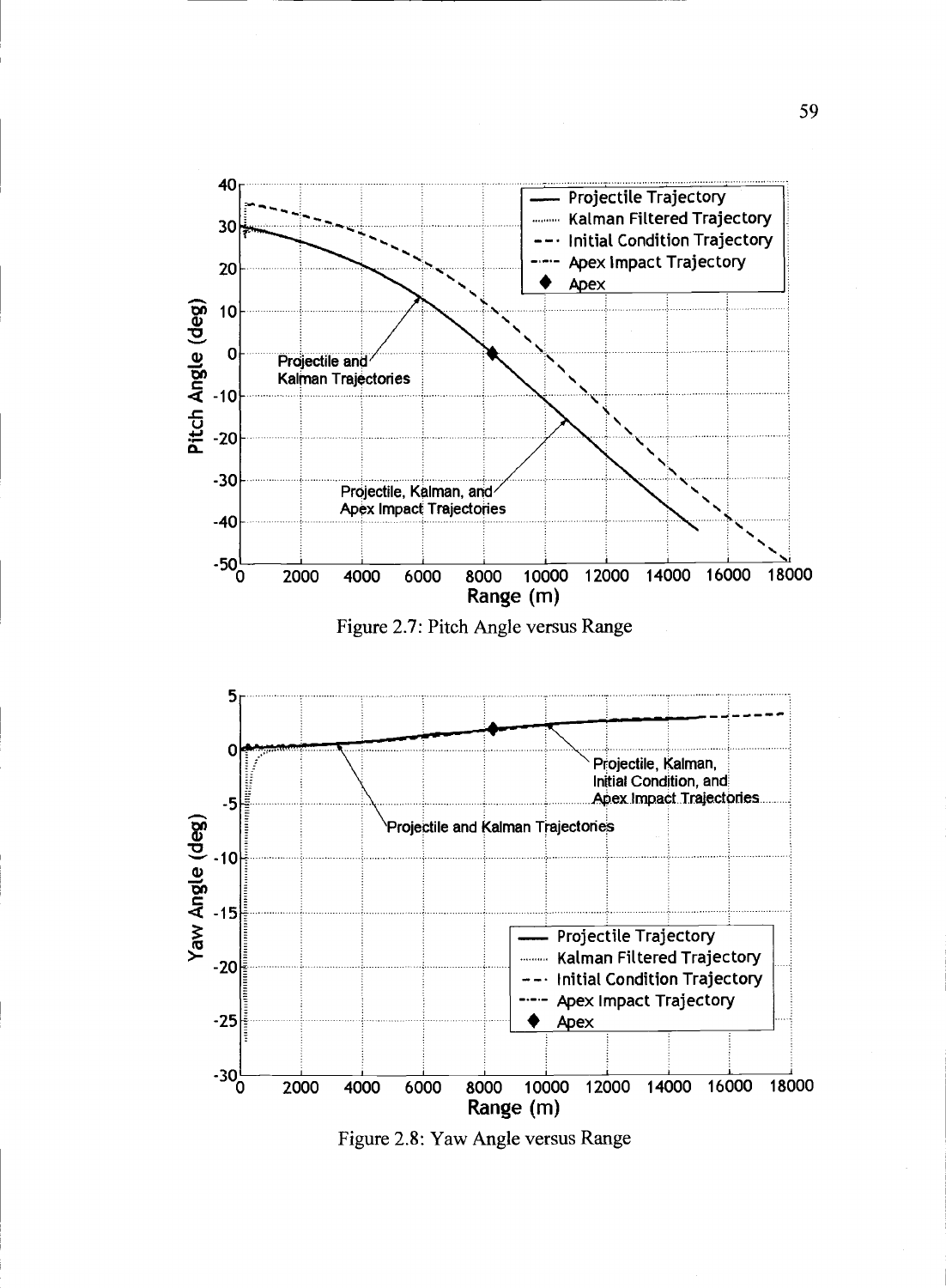

Figure 2.9: Total Velocity versus Range



Figure 2.10: Side Velocity versus Range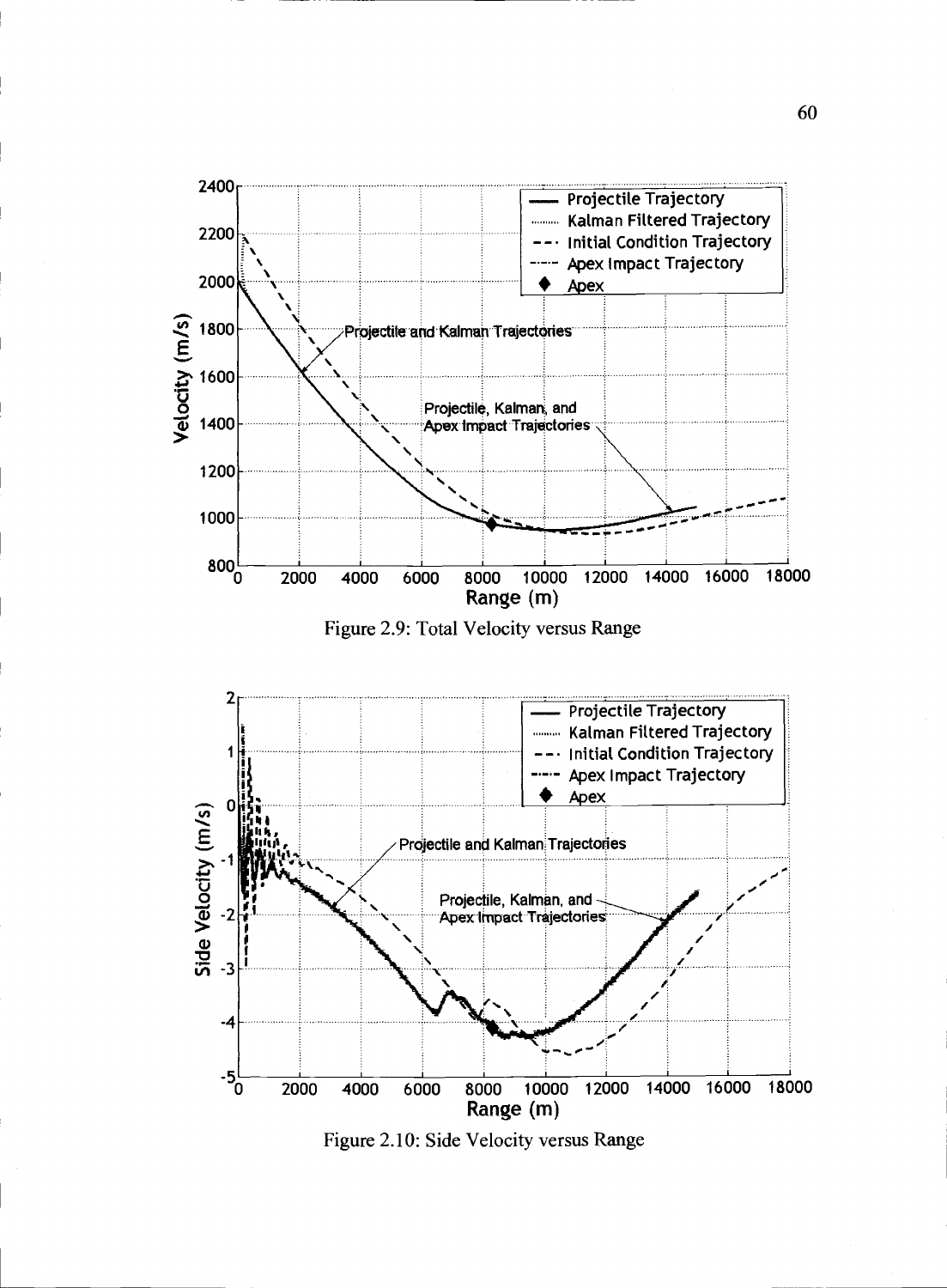





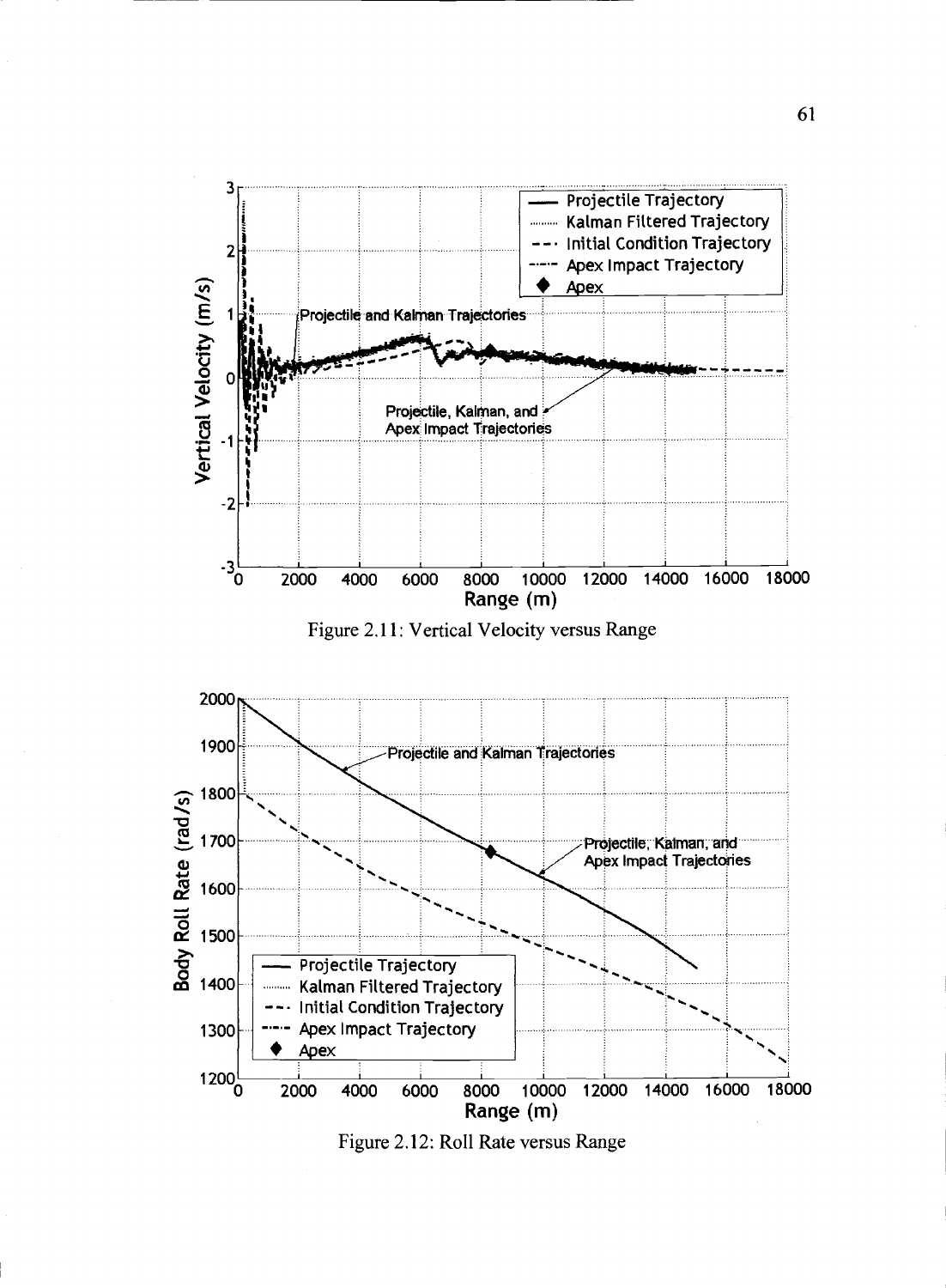

Figure 2.13: Pitch Rate versus Range



Figure 2.14: Yaw Rate versus Range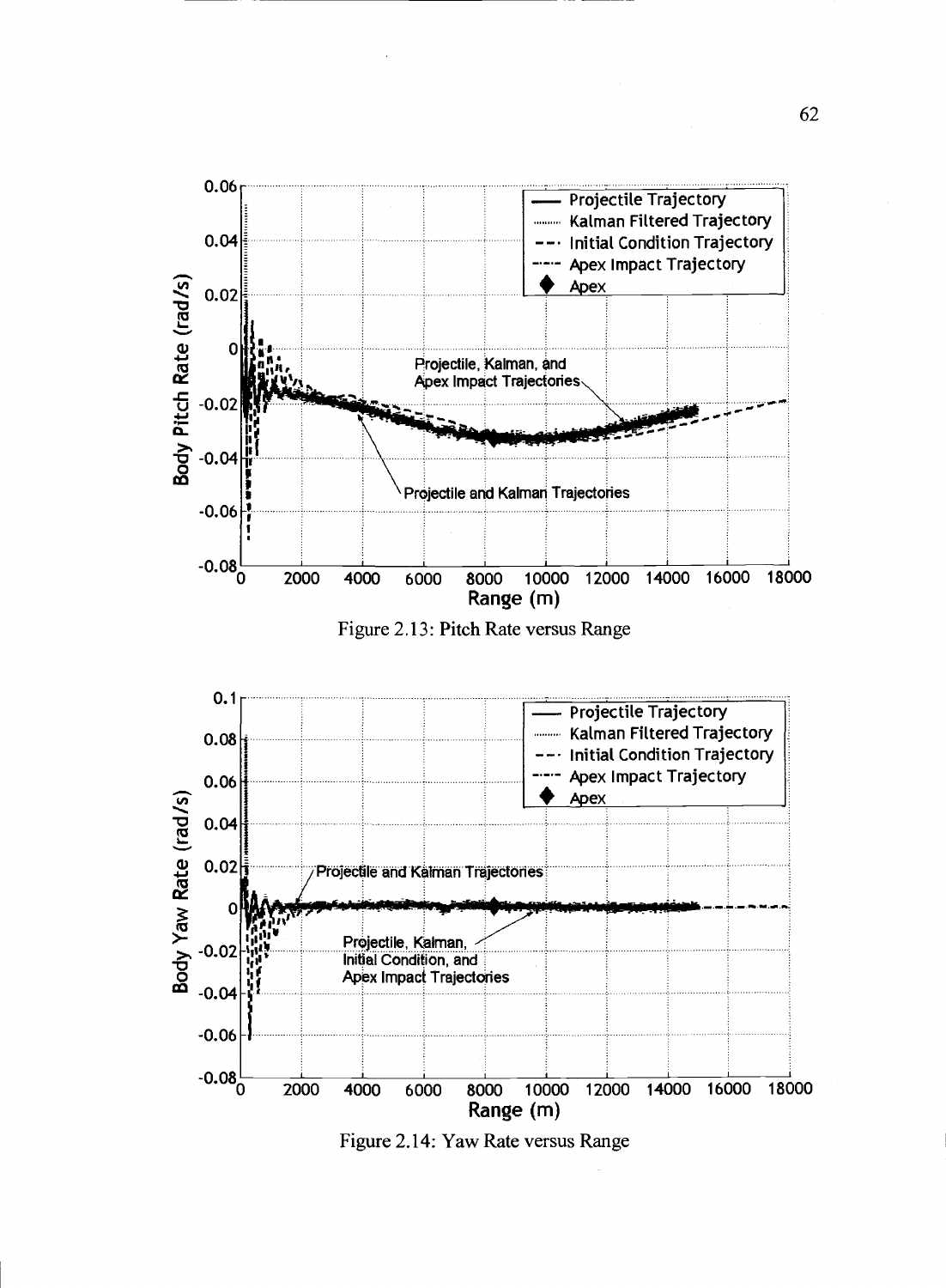

Figure 2.15: Angle of Attack versus Range

Figure 2.16 shows the magnitude of the error in predicted impact point as a function of time for both the six degree of freedom and the modified linear theory impact point estimators. For both impact estimators, the average error for ten simulations with differing simulated measurement noise is shown. At the apex of the trajectory, the predicted impact point has an error of less than 15 m for the six degree of freedom impact point estimator and less than 41 m for the modified linear theory impact point estimator. The impact errors asymptotically approach zero as the projectile approaches impact.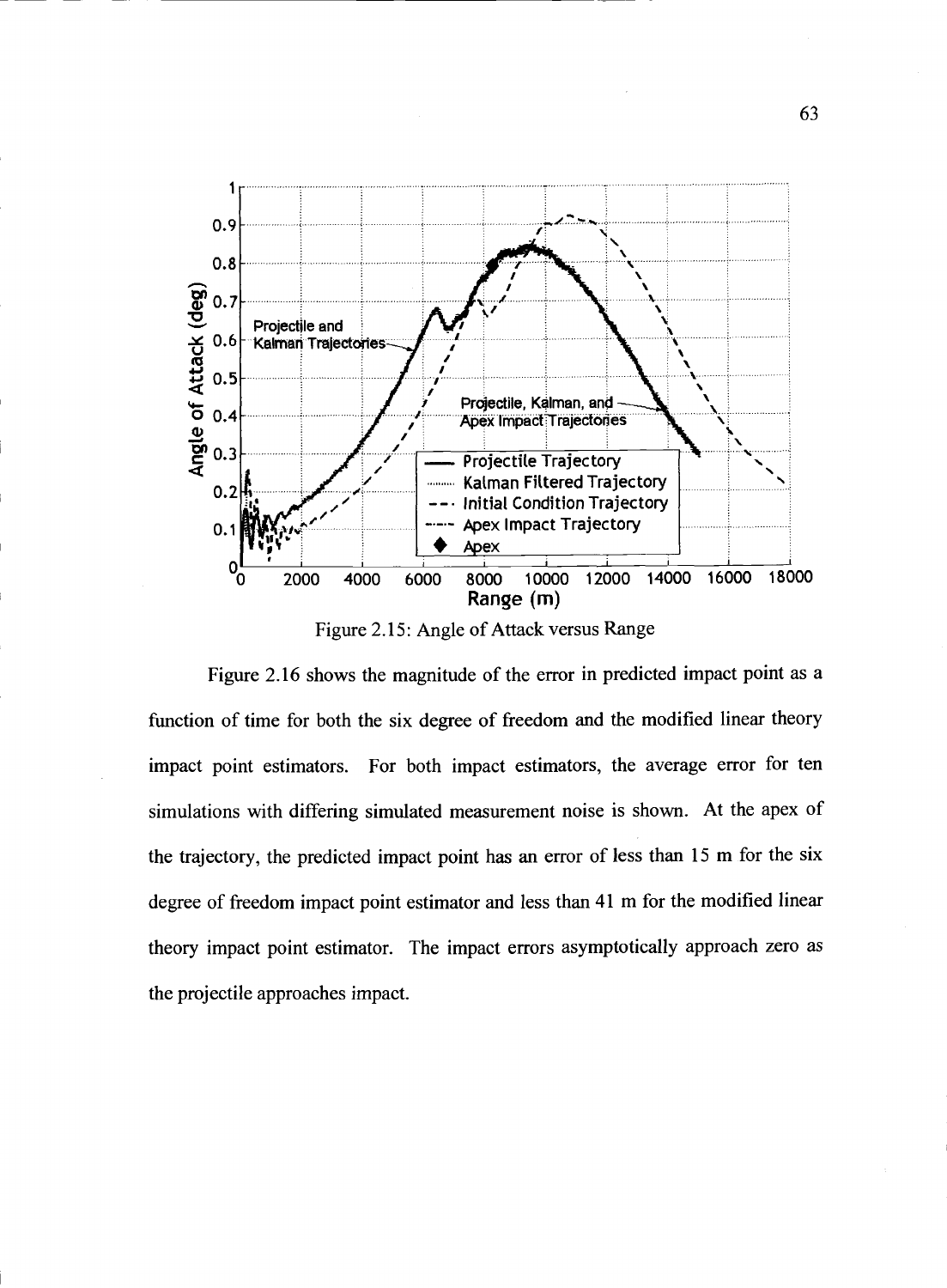

Figure 2.16: Impact Point Error versus Time for 12 State Filter

Figure 2.17 shows predicted ground impact point as the projectile moves through its trajectory for a single six degree of freedom impact point estimation. The impact points reported in this figure occur at a data rate of 1 Hz. The majority of the impact point estimation error is in the dowmange distance, with the cross range error generally being less than 5 m.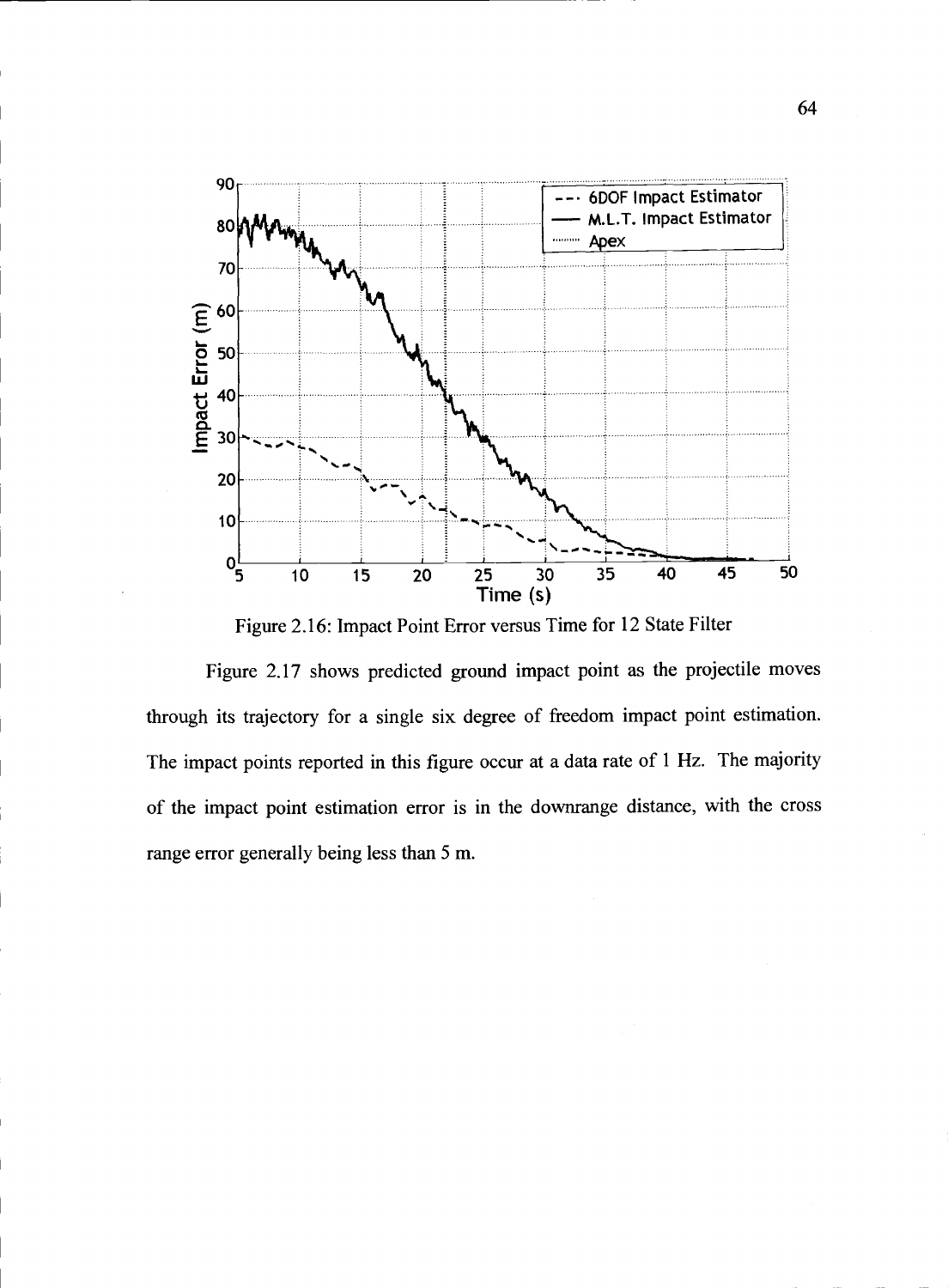

Figure 2.17: Ground Impact Point Predicted By 12 State Filter and 6 DOF Estimator

#### Position, Velocity, and Angular Velocity Measurement

The measurement model used in this simulation assumes that nine measurements  $(x, y, z, \dot{x}, \dot{y}, \dot{z}, \tilde{p}, \tilde{q}, \tilde{r})$  are available, corresponding to the measurements available with a sensor combination consisting of G.P.S. and rate gyros. The 100 Hz measurements have simulated Gaussian noise superimposed as detailed in Table 1.

Figure 2.18 shows magnitude of impact point error as a function of time as computed by both the six degree of freedom and the modified linear theory impact point estimators. Each error line is the average of ten simulations. At the apex of the trajectory the predicted impact point has an error of 50 m for the six degree of freedom impact point estimator and 100 m for the modified linear theory impact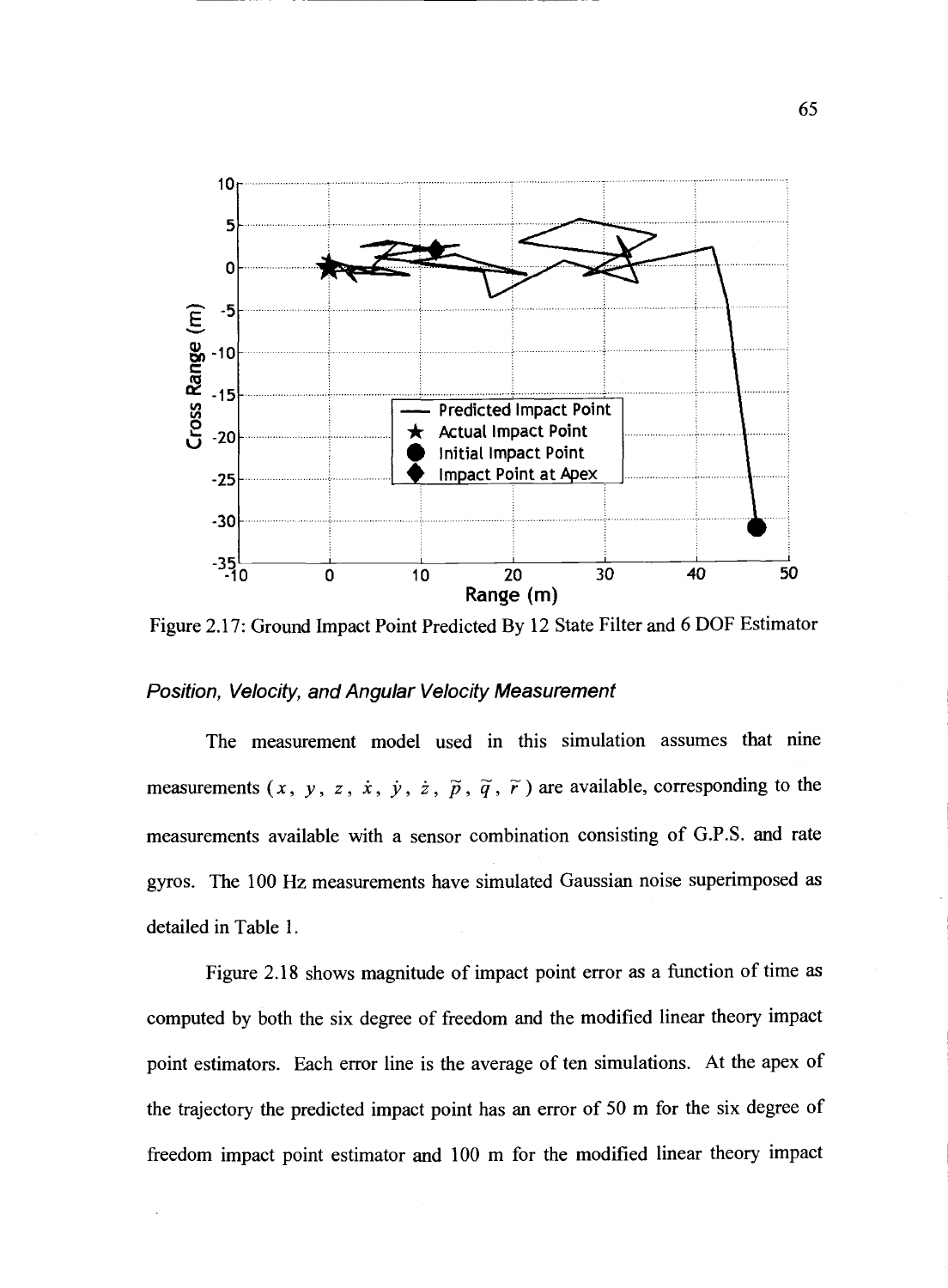point estimator. As the projectile approaches impact, the impact errors linearly approach zero.



Figure 2.18: Impact Point Error versus Time for 9 Measurement Filter

## Position, Velocity, Roll, and Roll Rate Measurement

The measurement model used in this simulation assumes that eight measurements  $(x, y, z, \dot{x}, \dot{y}, \dot{z}, \dot{\phi}, \dot{\phi})$  are available, corresponding to the measurements available with a sensor combination consisting of G.P.S. and a magnetometer. The 100 Hz measurements have simulated Gaussian noise superimposed as detailed in Table 1.

Figure 2.19 shows the magnitude of the error in predicted impact point as a function of time as computed by both the six degree of freedom and the modified linear theory impact point estimators. Each error line is the average of ten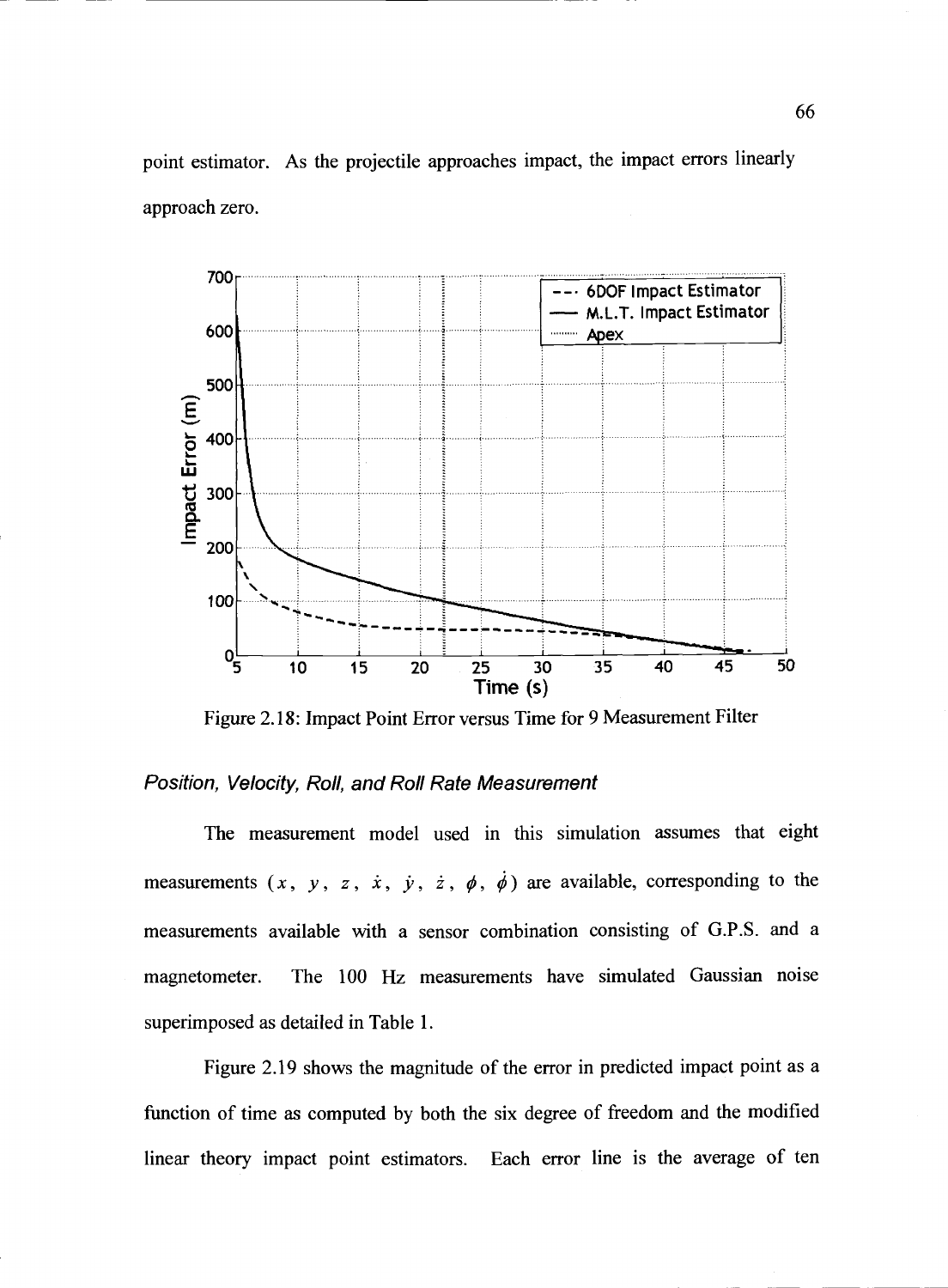simulations. At the apex of the trajectory the predicted impact point has an error of 10 m for the six degree of freedom impact point estimator and less than 65 m for the modified linear theory impact point estimator. At the apex, the impact point error predicted by the six degree of freedom propagator is increasing to a maximum of 23 m at 15 seconds to impact. From that point the six degree of freedom model begins to approach zero impact error. The modified linear theory impact point error shows a linear trend towards zero impact error as the projectile approaches the impact point.



Figure 2.19: Impact Point Error versus Time for 8 Measurement Filter

# **CONCLUSION**

The combination of modified projectile linear theory and Kalman filtering reported here can successfully predict the impact point of a projectile in flight.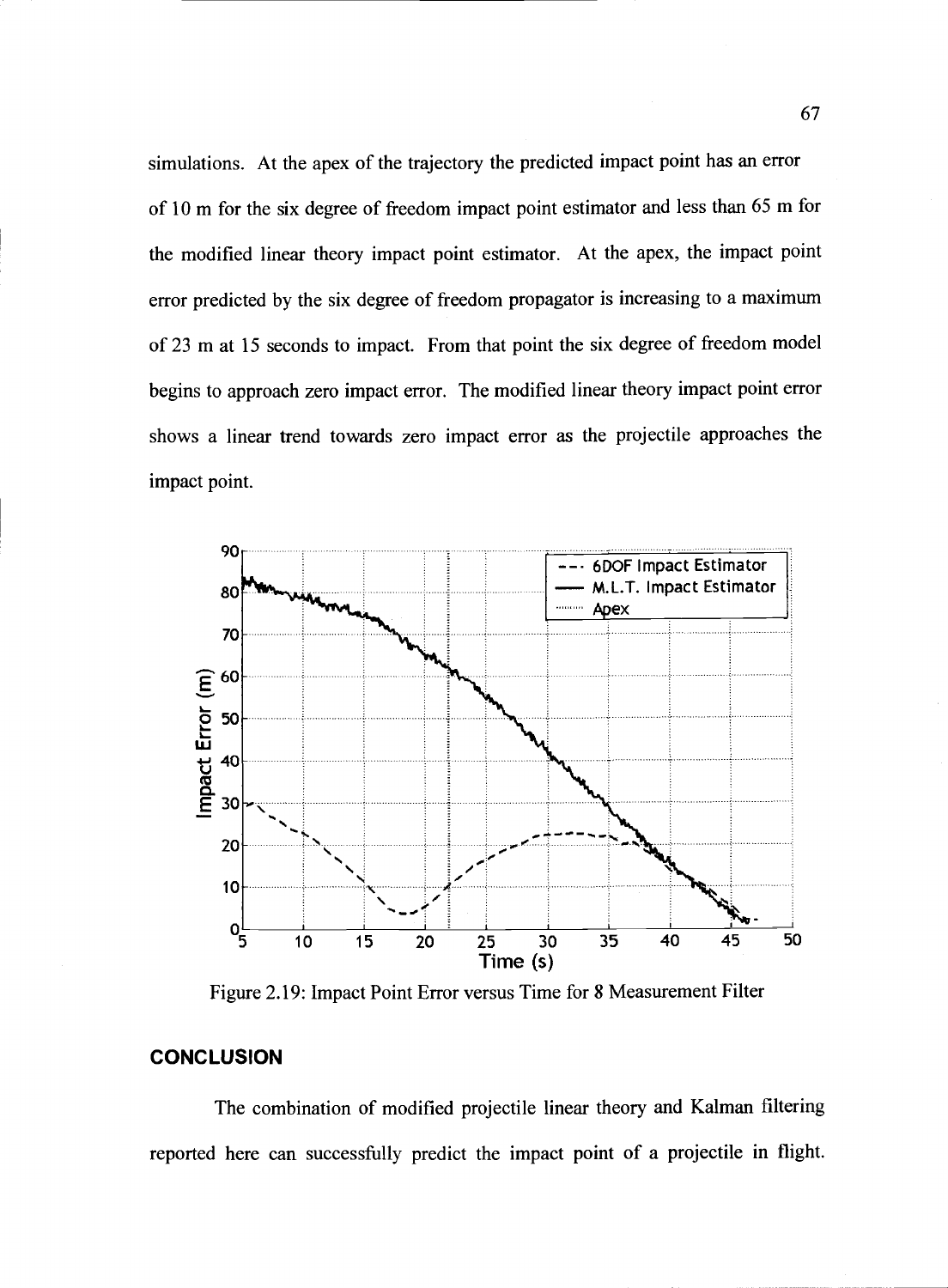Predicted impact point error at the apex of flight for an indirect fire trajectory is sufficiently small to warrant implementation into model predictive control algorithms or automatic round registration systems. Effective implementation of an in flight impact point estimation routine requires that the routine process quickly and efficiently providing estimations to a projectile control system in a timely manner while not overburdening the on round processor. The algorithm using numerical simulation of a filly non-linear dynamic model for propagation to the target requires significant on board processing power whereas the modified projectile linear theory propagator can be easily implemented into a real time computer system.

Impact point estimation error is fairly evenly divided between state estimation error and propagation error, except in the case when position, velocity, and roll measurements are available. In this case, the impact point estimation error is predominately comprised of model propagation errors earlier in flight and state estimation errors as the projectile approaches impact. Impact point estimation error also tends to occur more predominately in the down range direction, with cross range error becoming reasonably small early in flight.

### **REFERENCES**

I. Merhav, S., "Aerospace Sensor Systems and Applications," Springer-Verlag New York, Inc., New York, 1996.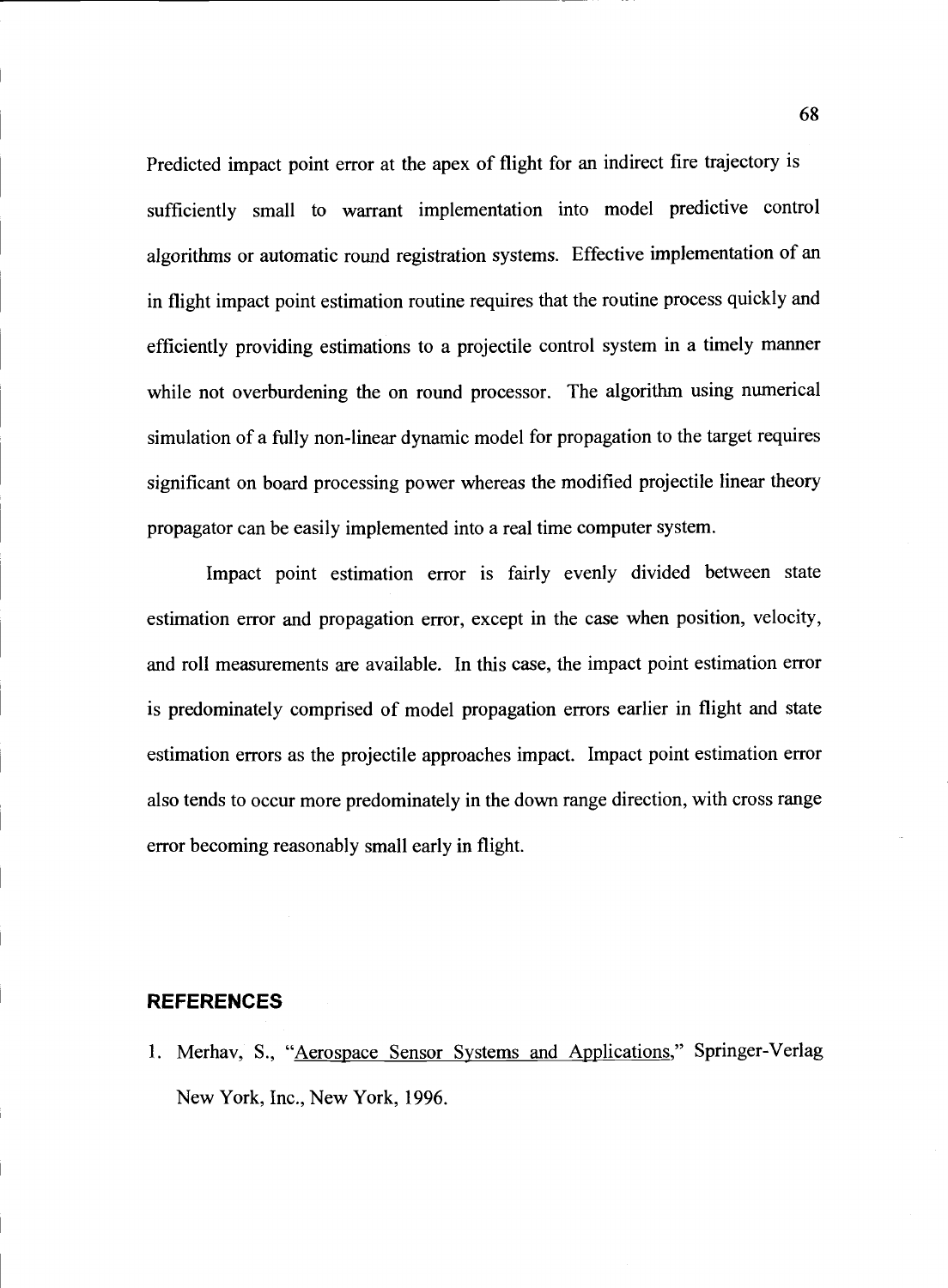- 2. Aldrich, G., W. Krabill, "A Versatile Kalman Technique for Aircraft or Missile State Estimation and Error Analysis using Radar Tracking Data," AIAA Guidance and Control Conference, Stanford, CA, Paper No. AIAA-72-838, 1972.
- 3. Widall, W., "Enlarging the Region of Convergence of Kalman Filters that Encounter Nonlinear Elongation of Measured Range," AIAA Guidance and Control Conference, Stanford, CA, Paper No. AIAA-72-879, 1972.
- 4. Speyer, J., D. Hull, "Comparison of Several Extended Kalman Filter Formulations for Homing Missile Guidance," AIAA Guidance and Control Conference, Danvers, Mass., Paper No. AIAA-80-1786, 1980.
- 5. Chin, H., "Distributed Kalman Filter in an Integrated SAHRS/GPS Navigation System," Guidance, Navigation, and Control Conference, Snowmass, CO, Paper No. AIAA-85-1878, 1985.
- 6. Lam, Q., P. Pal, R. Welch, W. Grossman, "Magnetometer Based Attitude Determination System using a Reduced Kalman Filter," AIAA/AAS Astrodynamics Conference, San Diego, CA, Paper No. AIAA-96-3629, 1996.
- 7. Burchett, B., M. Costello, "Specialized Kalman Filtering for Guided Projectiles," 39<sup>th</sup> AIAA Aerospace Sciences Meeting and Exhibit, Reno, NV, Paper No. AIAA-2001-1120, 2001.
- 8. Shkolnikov, I., Y. Shtessel, P. Zarchan, D. Lianos, "Simulation Study of the Homing Interceptor Guidance Loop with Sliding Mode Observers versus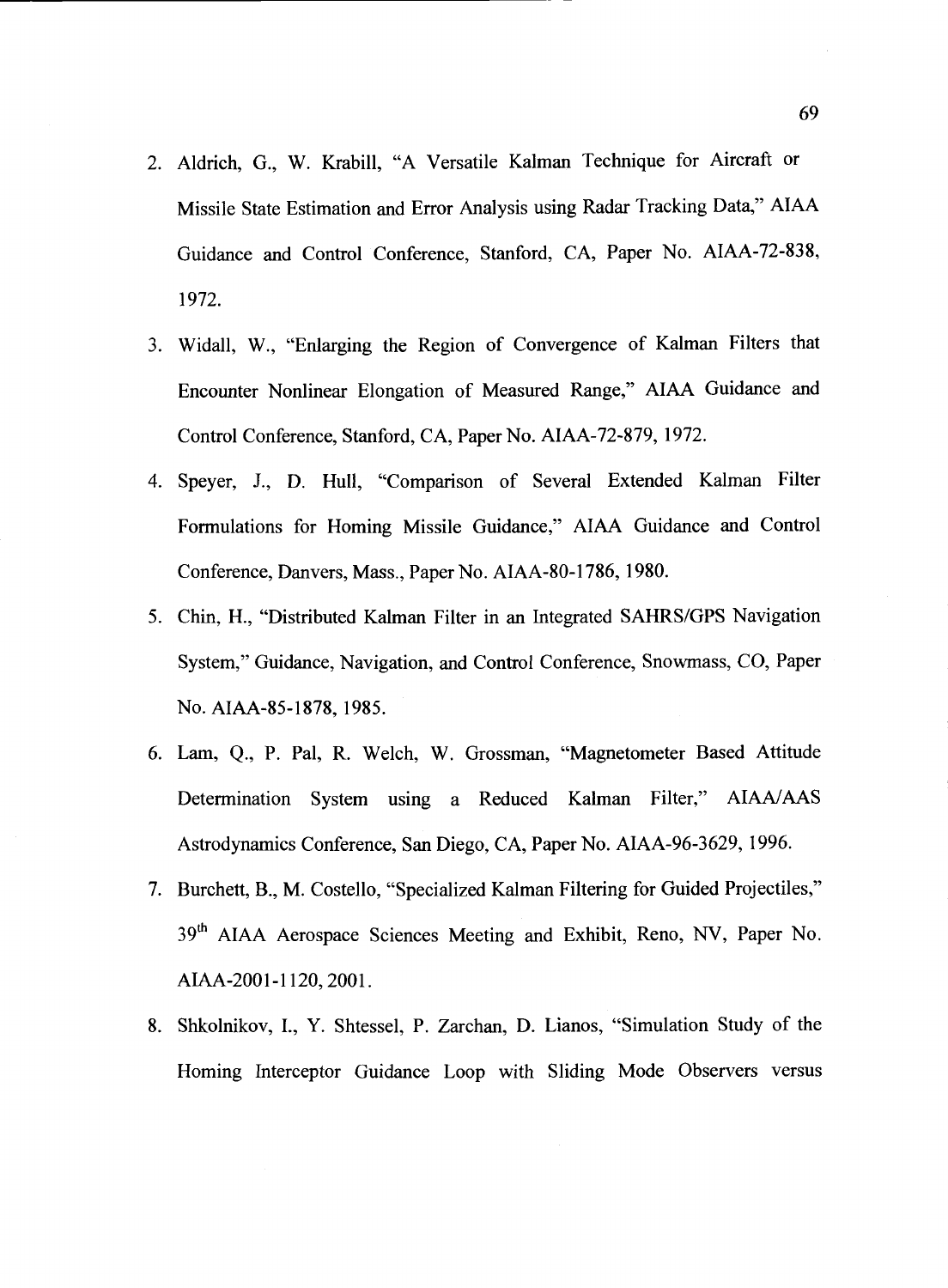Kalman Filter," AIAA Guidance, Navigation, and Control Conference and Exhibit, Montreal, Canada, Paper No. AIAA-2001-4216

- 9. Kalman, R. E., "A New Approach to Linear Filtering and Prediction Problems," Transactions of the ASME-Journal of Basic Engineering, 82, 34-45, 1960.
- 10. Stengel, R., "Optimal Control and Estimations," Dover Publications, Inc., New York, 1994.
- 11. Costello, M., D. Anderson, "M. Costello, D. Anderson, "Effect of Internal Mass Unbalance on the Terminal Accuracy and Stability of a Projectile," AIAA Paper Number 96-3447, Proceedings of the 1996 AIAA Flight Mechanics Conference, San Diego, CA, 1996.
- 12. Hainz, L., M. Costello, "Modified Linear Theory for Rapid Trajectory Prediction," Journal of Guidance, Control, and Dynamics, Currently in review, 2004.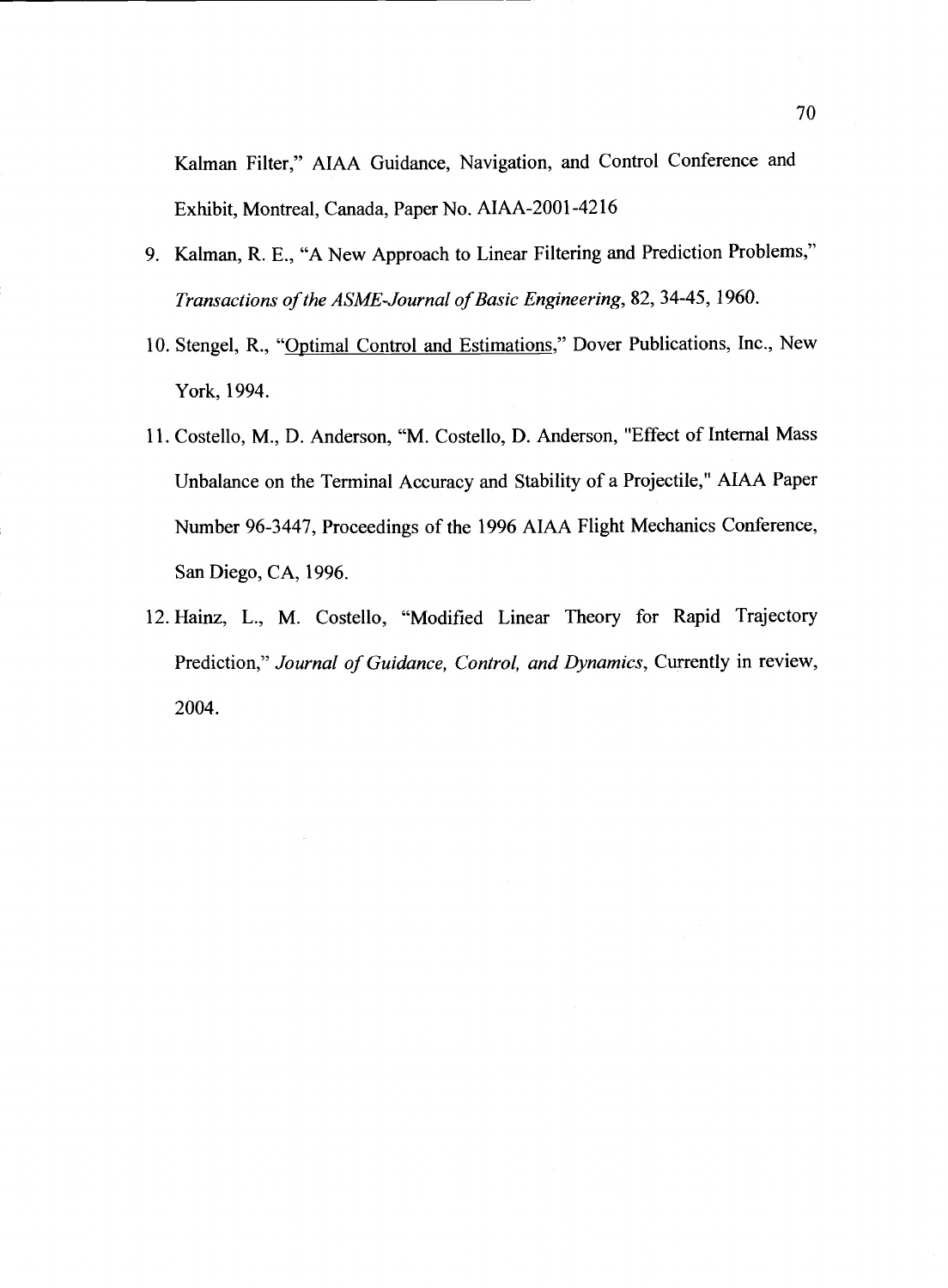#### GENERAL CONCLUSION

The two papers forming this thesis combine to provide a complete impact point estimation algorithm. The first paper proposes a modified projectile linear theory which can be used to propagate the state of a projectile forward in time with reasonable accuracy. The second paper proposes a complete impact point estimation algorithm which can effectively predict the impact point of an indirect fire projectile.

The modified projectile linear theory model provides a reasonably accurate and relatively simple model of the dynamics of a projectile in flight capable of handling high pitch angles. The closed form solutions of modified linear theory can be used to propagate the projectile state forward in time without the need for excessive computational power. The modified projectile linear theory model provides a linear model of projectile dynamics that can be used to evaluate projectile stability or design linear projectile control laws.

The combination of modified projectile linear theory and Kalman filtering reported in the second paper successfully predicts the impact point of a projectile in flight. Predicted impact point error at the apex of flight for an indirect fire trajectory is sufficiently small to warrant implementation into model predictive control algorithms or automatic round registration systems. Effective implementation of an in flight impact point estimation routine requires that the routine process quickly and efficiently providing estimations to a projectile control system in a timely manner while not overburdening the on round processor. The algorithm using numerical simulation of a fully non-linear dynamic model for propagation to the target requires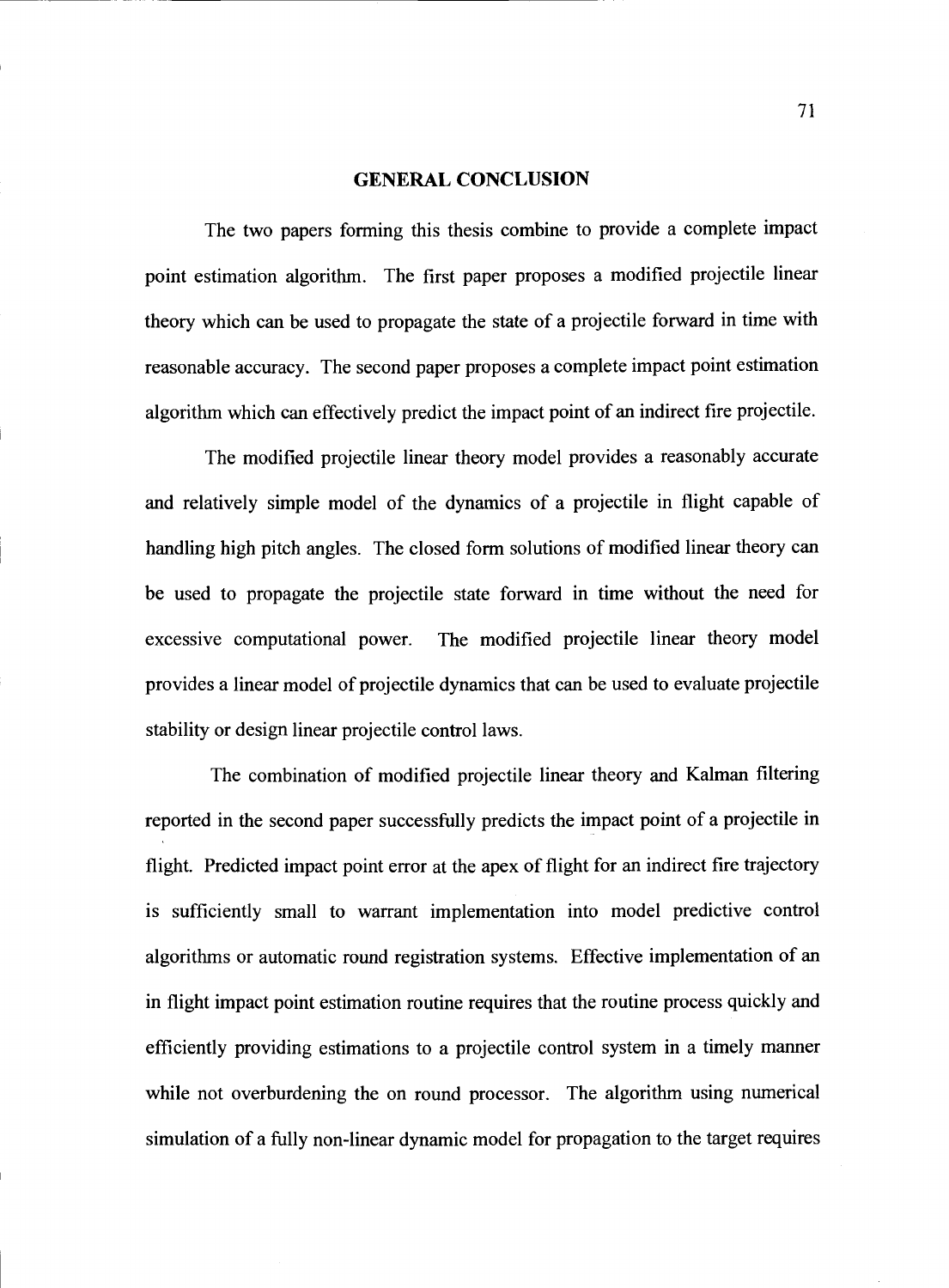significant on board processing power whereas the modified projectile linear theory propagator can be easily implemented into a real time computer system.

The Kalman filter is able to estimate the projectile state with reasonable accuracy even when confronted noisy and partial state measurements. Although the filter is most accurate when full state measurements are provided, it has ability to form a reasonably accurate state estimation from noisy partial state measurements. This allows a projectile control system to operate with fewer and less accurate sensors.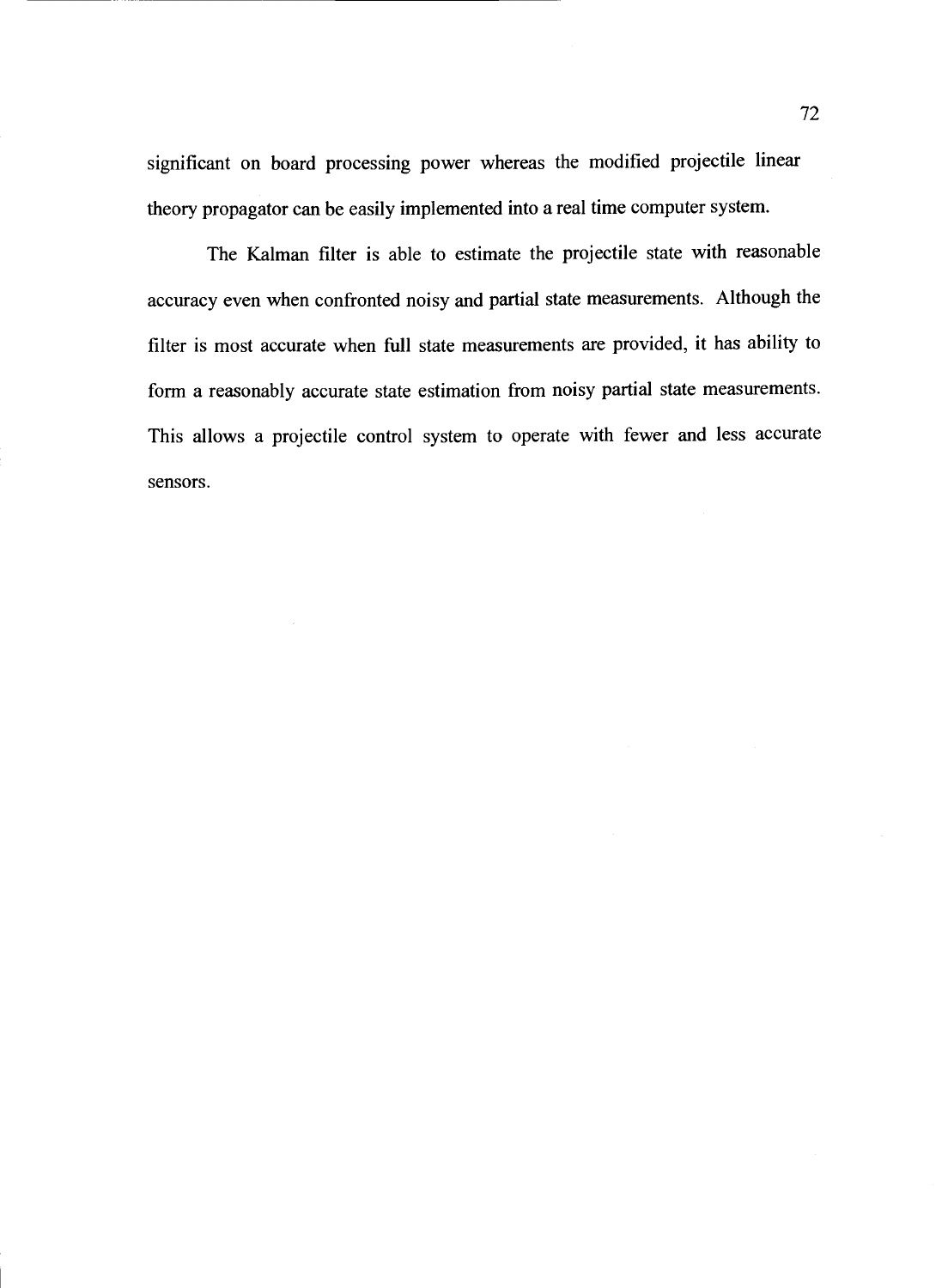#### BIBLIOGRAPHY

- Aldrich, G., W. Krabill, "A Versatile Kalman Technique for Aircraft or Missile State Estimation and Error Analysis using Radar Tracking Data," AIAA Guidance and Control Conference, Stanford, CA, Paper No. AIAA-72-838, 1972.
- Burchett, B., M. Costello, "Specialized Kalman Filtering for Guided Projectiles," 39<sup>th</sup> AIAA Aerospace Sciences Meeting and Exhibit, Reno, NV, Paper No. AIAA-2001-1 120, 2001.
- Burchett, B., A. Peterson, M. Costello, "Prediction of Swerving Motion of a Dual-Spin Projectile with Lateral Pulse Jets in Atmospheric Flight," Mathematical and Computer Modeling, Vol. 35, No. 1-2, pp. 1-14, 2002.
- Burchett, B., M. Costello, "Model Predictive Lateral Pulse Jet Control of an Atmospheric Rocket," Journal of Guidance, Control, and Dynamics, Vol 25, No 5, pp 860-867, 2002.
- Chin, H., "Distributed Kalman Filter in an Integrated SAHRS/GPS Navigation System," Guidance, Navigation, and Control Conference, Snowmass, CO, Paper No. AIAA-85-1878, 1985.
- Cobb, K., R. Whyte, P. Laird, "Effects of a Moving Components on the Motion of a 20-mm Projectile," 11<sup>th</sup> AIAA Aerodynamics Testing Conference, Mar 18-20, Colorado Springs, CO. USA, pp. 94-103, 1983.
- Cooper, G., "Influence of Yaw Cards on the Yaw Growth of Spin Stabilized Projectiles," Journal of Aircraft, Vol. 38, No. 2, pp. 266-270, 2001.
- Costello, M., D. Anderson, "M. Costello, D. Anderson, "Effect of Internal Mass Unbalance on the Terminal Accuracy and Stability of a Projectile," AIAA Paper Number 96-3447, Proceedings of the 1996 AIAA Flight Mechanics Conference, San Diego, CA, 1996.
- Costello, M., A. Peterson, "Linear Theory of a Dual-Spin Projectile in Atmospheric Flight, Journal of Guidance, Control, and Dynamics, Vol. 23, No. 5, pp. 789-797, 2000.
- Fowler, R., E. Gallop, C. Lock, H. Richmond, "The Aerodynamics of a Spinning Shell," Philosophical Transactions of the Royal Society of London, Series A, Vol 221, 1920.
- Guidos, B., G. Cooper, "Closed Form Solution of Finned Projectile Motion Subjected to a Simple In-Flight Lateral Impulse," 38<sup>th</sup> AIAA Aerospace Sciences Meeting and Exhibit, Reno, NV, Paper No. AIAA-2000-0767, 2000.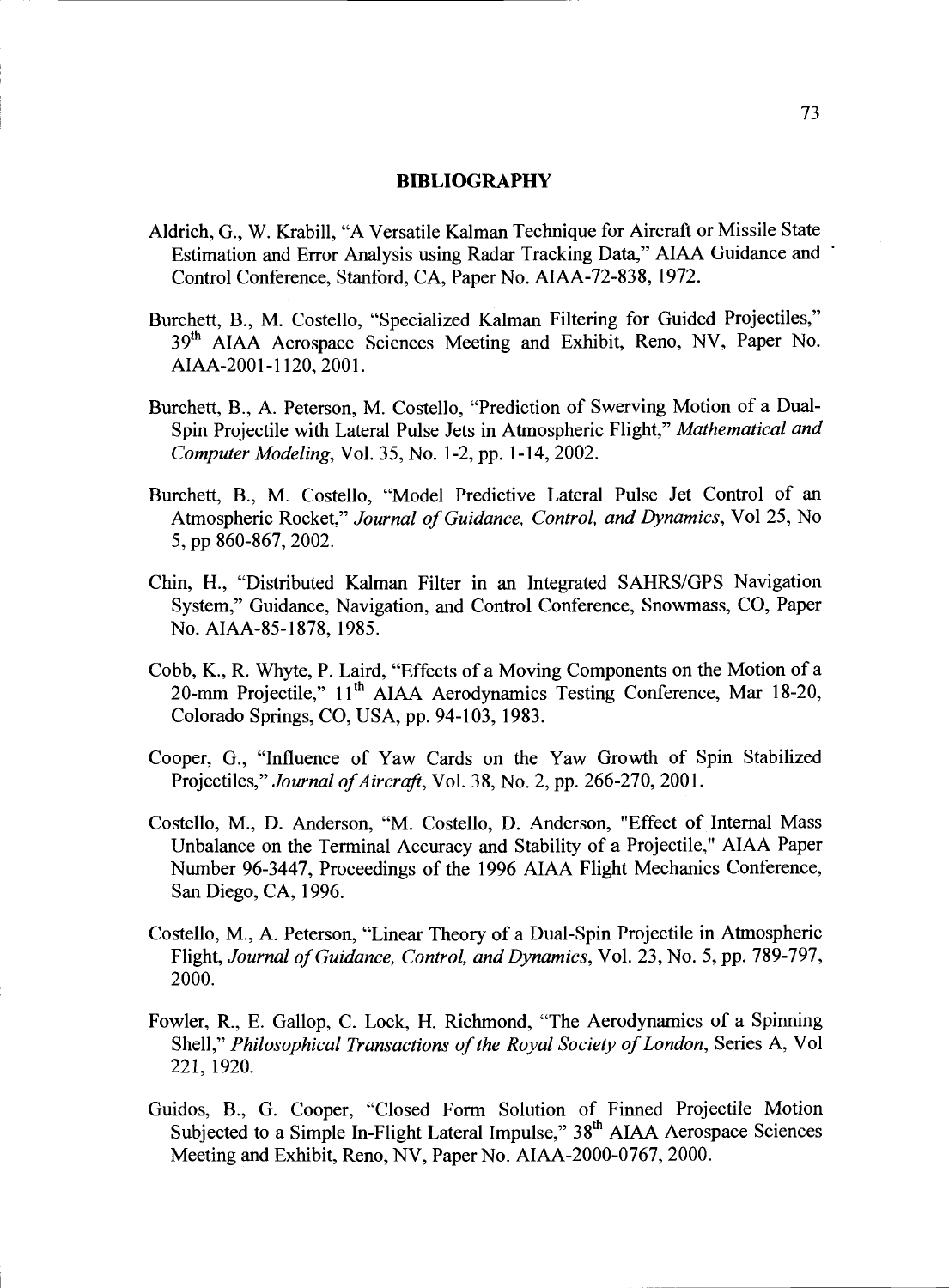- Hainz, L., M. Costello, "Modified Linear Theory for Rapid Trajectory Prediction," Journal of Guidance, Control, and Dynamics, Currently in review, 2004.
- Hodapp, A., "Effect of Mass Asymmetry on Ballistic Match of Projectiles," Journal ofSpacecraft and Rockets, Vol. 13, No. 12, pp. 757-760, 1976.
- Hodapp, A., "Passive Means for Stabilizing Projectiles with Partially Restrained Internal Members", Journal of Guidance, Control, and Dynamics, Vol. 12, No. 2, pp. 135-139, 1989.
- Kalman, R. E., "A New Approach to Linear Filtering and Prediction Problems," Transactions of the ASME-Journal of Basic Engineering, 82, 34-45, 1960.
- Kelley, J., E. McShane, "On the Motion of a Projectile with Small or Slowly Changing Yaw," Ballistic Research Laboratory Report 446, Aberdeen Proving Ground, MD, 1944.
- Kelley, J., E. McShane, F. Reno, "Exterior Ballistics", University of Denver Press, 1953.
- Kent, R., "An Elementary Treatment of the Motion of a Spinning Projectile About its Center of Gravity," Ballistic Research Laboratory Report 85, Aberdeen Proving Ground, MD, 1937.
- Lam, Q., P. Pal, R. Welch, W. Grossman, "Magnetometer Based Attitude Determination System using a Reduced Kalman Filter," AIAA/AAS Astrodynamics Conference, San Diego, CA, Paper No. AIAA-96-3629, 1996.
- McCoy, R., "Modern Exterior Ballistics", Schiffer Publishing Ltd., Attlen, PA, pp 165-183 & 240-244, 1999.
- Merhav, S., "Aerospace Sensor Systems and Applications," Springer-Verlag New York, Inc., New York, 1996.
- Murphy, C., "Angular Motion of a Spinning Projectile with a Viscous Liquid Payload," Journal of Guidance, Control, and Dynamics, Vol. 6, No. 4, pp. 280-286, 1983.
- Murphy, C., "Instability of Controlled Projectiles in Ascending or Descending Flight," Journal of Guidance and Control, Vol. 4, No. 1, pp. 66-69, 1981.
- Nielson, K., J. Synge, "On the Motion of a Spinning Shell," Ballistic Research Laboratory Report 116, Aberdeen Proving Ground, MD, 1943.